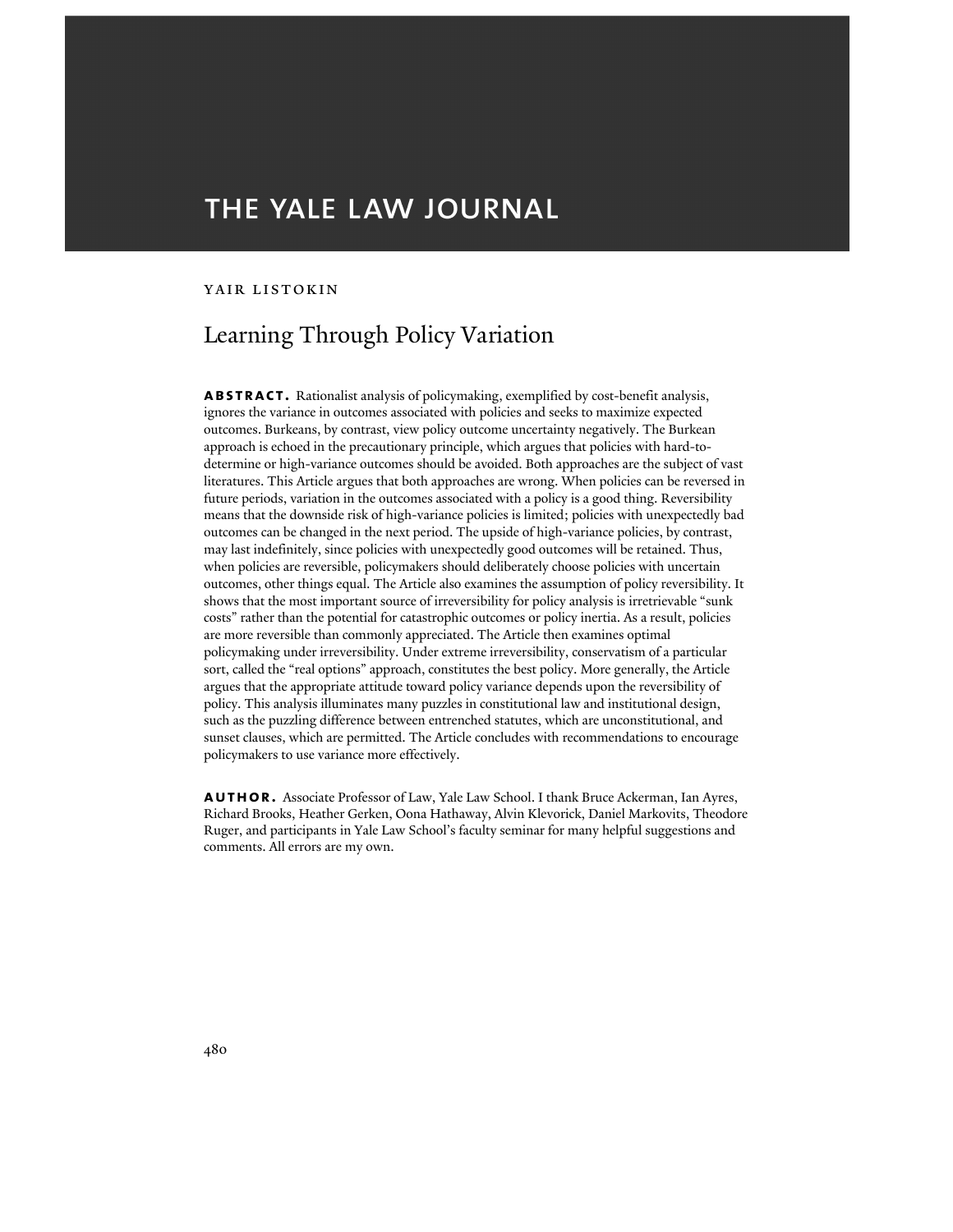

## **article contents**

|    | <b>INTRODUCTION</b>                                                                                                | 483 |
|----|--------------------------------------------------------------------------------------------------------------------|-----|
| Ι. | THEORIES OF PUBLIC POLICYMAKING                                                                                    | 486 |
| н. | CHOOSING POLICIES FROM AN OPTIMAL SEARCH PERSPECTIVE: THEORY                                                       |     |
|    | <b>AND APPLICATIONS</b>                                                                                            | 491 |
|    | The Theory of Optimal Search<br>А.                                                                                 | 492 |
|    | Factors Influencing the Optimal Degree of Policy Variance<br><b>B.</b>                                             | 495 |
|    | C. The Optimal Search Approach: Applications                                                                       | 497 |
|    | 1. Choosing Between Reversible Regulations<br>2. The Optimal Search Approach and Penalty Default Rules in Contract | 497 |
|    | Law                                                                                                                | 501 |
|    | 3. Increasing Shareholder Democracy in Corporate Law                                                               | 505 |
|    | 4. Federalism and the Optimal Search Approach                                                                      | 512 |
|    | III. THE OPTIMAL SEARCH APPROACH: OBJECTIONS, RESPONSES, AND                                                       |     |
|    | <b>MODIFICATIONS</b>                                                                                               | 518 |
|    | A. Burkean Objections                                                                                              | 519 |
|    | B. The Costs of Changing Policies                                                                                  | 522 |
|    | C. Irreversibility, Real Options, and the Optimal Search Approach                                                  | 524 |
|    | 1. The Real Options Approach to Policymaking                                                                       | 524 |
|    | 2. Burkeanism, the Precautionary Principle, and the Real Options                                                   |     |
|    | Approach                                                                                                           | 526 |
|    | 3. Sticky but Reversible Policies                                                                                  | 527 |
|    | D. Optimal Variance in Different Policymaking Contexts                                                             | 529 |
|    | E. Reversibility and Institutional Design                                                                          | 533 |
|    | 1. Sunset Clauses and Legislative Entrenchment                                                                     | 534 |
|    | 2. Separation of Powers                                                                                            | 536 |
|    | 3. Stare Decisis                                                                                                   | 538 |
|    | IV. PUBLIC POLICYMAKING INCENTIVES AND THE OPTIMAL SEARCH                                                          |     |
|    | <b>APPROACH</b>                                                                                                    | 539 |
|    | High-Variance Policies and Reelection/Reappointment Incentives<br>А.                                               | 540 |
|    | High-Variance Policies and Incentives for Political Advancement<br><b>B.</b>                                       | 542 |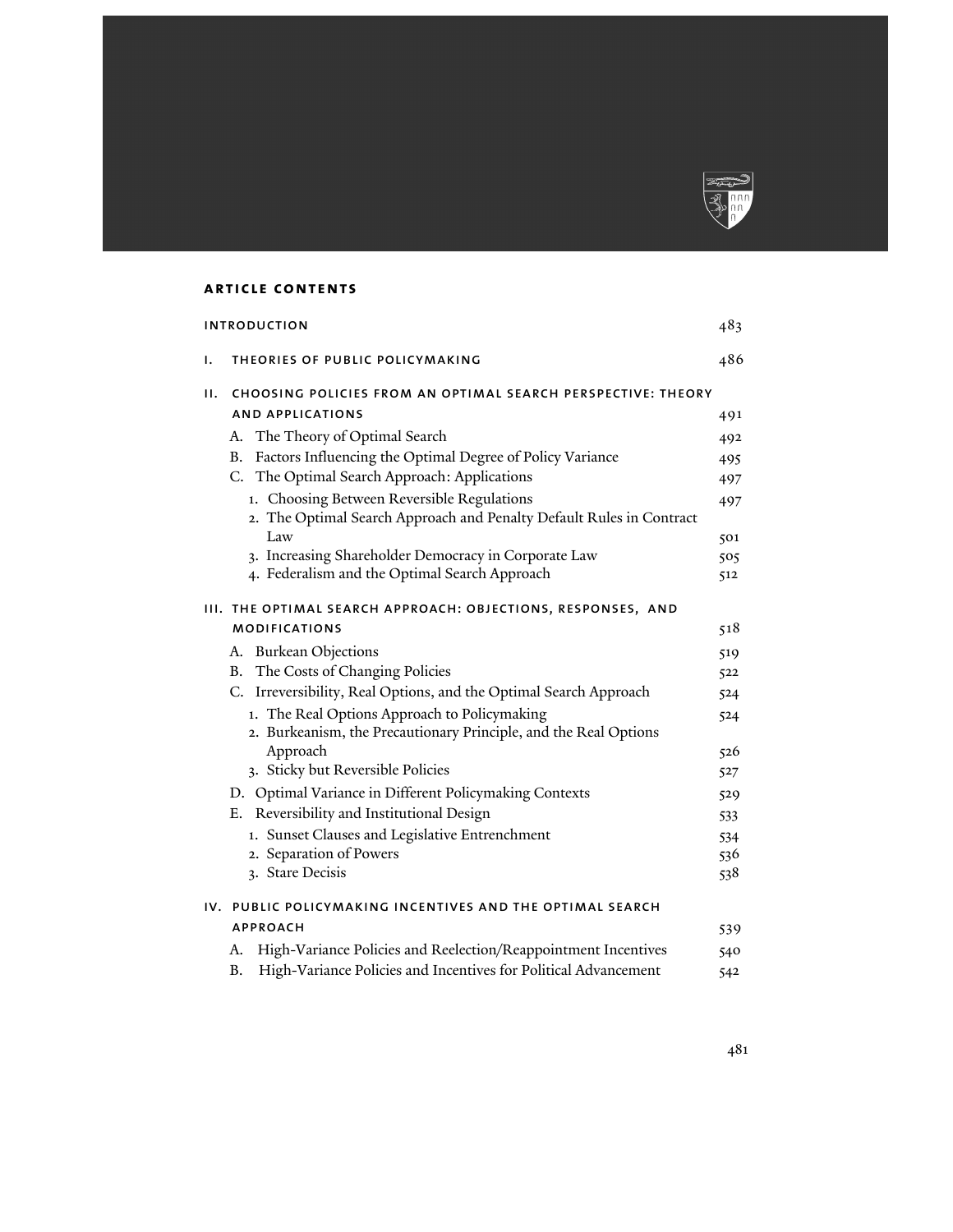|    | 480.LISTOKIN.553.DOC                                          | 12/22/2008 1:25:44 PM |      |
|----|---------------------------------------------------------------|-----------------------|------|
|    | THE YALE LAW JOURNAL                                          | 118:480               | 2008 |
|    | C. Federalism and Incentives To Innovate                      |                       | 544  |
| v. | IRREVERSIBILITY AND POLITICAL INCENTIVES: APPLICATIONS AND    |                       |      |
|    | <b>RECOMMENDATIONS</b>                                        |                       | 546  |
|    | A. Reversible Regulations                                     |                       | 546  |
|    | B. Contract Default Rules and Increased Judicial Policymaking |                       | 547  |
|    | C. Shareholder Power                                          |                       | 549  |
|    | D. Federalism and Preemption                                  |                       | 551  |
| Е. | Other Sources of Variation: Direct Experimentation            |                       | 552  |
|    | CONCLUSION                                                    |                       | 553  |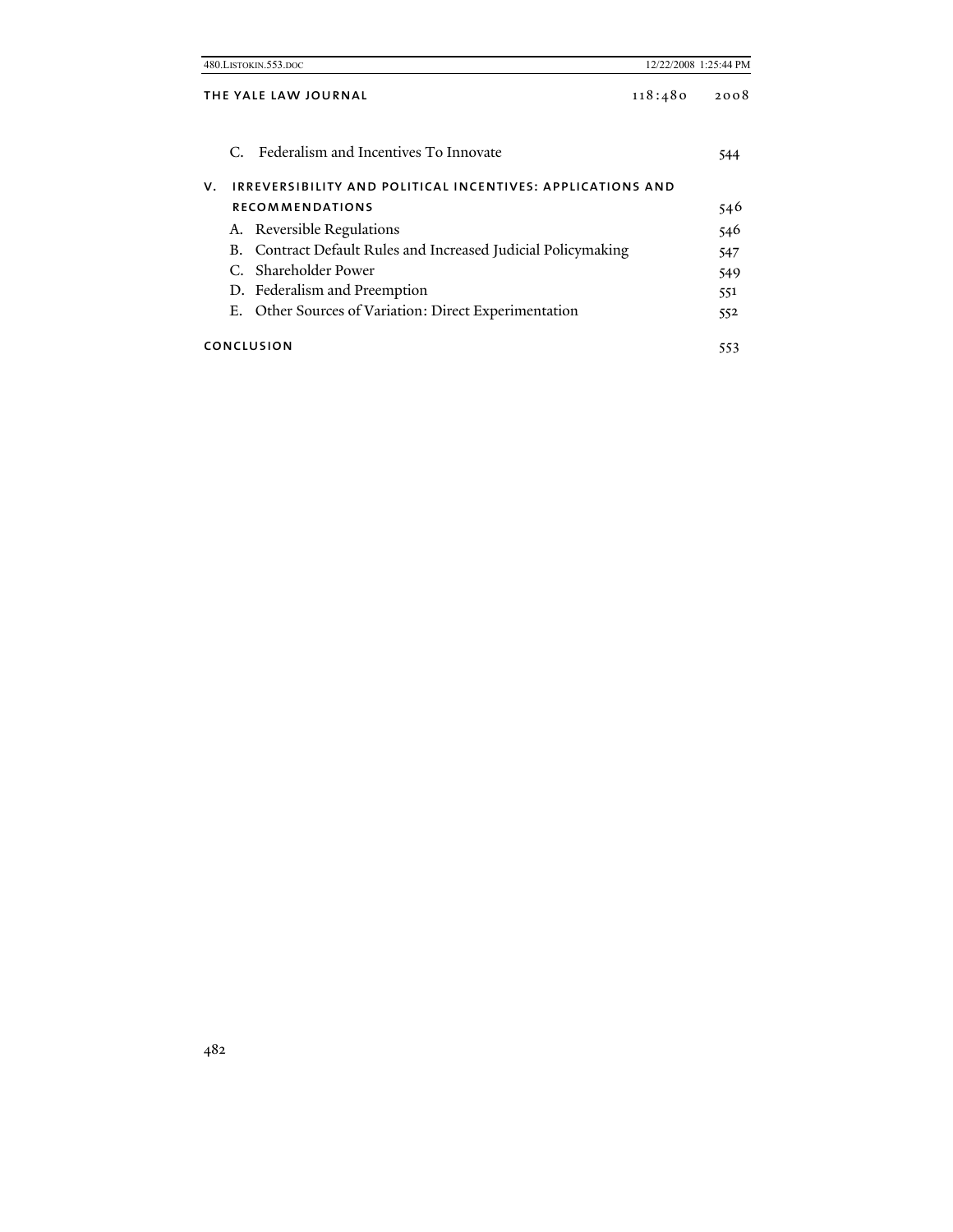## **introduction**

How should policymakers choose laws and regulations when outcomes are uncertain? The answer initially seems simple: they should choose the best policies—the ones with the highest average payoffs along some metric. Burkeans have a different view. They are skeptical of human ability to divine the best policies. Instead of encouraging policymakers to choose the policies that seem best, Burkeans urge policymakers to choose policies that change the status quo incrementally rather than drastically. When policymakers can learn from the results of their laws and make changes, however, both the common sense position—choose the best policy—and the Burkean position—choose new policies cautiously and incrementally—are often wrong.

When learning is possible,<sup>1</sup> innovative high-risk policies with lower average outcomes but the potential for greater outcomes become preferable.<sup>2</sup> If a highrisk policy proves a failure, then the policy can be changed, and the policy with the highest average payoff can be pursued. If the policy succeeds, then policymakers will have achieved an ideal outcome and will no longer need to search for alternatives. Learning allows policymakers to limit the downside of a high-risk policy but still enjoy the upside, making a high-risk policy with a lower average payoff a better initial choice in many cases than a low-risk policy with a higher average payoff.

In other words, policies serve two functions. Their primary function is to achieve some outcome in the current period. But the information provided by observing a policy's outcome also assists the search for better policies for the

**<sup>1.</sup>** "Learning" about policies refers to the process through which the variability in outcomes associated with a policy is reduced. Before implementing a policy, policymakers may have only a dim idea about the effects of the policy. After implementing the policy and observing its effects, policymakers will often have a much better sense of the outcomes associated with the policy in current and future periods. Thus, policymakers will have "learned" about the policy and have a much greater ability to predict the policy's impacts. It may also be possible to "learn" about a policy without trying it. For example, one can learn about untried Policy *A* by extrapolating the effects of a similar but tested Policy *B* to Policy *A*. *See infra* Part III. This form of learning necessarily will be inferior to directly learning about Policy *A* by trying it.

**<sup>2.</sup>** *See* Martin L. Weitzman, *Optimal Search for the Best Alternative*, 47 ECONOMETRICA 641 (1979) (developing the mathematical basis of the optimal search approach); *see also* Philippe Aghion et al., *Optimal Learning by Experimentation*, 58 REV. ECON. STUD. 621, 642-43 (1991) (same); Volker Wieland, *Learning by Doing and the Value of Optimal Experimentation*, 24 J. ECON. DYNAMICS & CONTROL 501, 513-19 (2000) (characterizing the process of experimentation for economic agents, such as firms with unknown demand curves). This Article examines public policymaking as an optimal search process—a novel perspective in both the economics and legal literatures.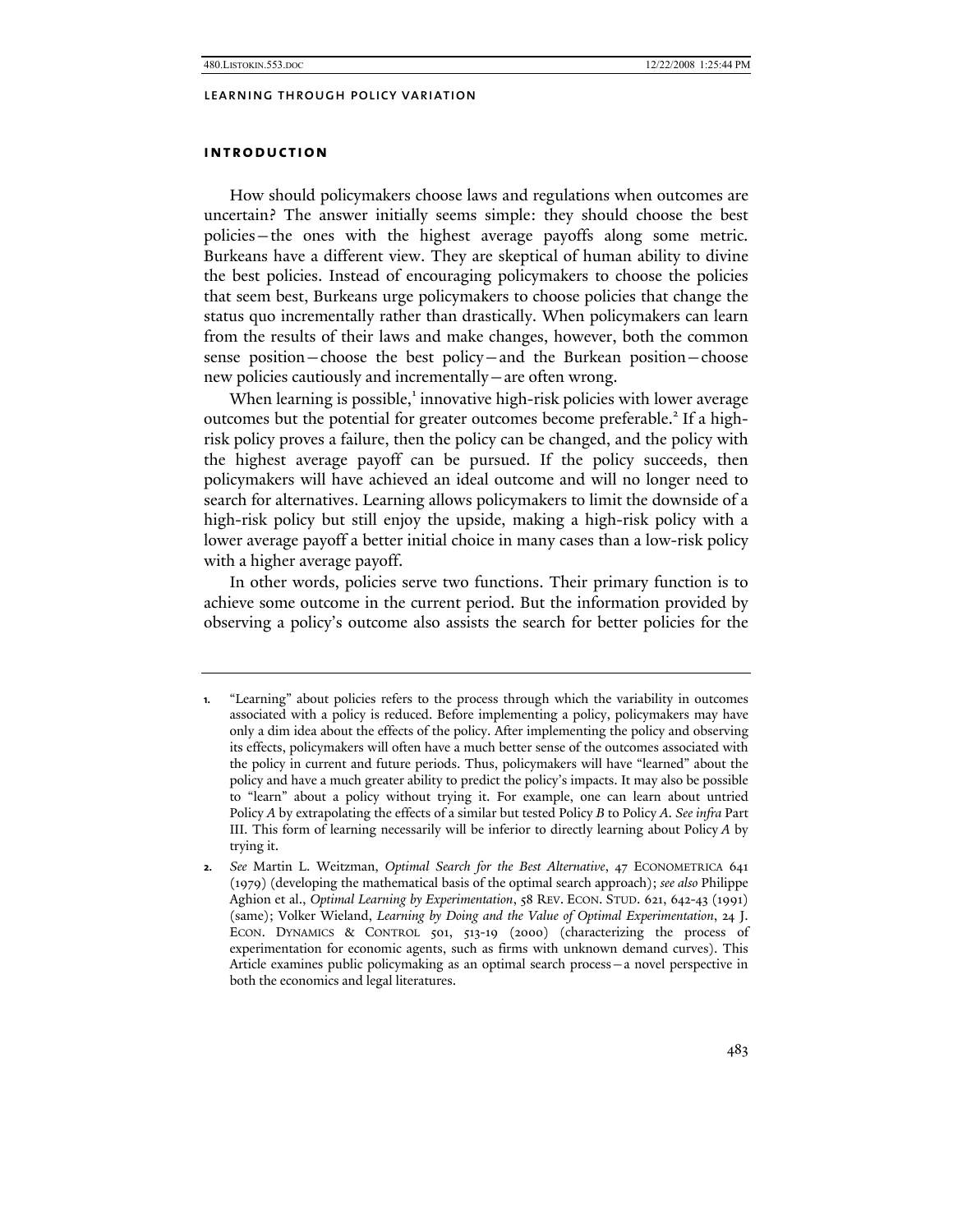#### THE YALE LAW JOURNAL 2008 2008 2008

future. And the best policy from a search perspective often differs from the best policy for the current period. The "optimal search" for a policy seeks an excellent policy that will enable policymakers to end the policy search. Thus, optimal search theory favors high-variance policies, because variance increases the probability of finding excellent policies. The average outcome of a policy matters less from an optimal search perspective than the upside of a policy because it is unlikely that a reasonable but suboptimal outcome will end the search for a good policy. A bad policy, moreover, can be changed in the next period.

The economics literature on optimal search focuses on the choice between two new possibilities. Policymaking, however, often involves the choice between a new policy and the status quo. Generally, new policies have higher variance in outcomes than existing policies. The optimal search approach, therefore, suggests that new policies should be implemented frequently. Even when choosing between alternative untried policies, the policy with greater variance is the better choice, other things equal.

The implications for public policymakers are wide ranging. Take contract law, for example. A number of scholars have proposed complex rules that aim to improve the status quo.<sup>3</sup> Critics argue, however, that the efficiency of the rules depends on questionable assumptions about individual behavior.<sup>4</sup> Given these defects, most of these proposals have never been tried. The optimal search approach, however, suggests that these policies should be tested. If the alternative default rules fail to improve social welfare,<sup>5</sup> then the policies can be discarded. If the default rules succeed, however, then policymakers will have achieved a significant, long-lasting improvement in the quality of law.

Corporate law involves similar disputes. It typically changes little, and every proposed change is met by critics who praise the status quo. The critics may be right that the status quo is better on average than are proposed reforms, but the optimal search approach suggests that even if the critics are right, new policies should be tried so long as they have some chance of constituting a significant improvement over the status quo.

Reversible regulations provide a third area where the optimal search approach illuminates policymaking. At present, debates on regulation are between those who favor the cost-benefit approach, which advocates choosing

**<sup>3.</sup>** *See, e.g.*, Ian Ayres & Eric Talley, *Solomonic Bargaining: Dividing a Legal Entitlement To Facilitate Coasean Trade*, 104 YALE L.J. 1027 (1995).

**<sup>4.</sup>** *See, e.g.*, Louis Kaplow & Steven Shavell, *Do Liability Rules Facilitate Bargaining? A Reply to Ayres and Talley*, 105 YALE L.J. 221 (1995).

**<sup>5.</sup>** Default rules may fail because the assumptions underlying their supposed desirability prove faulty, or they may fail because of an unforeseen hindrance.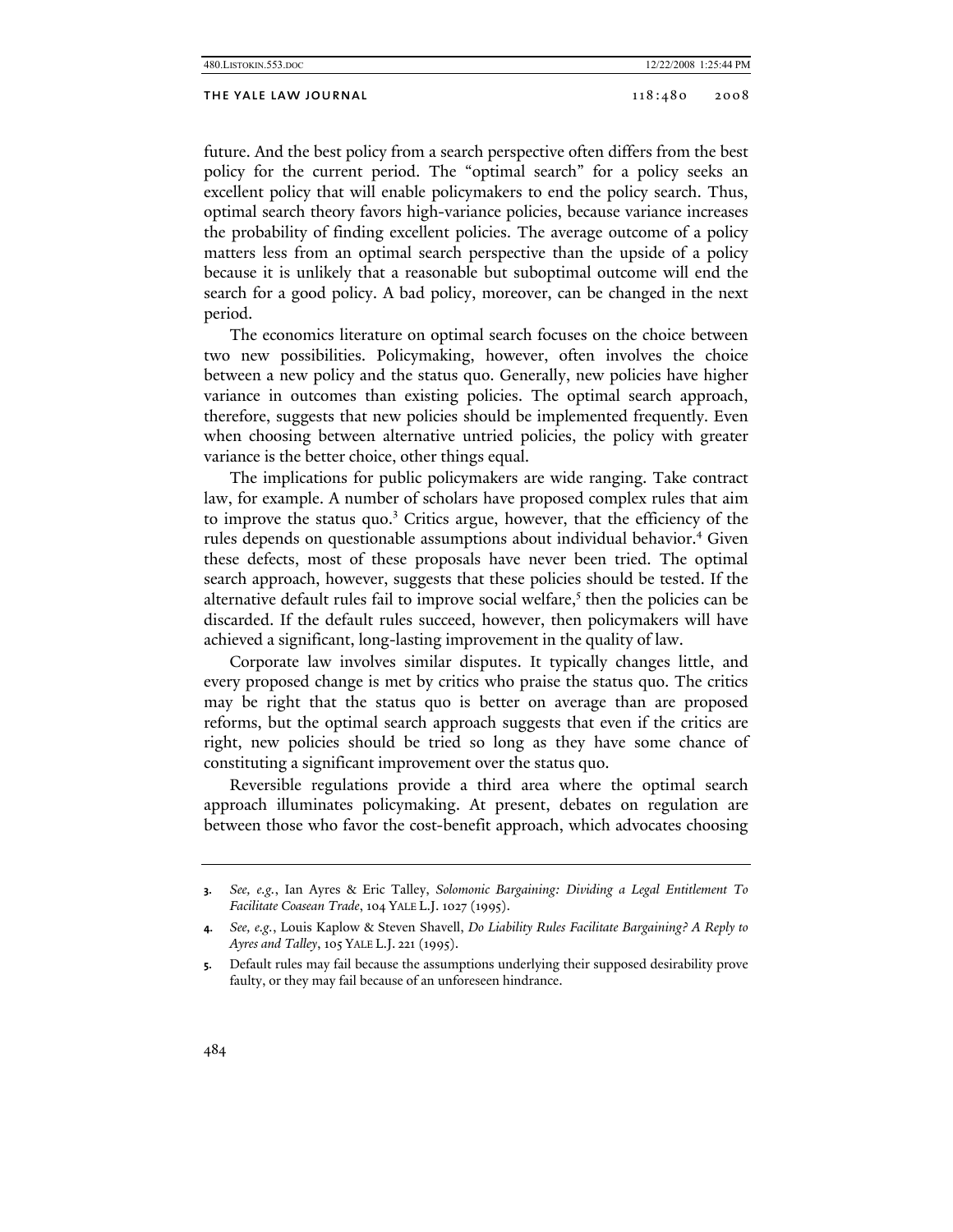the best law on average, and those who favor the precautionary principle, which advocates caution in many regulatory choices. The best risk regulation from an optimal search perspective constitutes a modification of cost-benefit analysis that contrasts with the precautionary principle even more sharply than conventional cost-benefit analysis.

The optimal search approach also buttresses the argument of those advocating for policy experimentation at the state level and against wideranging federal preemption of state laws. In a federalist system, policy variance becomes even more desirable than in a national system as the learning benefits of variance are shared through space as well as through time. While nationally applicable policies will often maximize per-period outcomes, the preemption that often accompanies these laws stifles learning through variation to a degree underappreciated even by those who argue that states are the laboratories of democracy. As a result, the optimal search approach favors extremely limited preemption of state law.

While illuminating, the optimal search approach, which favors highvariance policies, relies on a number of assumptions. It assumes that policymakers can learn from their laws and that they can change these laws in response to their learning. When policies have irreversible effects, the benefits of variance in policies are greatly reduced. Indeed, when new policies are irreversible, the dynamic analysis emphasized by the optimal search approach indicates that variance is no longer positive, or even neutral, but rather negative.<sup>6</sup> Burkean approaches thus have continued salience for policymakers when policy is examined in a dynamic context because Burkean approaches are optimal when policies are irreversible. Similarly, expected-value maximization rationalist approaches, which ignore variance, become more attractive for policymakers when policies are sticky but reversible, as the learning benefits of high variance and the flexibility benefits of low variance partially offset each other. In total, the choice of optimal policies depends critically on policy reversibility.

Policy reversibility has two sources. Some degree of irreversibility is inherent in all policies, while other sources of irreversibility arise from policymaking institutions. To gain the maximum benefits of the optimal search approach, this Article recommends institutional mechanisms that maximize

**<sup>6.</sup>** This is generally known as the "real options" approach to decisionmaking under uncertainty. For a comprehensive economic account, see AVINASH K. DIXIT & ROBERT S. PINDYCK, INVESTMENT UNDER UNCERTAINTY (1994). For legal applications, see IAN AYRES, OPTIONAL LAW: THE STRUCTURE OF LEGAL ENTITLEMENTS (2005); and Cass R. Sunstein, *Irreversible and Catastrophic*, 91 CORNELL L. REV. 841, 862-64 (2006). Irreversibility and the real options approach are discussed in detail in Part III.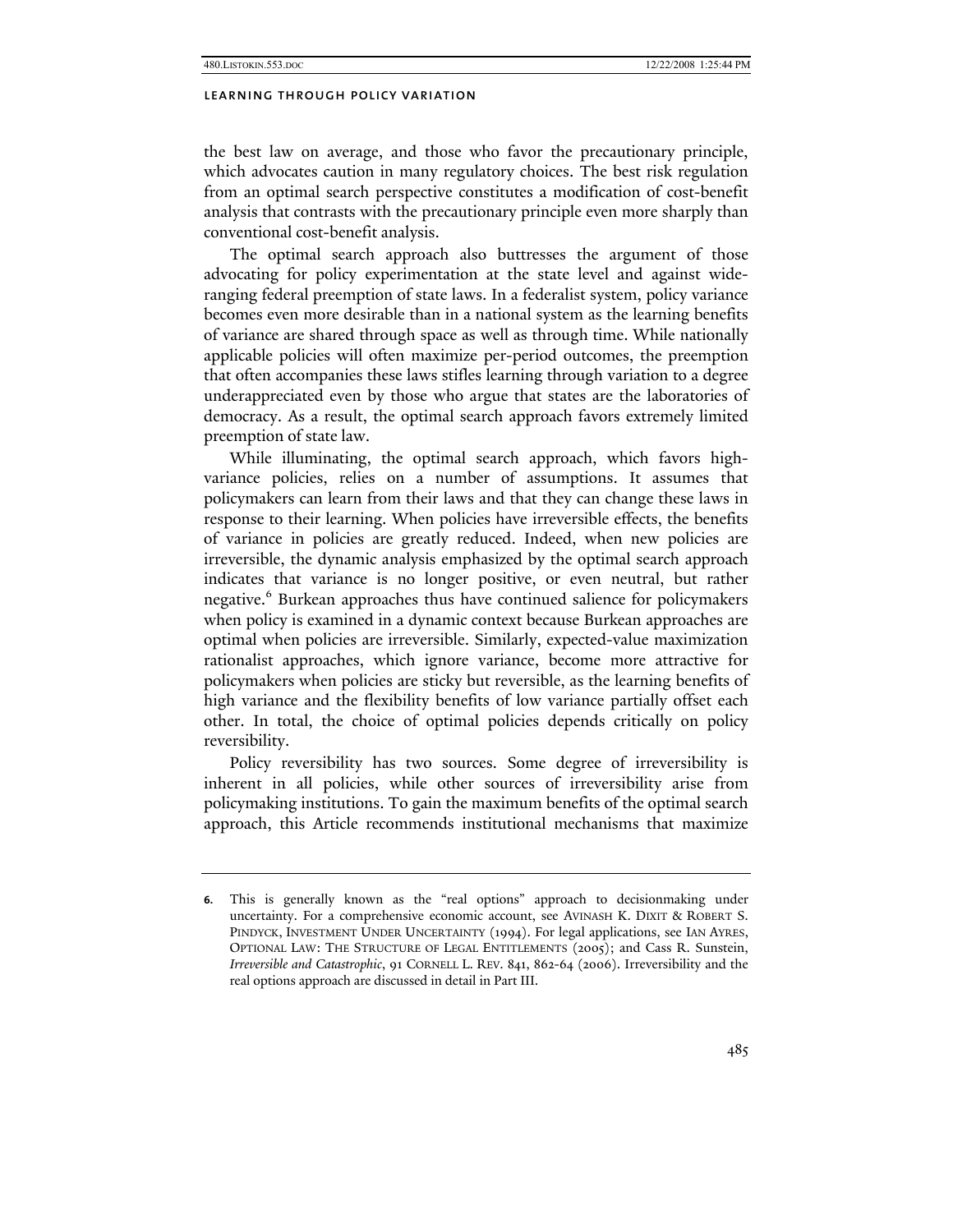#### THE YALE LAW JOURNAL 2008 2008 2008

reversibility, such as sunset clauses, unicameral legislatures, and a reduced emphasis on stare decisis.

In both federalist and uni-jurisdictional settings, the optimal search approach assumes that policymakers aim to maximize social welfare. The Article later relaxes this assumption and examines public policymakers' incentives to innovate in uni-jurisdictional and federalist contexts. Because policymakers' incentives to innovate are often lower than optimal in each context, several recommendations, such as subsidizing federalist innovation or emphasizing innovation in contexts with electoral insulation, may be justified.

This Article is organized as follows. Part I summarizes the Burkean, classical liberal/rationalist, and "experimentalist" approaches to public policymaking. Part II develops the optimal search perspective and demonstrates that high-risk policies with relatively low average outcomes often should be instituted before policies that other policymaking rationales classify as superior. Additionally, Part II examines how this optimal search insight relates to different variables, such as the choice of discount rates and the time required to evaluate a policy. It also develops the optimal search approach through idealized applications to risk regulation, contract law, corporate law, and federalism.

The remaining Parts of the Article address impediments to learning through policy variation via the optimal search process. Part III evaluates Burkean and rationalist objections to the optimal search perspective and discusses how the optimal search approach applies to policymaking and institutional design when the effects of policy changes are irreversible. Part IV relaxes the assumption that policymakers pursue socially beneficial policies and examines the optimal search approach from a public choice perspective. Part V reexamines the examples of the optimal search approach developed in Part II, taking account of irreversible policy effects and imperfect political incentives and modifying the approach's recommendations accordingly.

## **i. theories of public policymaking**

Classical liberals<sup>7</sup> demonstrated a "faith in the capacity for human beings to rationally reconstruct the laws and institutions of social life [and] to reform

**<sup>7.</sup>** This Part does not provide a full review of the political philosophies of classical liberals or Burkeans. Rather, it briefly sketches their attitudes toward policymaking to demonstrate how the optimal search approach relates to these two schools of thought. For an article applying Burkean and liberal political philosophies to methods of legal interpretation, see Ernest Young, *Rediscovering Conservatism: Burkean Political Theory and Constitutional Interpretation*, 72 N.C. L. REV. 619 (1994).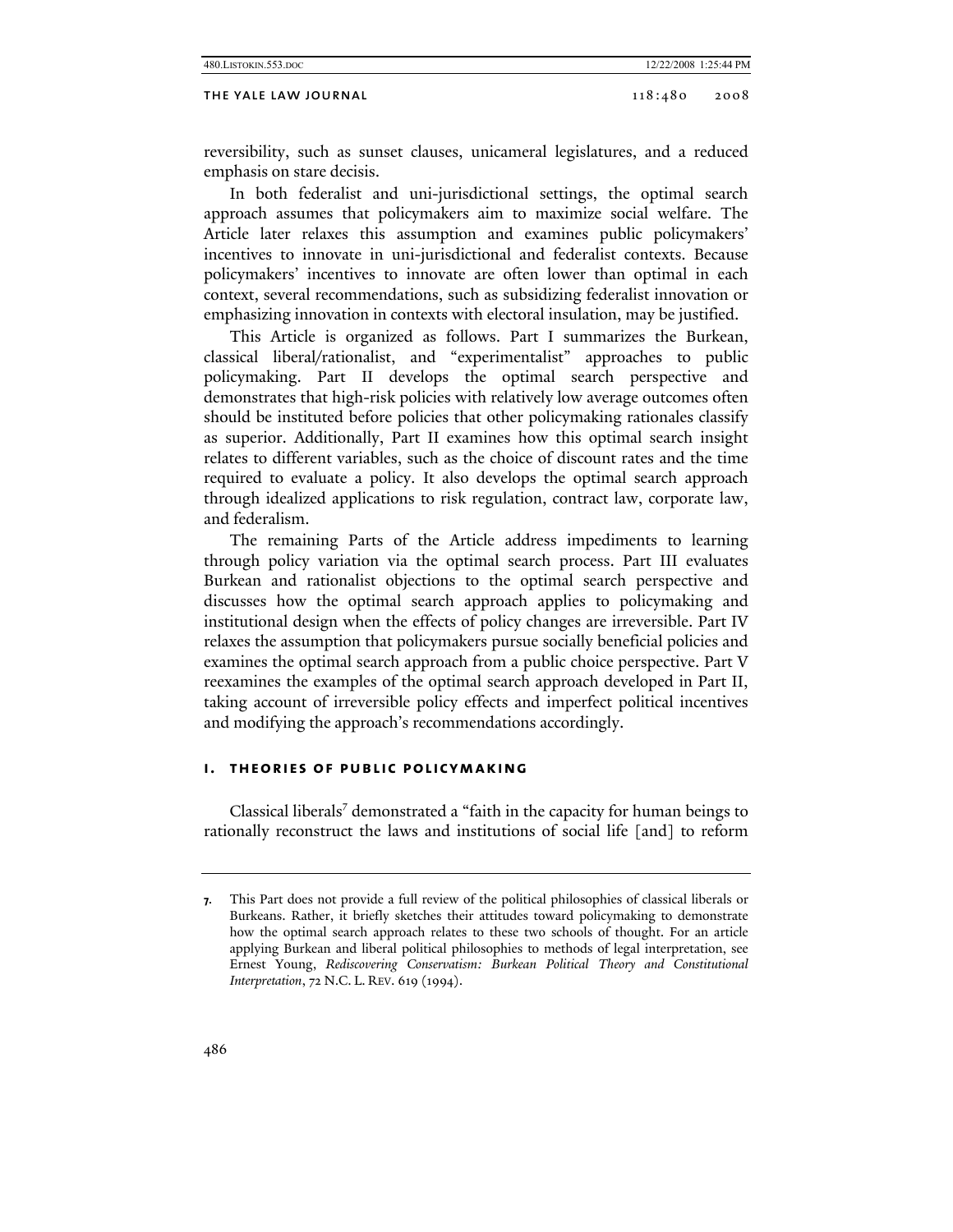and improve upon the ways of the past."<sup>8</sup> With this faith in the ability of reason to predict the effects of policies,<sup>9</sup> policymaking for classical liberals follows a straightforward logic: choose the best policy.10 For utilitarians, the best policy is that which yields the greatest aggregate happiness or well-being.<sup>11</sup> Other metrics for the best policy are of course possible. Individuals concerned with distribution, for example, might seek a policy that prioritizes the welfare of the least well-off member of society.<sup>12</sup> Whatever the metric, the approach to choosing policy remains the same: choose the policy that will produce the best outcome under the given metric.

Edmund Burke rejected the liberals' faith in their ability to predict the outcomes of policies.13 He stated, "We are afraid to put men to live and trade each on his own private stock of reason; because we suspect that this stock in each man is small . . . . "<sup>14</sup> Instead of relying on reason and abstract theory, Burke emphasized tradition and past practice. Past practice has been tested. It is a "deliberate election of ages and of generations; it is a Constitution made by what is ten thousand times better than choice, it is made by the peculiar circumstances, occasions, tempers, dispositions, and moral, civil, and social habitudes of the people, which disclose themselves only in a long space of

**<sup>8.</sup>** RICHARD HUDELSON, MODERN POLITICAL PHILOSOPHY 41 (1999).

**<sup>9.</sup>** If the impacts of a policy are uncertain, then reason should be able to predict the probabilities of certain outcomes.

**<sup>10.</sup>** *See* John C. Harsanyi, *Cardinal Utility in Welfare Economics and in the Theory of Risk-Taking*, 61 J. POL. ECON*.* 434, 434-35 (1953) (suggesting "a close affinity between the cardinal utility concept of welfare economics and the cardinal utility concept of the theory of choices involving risk [expected utility maximization]," thereby implying that policy decisions from a welfarist perspective should maximize expected value or utility).

**<sup>11.</sup>** *See generally* JEREMY BENTHAM, AN INTRODUCTION TO THE PRINCIPLES OF MORALS AND LEGISLATION 11-12 (J.H. Burns & H.L.A. Hart eds., Oxford Univ. Press 1996) (1789) (describing the "principle of utility" as "that principle which approves or disapproves of every action whatsoever, according to the tendency which it appears to have to augment or diminish the happiness of the party whose interest is in question").

**<sup>12.</sup>** *See, e.g.*, JOHN RAWLS, A THEORY OF JUSTICE (1971).

**<sup>13.</sup>** Some scholars argue that Burke was himself a classical liberal along many dimensions. Others claim that his reverence for tradition precluded his being a liberal. For a discussion of Burke's work, see CONOR CRUISE O'BRIEN, THE GREAT MELODY: A THEMATIC BIOGRAPHY AND COMMENTED ANTHOLOGY OF EDMUND BURKE 605-18 (1992). For an application of Burke's views to judicial decisionmaking, see Cass R. Sunstein, *Burkean Minimalism*, 105 MICH. L. REV. 353 (2006); and Young, *supra* note 7. The discussion of Burke's thoughts in these articles influenced this Part.

**<sup>14.</sup>** EDMUND BURKE, REFLECTIONS ON THE REVOLUTION IN FRANCE 74 (Frank M. Turner ed., Yale Univ. Press 2003) (1790).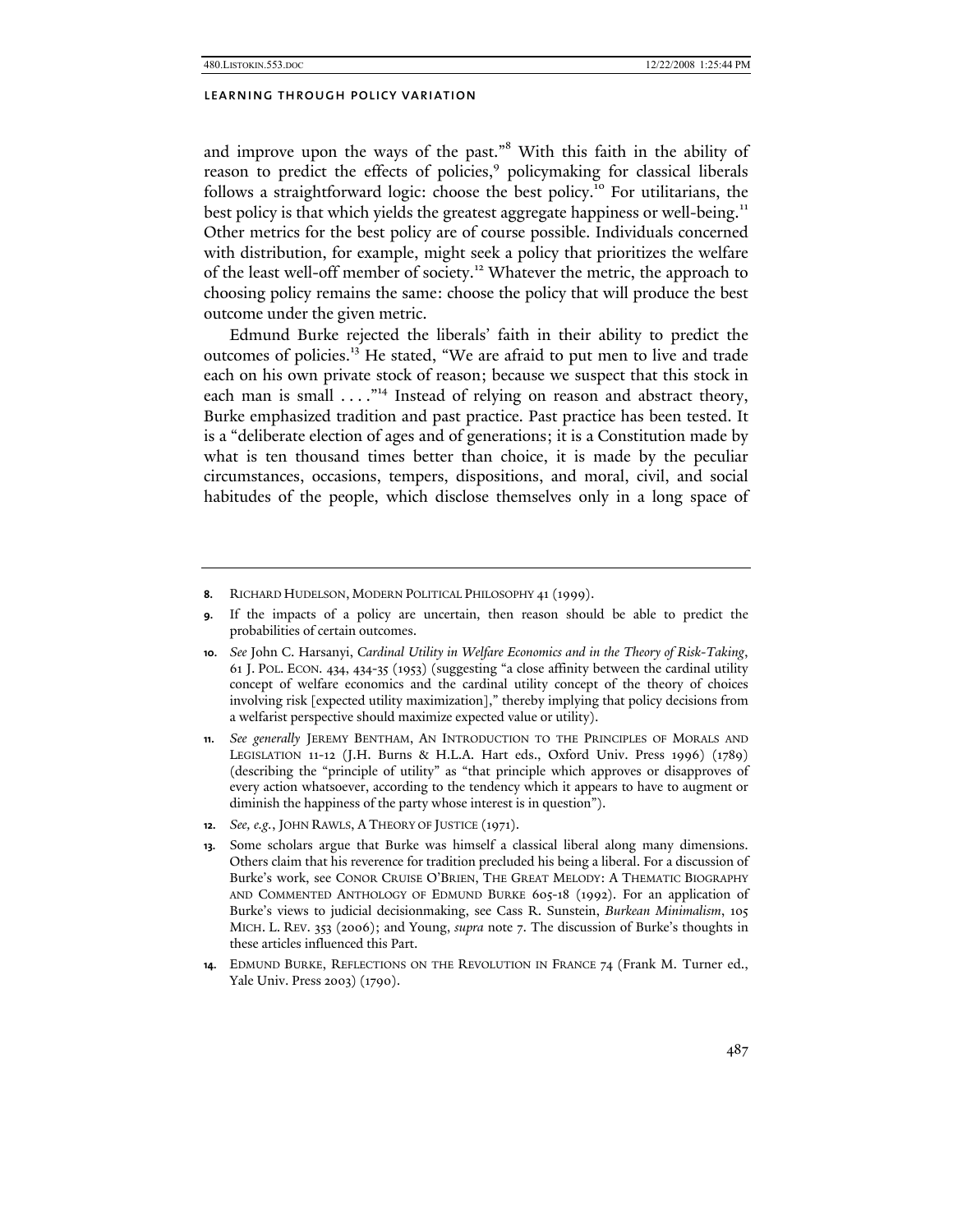#### THE YALE LAW JOURNAL 2008 2008 2008

time."15 Burke was therefore an empiricist, preferring data about the effectiveness of policies rather than theoretical predictions.

Burke disliked radical change, which in his view is based on imperfect reason rather than experience: "Men little think how immorally they act in rashly meddling with what they do not understand."<sup>16</sup> Burke did not reject all change, however. He favored incremental change, with each step evaluated empirically before the next step is taken. Burke wrote,

By a slow but well sustained progress, the effect of each step is watched; the good or ill success of the first gives light to us in the second; and so, from light to light, we are conducted with safety through the whole series. We see that the parts of the system do not clash. The evils latent in the most promising contrivances are provided for as they arise. . . . We compensate, we reconcile, we balance. We are enabled to unite into a consistent whole the various anomalies and contending principles that are found in the minds and affairs of men.<sup>17</sup>

Burke's recommendation for choosing policies therefore differs from the classical liberal approach. Burke argues that a new policy that is expected to yield benefits to society should not be implemented in its entirety immediately. Instead, Burke argues that a portion of the policy should be implemented and then evaluated. If the reform appears successful, then an additional element of the policy should be implemented. This process should continue until some element of the policy either fails or the entire policy reform is implemented.<sup>18</sup>

The differences between the classical liberal/rationalist approach to policymaking and the Burkean/conservative approach to policymaking can be seen below in Example 1. Suppose that policymakers must choose between existing Policy *A* and new Policy *B*. Policy *A* costs nothing to implement and

**<sup>15.</sup>** Edmund Burke, Speech on the Reform of the Representation of the Commons in Parliament (May 7, 1782), *in* 4 SELECT WORKS OF EDMUND BURKE: MISCELLANEOUS WRITINGS 15, 21(E.J. Payne ed., 1990).

**<sup>16.</sup>** EDMUND BURKE, AN APPEAL FROM THE NEW TO THE OLD WHIGS 113 (London, J. Dodsley 1791). In this account, the value of past practice is very much empirical. Past practice has worked and is therefore owed deference. There are other values associated with Burke's fealty to tradition, of course. For a comprehensive discussion, see Anthony T. Kronman, *Precedent and Tradition*, 99 YALE L.J. 1029 (1990).

**<sup>17.</sup>** BURKE, *supra* note 14, at 143-44.

**<sup>18.</sup>** If some part of a policy reform fails, then policymakers should either return to the old status quo, or—if a partial reform yields better outcomes than the old status quo—maintain the partially reformed policy as a new status quo.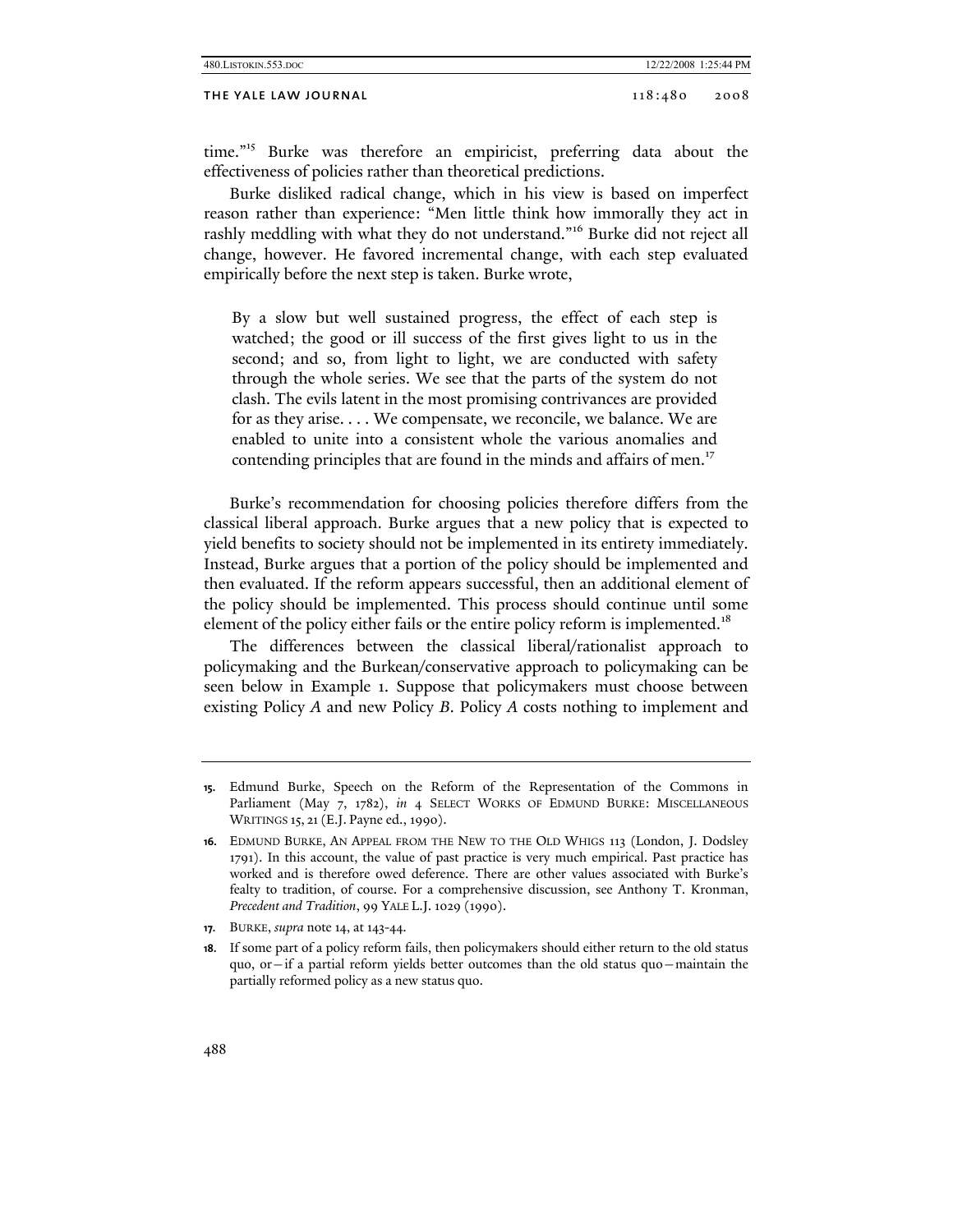yields social benefits of \$50 per period. Policy *B* is more innovative and costs \$20 to implement. It yields benefits of \$120 per period with a probability of 0.6 and benefits of \$0 with a probability of 0.4. While these examples use dollars to measure benefits for ease of exposition, it is important to remember that the true benefits are measured in terms of aggregate welfare.<sup>19</sup> Only if social outcomes can be measured according to Kaldor-Hicks utility terms can dollar values across persons be aggregated by merely summing changes in wealth across individuals.<sup>20</sup>

| Example 1.                     |      |                               |  |
|--------------------------------|------|-------------------------------|--|
| <b>POLICY</b>                  | A    | в                             |  |
| Cost                           | \$ο  | \$20                          |  |
| Expected Benefit per<br>Period | \$50 | $$72 = 0.6 ($120) + 0.4 ($0)$ |  |

A rationalist prefers *B* to *A* in this example. Policy *B* provides an expected benefit of \$72 and an expected cost of \$20, for a net benefit of \$52. This is greater than Policy *A*'s net benefit of \$50. Policy *B* produces a greater expected benefit than Policy *A*, so *B* should be chosen.

A Burkean, however, would probably prefer *A* to *B*. The Burkean would suppose that the expected benefits of the untested Policy *B* are nearly impossible to estimate through rational analysis. Furthermore, the downside risk of untested Policy *B* is likely to be underestimated. Past practice (Policy *A*) may illustrate some ill-defined but nonetheless important public preferences that policymakers may be unable to pinpoint. Therefore, the negative

**<sup>19.</sup>** These benefits and costs can be quantified by any social welfare metric. For example, the benefits in dollars may measure the dollar benefits to the least well-off member of society (a social welfare function advocated by John Rawls) rather than measuring total wealth. More generally, the benefits and costs could account for risk aversion in a rationalist framework, as expected utility theory does within economic science. This would make the Burkean and rationalist frameworks more similar to each other, although Burke would presumably doubt the ability of the rationalist to appropriately measure risk aversion. Throughout this Article, I generally adopt a utilitarian framework.

**<sup>20.</sup>** Kaldor-Hicks efficiency proposes that a more socially efficient outcome can be reached by moving from the Pareto optimal level if those who would be made better off by the outcome compensate those who would be made worse off by the outcome. For a useful discussion of Kaldor-Hicks efficiency, see Guido Calabresi, *The Pointlessness of Pareto: Carrying Coase Further*, 100 YALE L.J. 1211 (1991).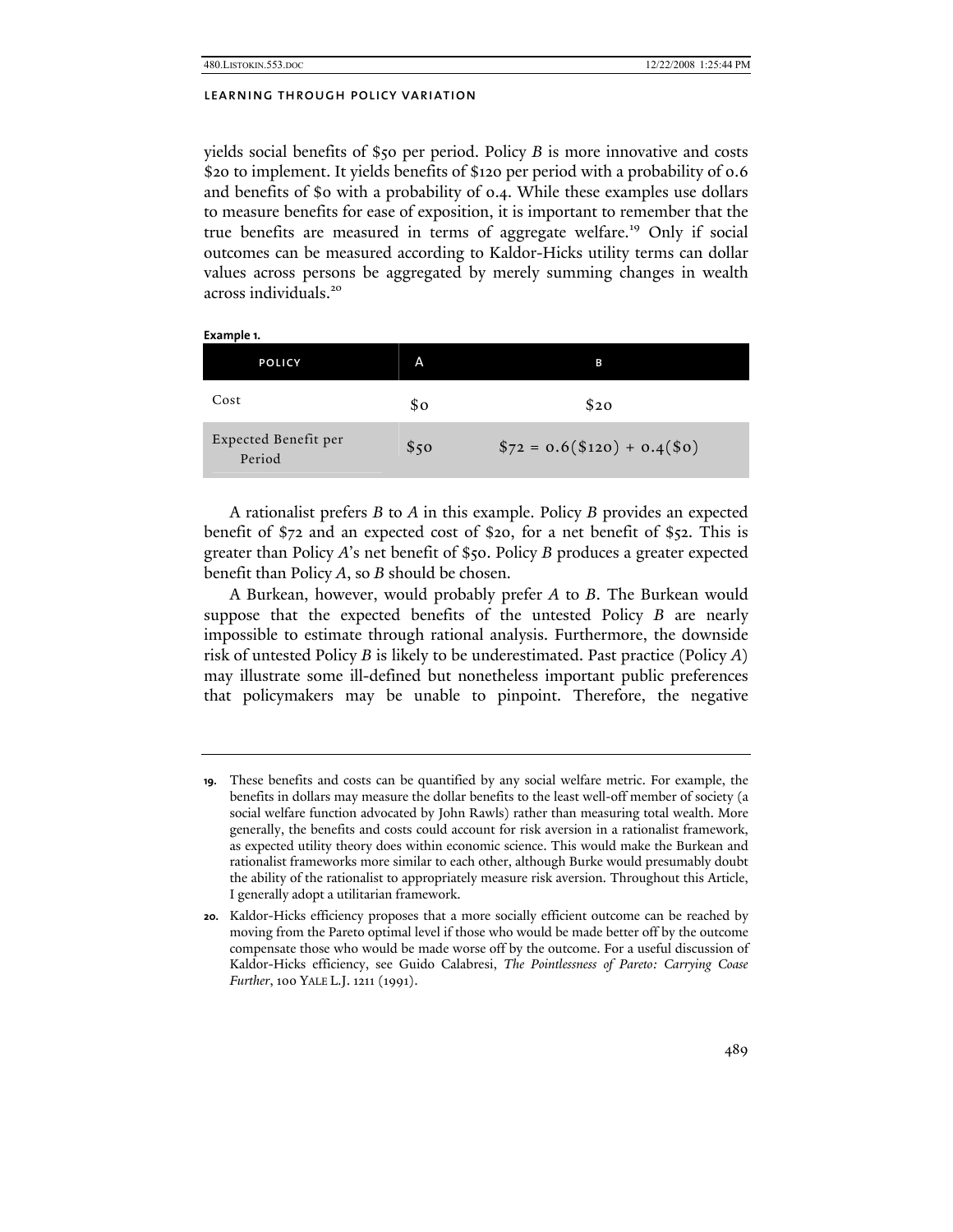#### THE YALE LAW JOURNAL 2008 2008 2008

consequences of changing *A*—and no longer reflecting public preferences for past practice—may be more significant than the rationalist would suppose. In light of this overlooked downside, the potential net gain from choosing Policy  $B$  (\$2 in this period) is simply not worth the risk.<sup>21</sup>

The Burkean conservative would not necessarily shun every new policy. Consider Policy *A*´ that is very similar to *A* but one step in the direction of Policy *B*. *A*´ has no cost of implementation, a 0.6 chance of yielding benefits of \$52, and a 0.4 chance of yielding benefits of \$49. *A*´ would probably be preferred to *A* under the Burkean framework. Policy *A´* would be implemented. If it succeeded, then Burkeans would contend that *A*´´, which is another step in the direction of *B*, should also be implemented. In this way, Burkeans hope to attain the possible benefits of Policy *B*, without incurring the downside risks that accompany drastic policy changes.

Rationalist/liberals have identified several critiques of the Burkean position.<sup>22</sup> They question the assumption that Policy  $A$  is necessarily wise because it has been tried. If experts believe that an untried position like *B* is better, then the rationalists see no reason to delay implementation out of respect for the traditional Policy *A*. First, there is no guarantee that incrementally different policies like *A*´ and *A*´´ exist—some policies simply cannot be adopted piecemeal. When this is the case, Burkean conservatism will often lead to inferior outcomes. Policy *B* has a higher expected value than Policy *A*, but the Burkean will continue to favor *A*. Second, even if such policies exist, the Burkean approach is inferior because it takes a considerable number of periods to yield *B*'s benefits; Burkean reform is purposefully deliberate, which is detrimental if reform is warranted.

Another strain of policymaking theory that is closely related to the approach developed in this Article emphasizes pragmatic learning, experimentalism, and dynamic decisionmaking.<sup>23</sup> This emphasis occurs most

**<sup>21.</sup>** An extremely risk-averse classical liberal might advocate cautious policymaking approaches that conform with the Burkean approach. Nevertheless, there is a difference between the sources of caution. For the liberal, caution is a product of a risk-averse response to a probability distribution of different policy outcomes. For the Burkean, caution is warranted by the tendency to underestimate the probability of bad outcomes.

**<sup>22.</sup>** *See, e.g.*, Adrian Vermeule, *Many-Minds Arguments in Legal Theory* 11-12 (Harvard Law Sch. Pub. Law & Theory, Working Paper No. 08-02, 2008), *available at* http://ssrn.com/abstract=1087017.

**<sup>23.</sup>** *See, e.g.*, Michael C. Dorf & Charles F. Sabel, *A Constitution of Democratic Experimentalism*, 98 COLUM. L. REV. 267 (1998); Daniel A. Farber, *Environmental Protection as a Learning Experience*, 27 LOY. L.A. L. REV. 791 (1994); Bradley C. Karkkainen, *Environmental Lawyering in the Age of Collaboration*, 2002 WIS. L. REV. 555. For a review of this literature, see Orly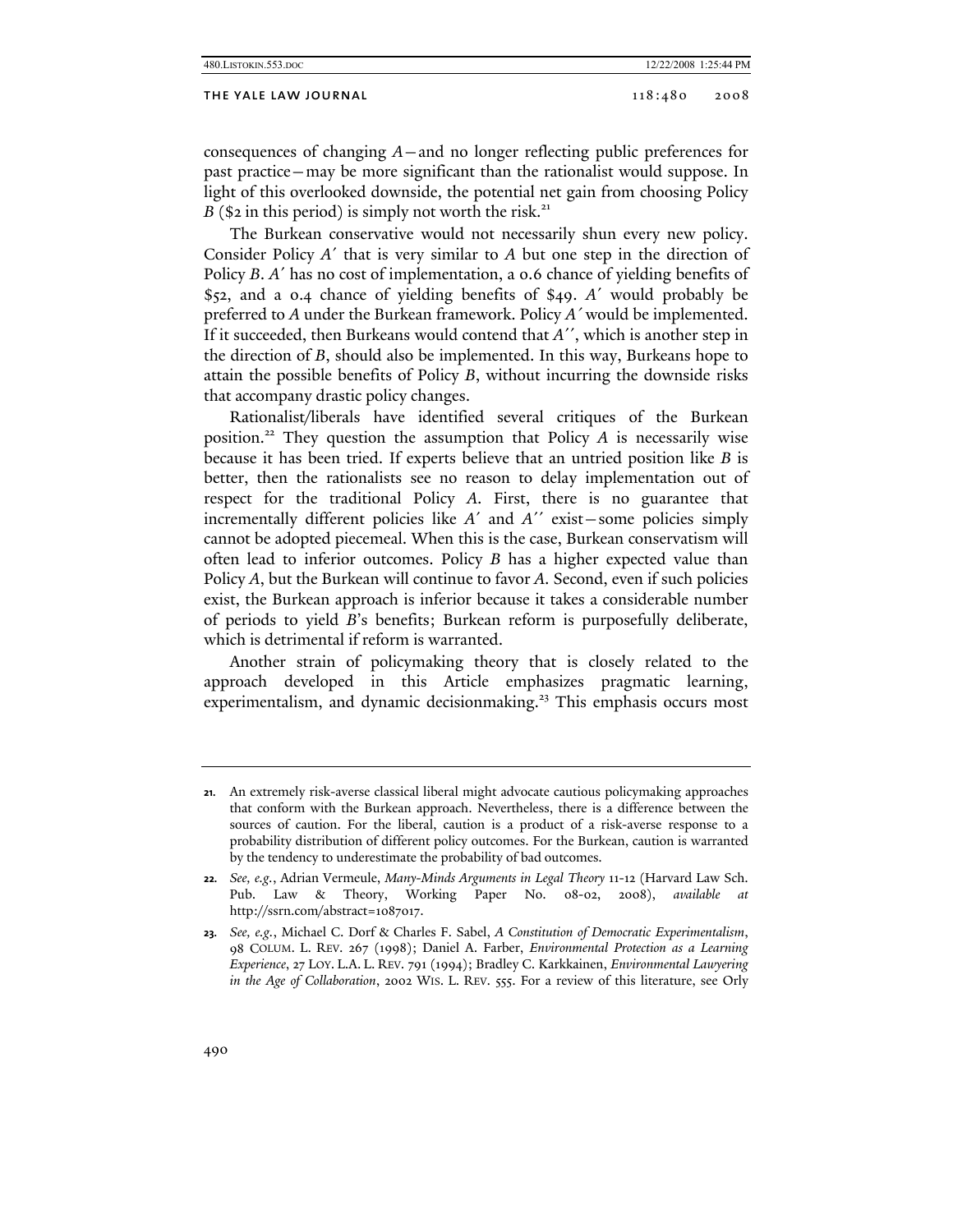frequently in environmental policy analysis. Daniel Farber sums up this attitude as follows: "Rather than viewing [environmental] policy making as a one-shot exercise, in which the goal is to adopt the optimum solution based on current information, we might do better to think of a continuous process of learning and experimentation."<sup>24</sup>

"Experimentalists" such as Farber, Charles Sabel, and Michael Dorf typically extol the virtues of federalism (and of other forms of decentralized decisionmaking) because of its learning benefits.<sup>25</sup> In addition, scholars who examine environmental decisionmaking from a dynamic context often stress the value of delaying high-variance innovative decisionmaking to await future knowledge.26 Thus, the dynamic decision-making context is often used to justify Burkean-type precautions in environmental contexts.<sup>27</sup>

With this extremely brief sketch of various approaches to policymaking as a background, I present an approach to policymaking—the optimal search approach—that combines elements of rationalism, Burkean conservatism, and experimentalism to generate some initially counterintuitive results about the desirability of certain policies.

## **ii. choosing policies from an optimal search perspective: theory and applications**

Policies and their effects are not static.<sup>28</sup> A policy's performance in one period yields information about its probable performance in the next period. In fact, it would be surprising if this information had no bearing on the probability of the policy continuing in future periods. In other words, policies

Lobel, *The Renew Deal: The Fall of Regulation and the Rise of Governance in Contemporary Legal Thought*, 89 MINN. L. REV. 342 (2004).

- **25.** For a thorough examination of experimentalism in a federalist system, see *infra* Subsection II.C.4.
- **26.** *See, e.g.*, Farber, *supra* note 23, at 803 ("If a decision has irreparable consequences, then it may be worth delaying the decision in order to obtain new information. Taking an irreversible step forecloses the possibility of future learning, and therefore incurs an extra cost that does not show up in the usual cost-benefit analysis. In a formal sense waiting is equivalent to purchasing an option contract, and under many circumstances that option has positive value." (footnote omitted)). For a detailed discussion, see *infra* Section III.C.
- **27.** For example, when new policies are irreversible and the outcome of *B* can be determined without actually implementing *B*, dynamic analysis suggests that policy *A* is preferred to policy *B*. *See* Sunstein, *supra* note 6; *infra* Part III.
- **28.** Even if there is policy inertia, policies are not set in stone. For a detailed discussion, see *infra*  Part III.

**<sup>24.</sup>** Farber, *supra* note 23, at 791.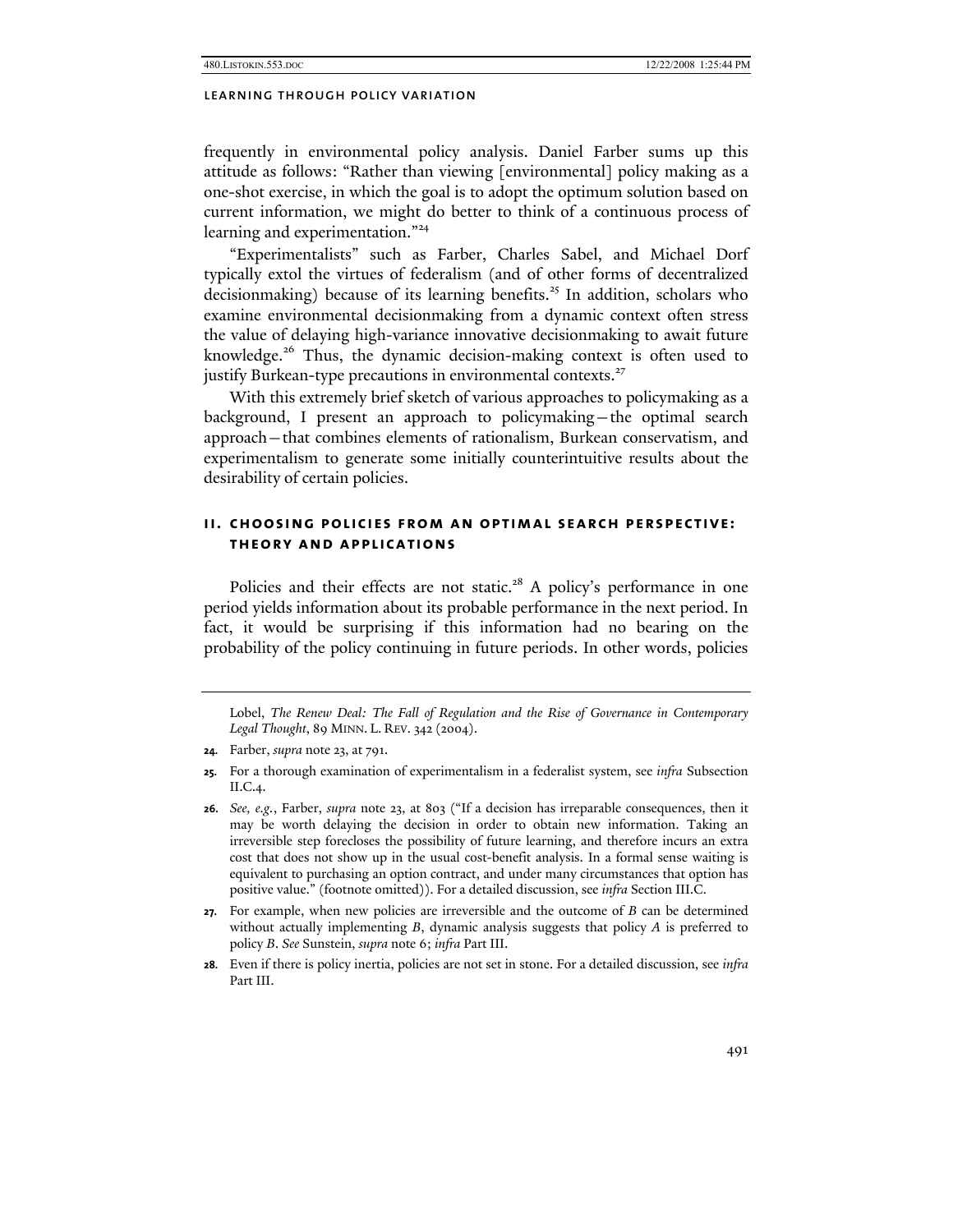## THE YALE LAW JOURNAL 2008 2008

are not chosen and then simply retained. Picking an optimal policy entails choosing a policy in one period and then reoptimizing the policy in a future period given the additional information obtained since the prior policy decision. When accounting for reoptimization, policy choices might be very different than they would be absent reoptimization. Instead of choosing the best policy for the present, policymakers must balance the choice between good policies in the current period with the ability of this period's policy choice to improve future policy choices. If a current policy is expected to be bad, but potentially improves the future policy choice set, then it may be a better choice than a policy that has high expected value in the current period but adds little to the menu of options in the future.

## *A. The Theory of Optimal Search*

The experimentalists described in Part I develop elaborate systems of decentralized decisionmaking to foster dynamic learning.<sup>29</sup> Here, I take a different approach. I aim to normatively characterize optimal policymaking under a number of different conditions. I develop the optimal search approach to be applied when policies have reversible effects and learning is possible. The optimal search approach values high-variance policies to a much greater degree than static rationalism or Burkean conservatism.

In other words, static rationalism advocates choosing the policy with the highest expected value, ignoring the variance of the policy. Burkean conservatism warns against policies with considerable variance and encourages incremental policy change. Dynamic experimentalists provide few normative recommendations about the content of policy, focusing instead on the organizational setting in which policy is made.

The optimal search approach, by contrast, insists that high variance is a valuable feature of a policy. High-variance policies offer the potential to find excellent policies for future periods. Therefore, high-variance policies will be better choices than low-variance policies of the same or (even higher) expected value whenever changing policies is a feasible possibility.

The optimal search approach constitutes a modification of the rationalist approach. When policies can be changed without imposing irreversible effects and learning is possible, the optimal search approach produces the best policy

**<sup>29.</sup>** *See, e.g.*, Dorf & Sabel, *supra* note 23, at 314 (advocating the "construct[ion of] the organizational rudiments of local, or, rather, subnational, pragmatist government, by transposing to the public sphere the institutions of benchmarking, simultaneous engineering, and error detection").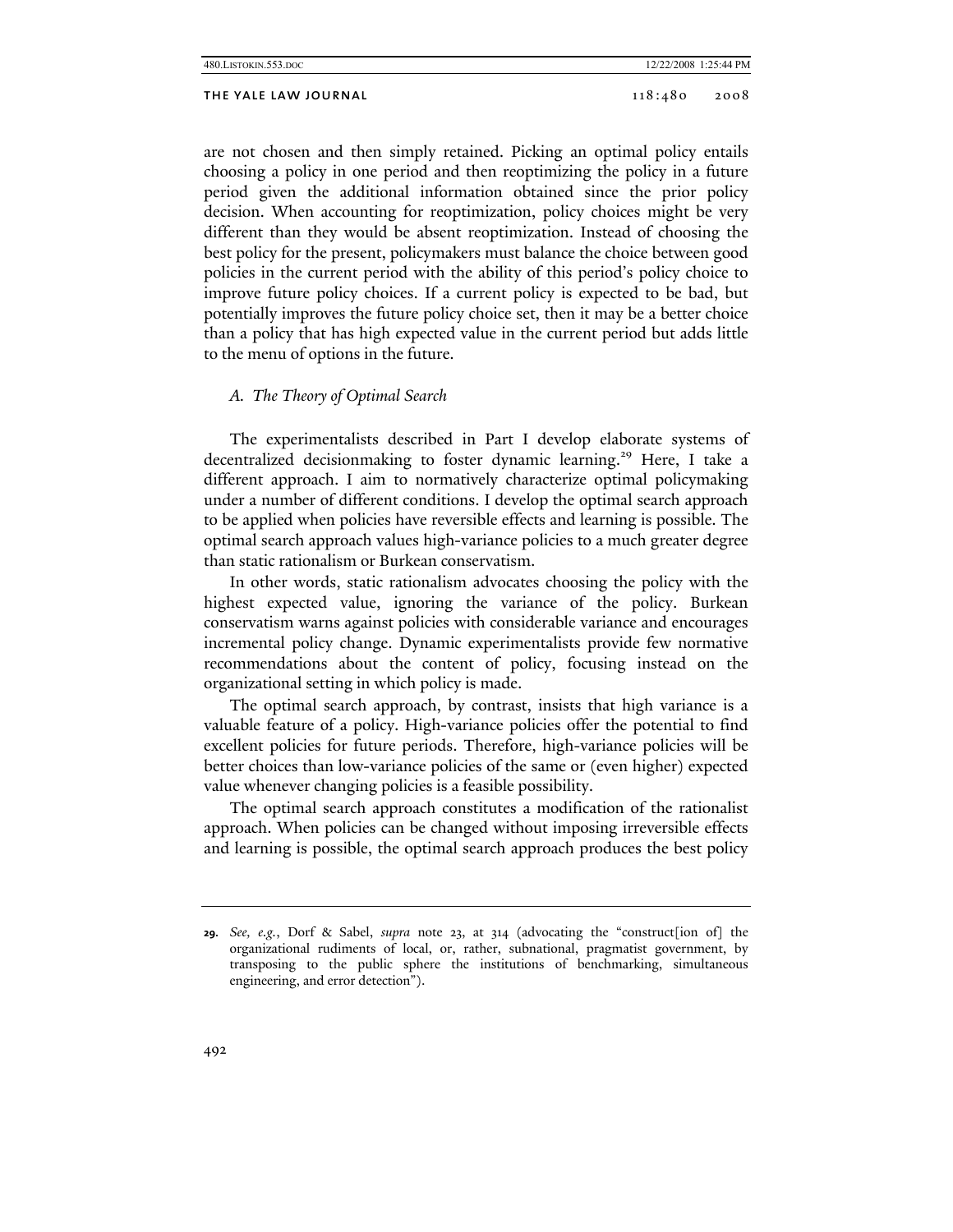for rationalists. Put simply, the optimal search approach emphasizes how the rational policy calculus changes with learning and reoptimization.

These insights are illustrated by modifying the hypothetical policy decision presented in Example 1. Suppose that a policymaker faces a choice between two policies with uncertain values but with known distributions of potential payoffs.30 The policies must be implemented to resolve the uncertainty regarding their efficacy and to determine the policy payoff per period, which can be represented by *v*. Suppose that the policy must be tested for a year (the length of a period) and that the annual discount rate is ten percent. $31$  Any policy has a cost, *c*, of implementation. This cost represents the cost to society of adjusting and implementing a policy. Suppose further that once a policy has been implemented, it is costless to return to that policy in a future period.<sup>32</sup> In other words, in each period a policymaker has the option of choosing any previously tested policy or a new policy at some positive switching cost.

Consider the choice between two policies, *A* and *B*, summarized in the table for Example 2. Policy *A* is a relatively safe policy because it has been attempted before.<sup>33</sup> Policy *A* costs nothing to implement  $(c = 0)$ , and yields social benefits of \$50 per period ( $v = 50$ ). Policy *B* is a more innovative policy and costs \$20 to implement.<sup>34</sup> It yields benefits of \$120 per period with a probability of 0.2 and benefits of \$0 with a probability of 0.8.

- **30.** This example parallels the one found in Weitzman, *supra* note 2, at 641-43.
- **31.** None of the results in this Article depends upon these assumptions, and they will be relaxed or altered in subsequent Sections.
- **32.** This assumption is obviously too strong. For many reasons, including the political system and status quo bias, the existing policy is cheapest and easiest to implement in the next period. Previously implemented policies are the next cheapest, and brand new policies are presumably the most expensive. The consequences of the policy inertia that is imposed by this distribution of implementation costs are discussed in detail in Part III.
- **33.** Alternatively, Policy *A* may be a very low-risk policy that has not been implemented before.
- **34.** One might ask why Policy *B* has never been attempted before. There are several responses. One answer may be that Policy *B* had never been thought of before. A second may be that there has been some potentially permanent change in the environment that changes the payoff distribution of Policy *B*, making Policy *B* an essentially new policy.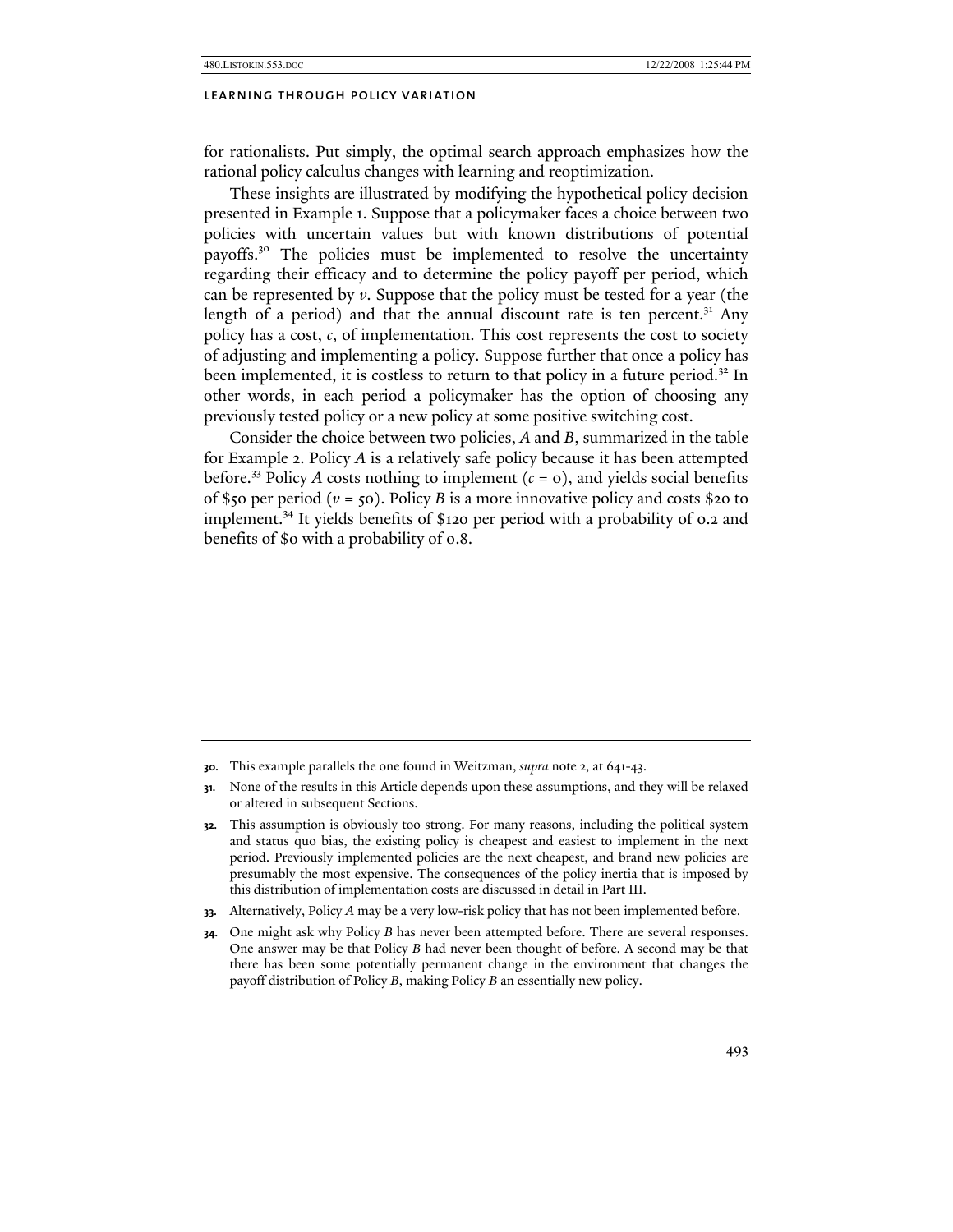| 480.LISTOKIN.553.DOC           |      | 12/22/2008 1:25:44 PM       |
|--------------------------------|------|-----------------------------|
| THE YALE LAW JOURNAL           |      | 118:480<br>2008             |
| Example 2.                     |      |                             |
| POLICY                         | A    | в                           |
| Cost                           | \$o  | \$20                        |
| Expected Benefit per<br>Period | \$50 | $$24 = 0.2 ($120)+0.8 ($0)$ |

The choice may seem obvious: Policy *A* is better than Policy *B*. Policy *A* has a considerably higher expected social benefit per period (\$50 > \$24) and lower cost (\$0 < \$20) than Policy *B*, making *A* preferable to the rationalist/liberal. Policy *A* also entails no risk, while Policy *B* is quite risky, making *A* preferable from the Burkean/conservative position. Indeed, one might be skeptical of any legal theory that advocates Policy *B* when the choice between *A* and *B* appears so lopsided. Yet the optimal search theory of policy decisions indicates that *B* should be tried before *A*.

Consider first the payoff for choosing Policy *A*. If one chooses Policy *A* in this period, one should choose it in every period. Because there is no uncertainty resolved by choosing *A*, the information set of the policymaker who chooses *A* in this period will be the same in the next period. Therefore, if *A* is preferred in this period, then it must also be preferred in the next period.

The payoff from Policy *A* is \$50 per period. Policy *A* thus has a present discounted value of

$$
\sum_{t=1}^{\infty} \frac{$50}{(1+0.1)^t} = $500
$$

Now consider the expected payoff in all periods in the future from trying *B*. The expected payoff is as follows. By choosing Policy *B*, society incurs a cost of \$20. With a probability of 0.2, the policy succeeds and yields its benefits into the indefinite future. With a probability of 0.8, Policy *B* fails and yields no benefits this period. If Policy *B* fails, the policymaker should change policies to Policy *A*. Policy *A*'s value is as given above, though it is discounted because it arrives one period later. The expected lifetime payoff from choosing Policy *B* in this period is therefore

$$
-20 + 0.2 \left[ \text{\$120} + \sum_{t=2}^{\infty} \frac{\text{\$120}}{(1 + 0.1)^t} \right] + 0.8[0 + \sum_{t=2}^{\infty} \frac{\text{\$50}}{(1 + 0.1)^t} \right] = \text{\$585.82}
$$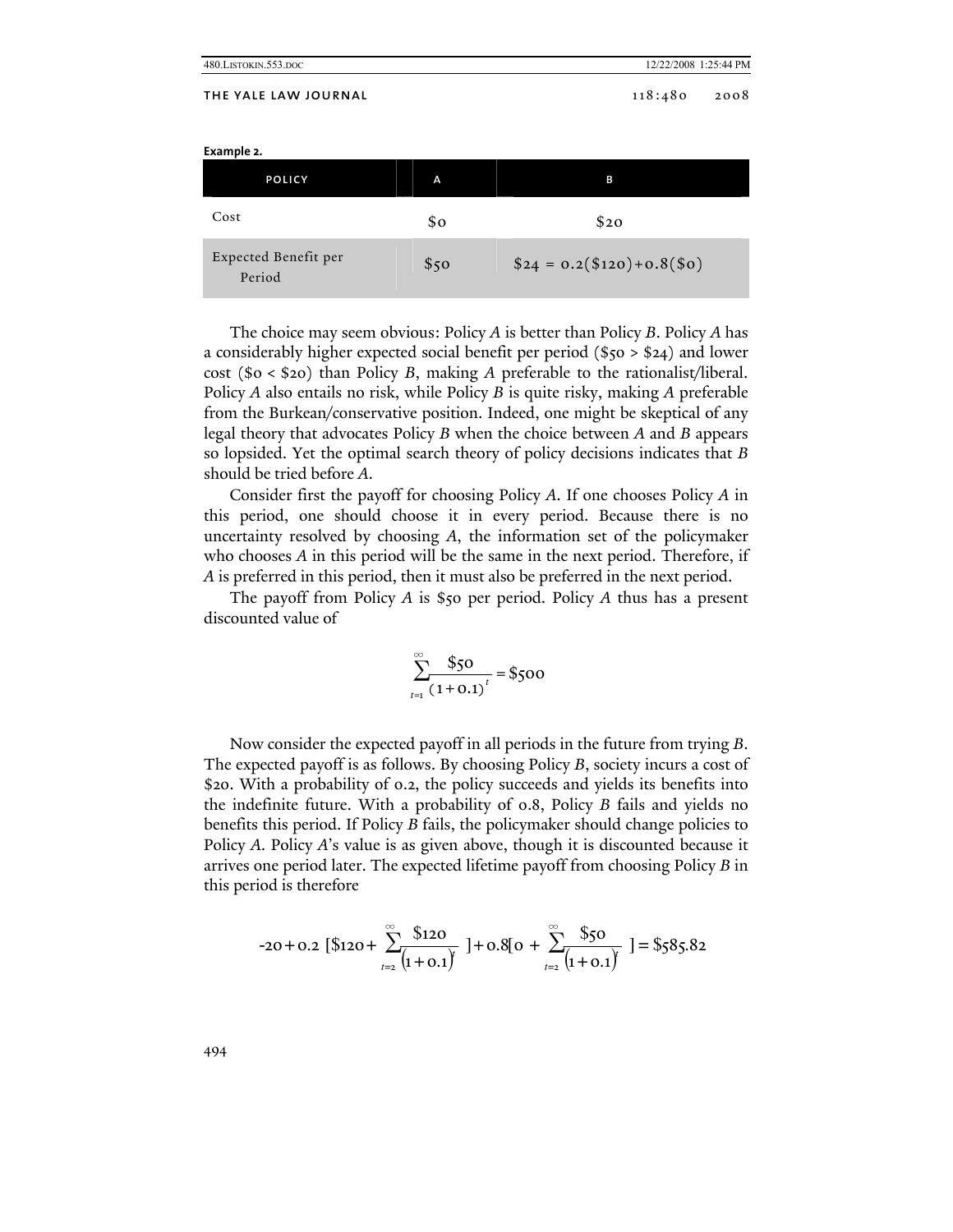The expected payoff from Policy *B* exceeds the benefit of Policy *A*, even though *B* appears inferior to Policy *A* along every possible dimension.

So why does *B* "beat" *A*? There is a difference between determining the best policy and choosing the policy to attempt first. When choosing the policy to attempt first, policymakers must consider not only the expected benefits and costs of the policy in the current period, but also the potential for realizing an extremely good policy that can be continued in future periods. Even though *A* performs better than *B* on average, *B* offers the potential for a much better outcome than *A*. Therefore, *B* should be tried first even though there is a high likelihood that *B* will fail.<sup>35</sup> If *B* works, then policymakers have found an excellent policy and will retain *B*. If *B* fails, then policymakers choose *A* for the remaining periods.<sup>36</sup>

#### *B. Factors Influencing the Optimal Degree of Policy Variance*

The relative desirability of *B* as compared to *A* depends upon the values of a number of variables. First, it should be emphasized that the average outcomes of *B* and *A* matter, even though they are not determinative. While the values of *B* and *A* in the search program for an optimal policy depend primarily on their upsides, the opportunity costs of implementing *B* and *A* for the current period depend upon their average outcomes. As *B*'s average outcome deteriorates, *B* becomes less desirable relative to *A*, even when holding *B*'s upside constant.

Second, high implementation costs reduce the desirability of high-variance policy innovations such as *B*. For example, suppose the costs of implementing *B* are \$200 rather than \$20 because the costs of educating the population about the new policy are extremely high. In this case, Policy *A* becomes more desirable than Policy *B*—some policy changes are simply not worth the switching costs. Note, however, that this altered example requires switching costs to be over forty percent of the infinite real effects of the policy. While some policies might have such high switching costs, other policies' switching costs do not rise to such a high proportion of total effects. In particular, important policies are likely to have proportionately lower switching costs.

**<sup>35.</sup>** Throughout the remainder of this Article, terms like "*B* being better than *A*" or "*B* beating *A*" will mean that *B* should be chosen before *A*. At no point do I mean to suggest that *B* is better than *A* in every period; I suggest only that *B* should be chosen first under many circumstances in spite of its inferiority in expected-value terms.

**<sup>36.</sup>** For a rigorous proof of this argument, see Weitzman, *supra* note 2.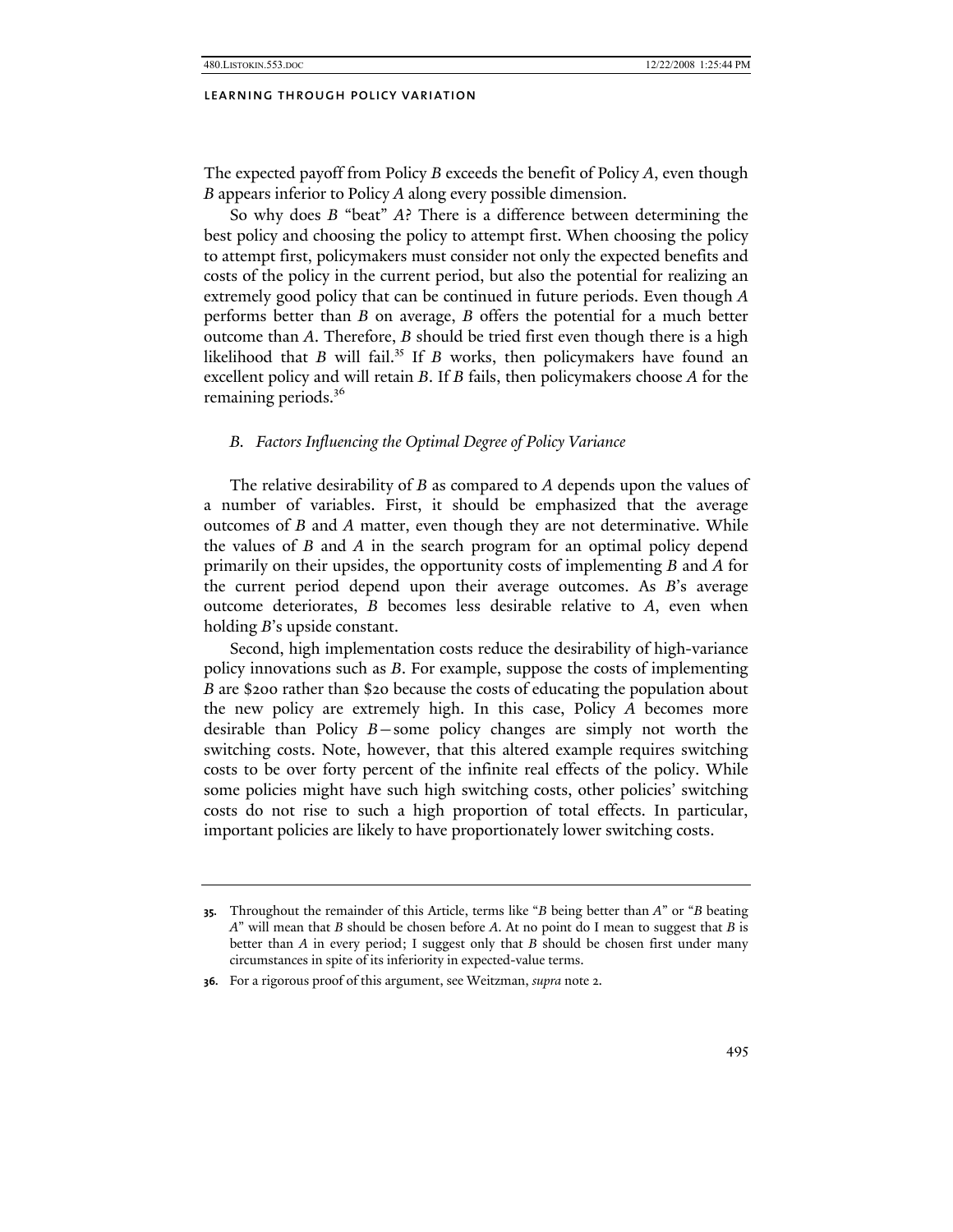| 480.LISTOKIN.553.DOC<br>12/22/2008 1:25:44 PM |                 |
|-----------------------------------------------|-----------------|
| THE YALE LAW JOURNAL                          | 118:480<br>2008 |

Third, high-risk policies such as *B* become more desirable relative to lowrisk policies like *A* when the discount rate is lower—that is, when the future becomes more important relative to the present. Policy *B*'s value lies primarily in the upside policy potential that might be enjoyed in future periods. When discount rates are low, this value is discounted to a lesser extent. Therefore, Policy *B*'s value rises relative to Policy *A*. Suppose that the discount rate were 0.05 in our example rather than 0.1. In this case, the value of choosing Policy *A* becomes \$1000, while the value of choosing Policy *B* becomes \$1225.82. The difference in value between choosing *B* and choosing *A* grows from about \$86 to \$226.

Fourth, Policy *B* becomes more attractive when the probability of its success is correlated with the probability of other policies' success. If *B*'s success or failure tells us information about policies *C*, *D*, and *E*, then *B* becomes increasingly attractive. Not only does implementing *B* first provide information about *B*'s potential in future periods, it also provides information about the value of using *C*, *D*, and *E* in the future. In other words, *B* provides substantial information to facilitate the policy search. The value of this information should be added to the value of choosing *B* first when deciding whether to implement *B*.

Fifth, Policy *B* becomes less attractive when it takes longer to evaluate. If Policy *B* takes two periods to evaluate, then its low expected value will be felt for more than one period. Consider the value of Policy *B* if it must be in effect for four periods before it can be evaluated. The expected value of choosing Policy *B* first thereby becomes

$$
-20 + 0.2\left[\sum_{t=1}^{\infty} \frac{\$120}{(1+0.1)^t} \right] + 0.8\left[0 + 0 + 0 + 0 + \sum_{t=5}^{\infty} \frac{\$50}{(1+0.1)^t} \right] = \$495.06
$$

Policy *B* should not be tried before Policy *A* when Policy *B* requires four or more periods to evaluate, in spite of the potential for an excellent outcome under Policy *B*. The low expected value of Policy *B* for the first four periods trumps the high upside of Policy *B*. 37

Sixth, the optimal search approach does not imply that innovative policies should always be chosen. Suppose Policy *B* is chosen in this period and proves to work. In this case, the search for an effective policy comes to an end; the

**<sup>37.</sup>** This hypothetical is further examined in Section III.C.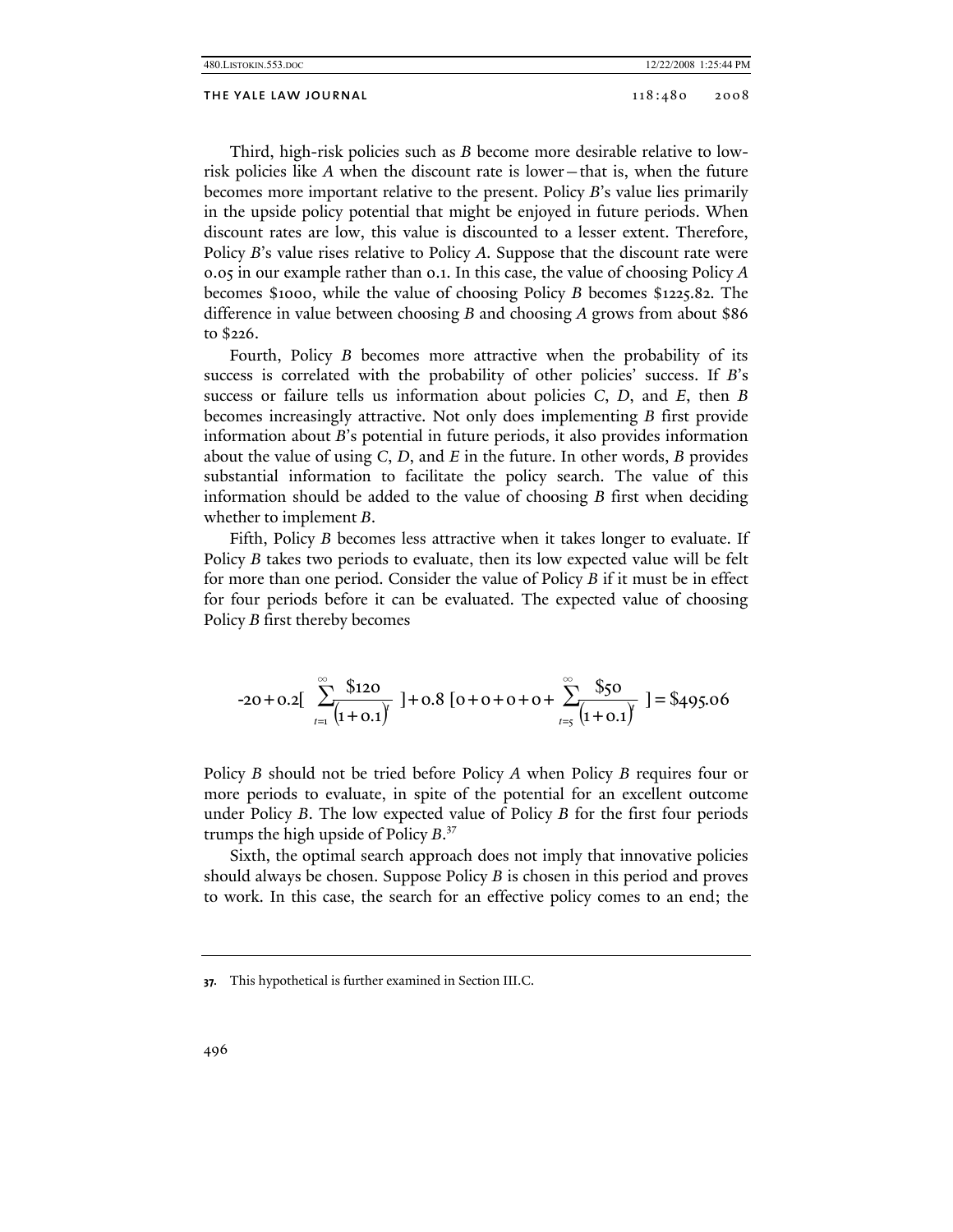costs of continuing to search are not worth the benefits because an effective policy has been found. Thus, the optimal search approach does not require policy innovation. It merely points out that innovation has long-run benefits that are not captured by the expected outcome of the innovation.

The superiority of *B* to *A* is subject to a number of critiques that will be explored in detail in Sections III.A and III.B. Before examining these complications, the next Section will examine the usefulness of the optimal search approach in debates about risk regulation, contract law, corporate law, and federalism.

## *C. The Optimal Search Approach: Applications*

This Section examines how the optimal search approach might be applied in some important contexts. It is important to emphasize, however, that none of the following examples constitutes a comprehensive case study. Indeed, each application developed in this Section does not address many impediments to a full implementation of the optimal search perspective.<sup>38</sup> Instead of exhaustively describing how policymaking decisions should be made, these applications are intended to illustrate the potential value of adding an optimal search calculus to the existing criteria for choosing policies.

## *1. Choosing Between Reversible Regulations*

The optimal search approach illuminates some of the debates regarding reversible risk regulation.<sup>39</sup> Reversible risks are risks that, if and when they materialize, are confined to one period. Two approaches—cost-benefit analysis and the precautionary principle—frame most discussions of risk regulation.<sup>40</sup>

It should be emphasized at the outset of this Subsection that the debate between the precautionary principle and cost-benefit analysis is most salient when risks are irreversible—a situation that will be discussed below. Nevertheless, many risks are not irreversible and thus are conducive to analysis via the optimal search approach.<sup>41</sup>

**<sup>38.</sup>** Some of the most important complications are examined in Part III.

**<sup>39.</sup>** The problem of irreversible risks is discussed in detail in Part III.

**<sup>40.</sup>** *See* Douglas A. Kysar, *It Might Have Been: Risk, Precaution, and Opportunity Costs* 3-4 (Cornell Law Sch. Legal Studies Research Paper Series, Research Paper No. 06-023, 2006), *available at* http://ssrn.com/abstract=927995.

**<sup>41.</sup>** Cost-benefit analysis does not obviously distinguish between reversible and irreversible risks. In addition, "some formulations [of the precautionary principle] . . . apply to even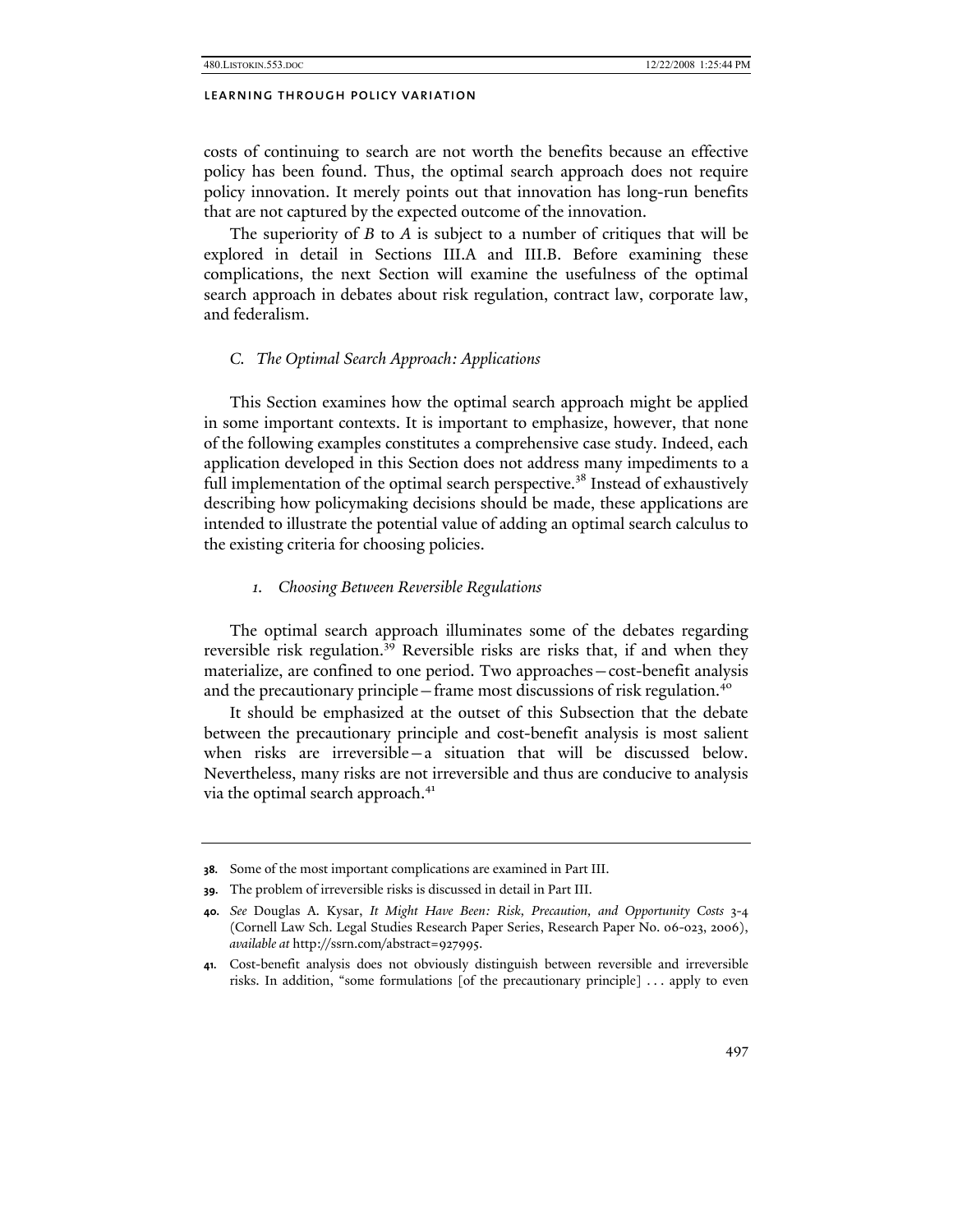| 480.LISTOKIN.553.DOC | 12/22/2008 1:25:44 PM |
|----------------------|-----------------------|
|                      |                       |

## THE YALE LAW JOURNAL 118:480 2008

Cost-benefit analysis sums the costs and benefits of different policies and instructs that the policy with the greatest net benefit should be chosen. In this regard, the intellectual underpinnings of cost-benefit analysis lie in the classical liberal/rationalist approach to policy. Cost-benefit analysis recognizes that the actual effects of many policies are uncertain. The response of cost-benefit analysis is to use expected values. The expected value of a policy is calculated by multiplying the value of an outcome by the probability of its occurrence for each possible outcome, and then summing up the resulting products.<sup>42</sup> The policy with the highest net expected value is the one preferred by cost-benefit analysis.

The precautionary principle "seeks to trigger an incremental process of risk regulation through the simple admonition, 'When an activity raises threats of harm to human health or the environment, precautionary measures should be taken even if some cause-and-effect relationships are not fully established.'"<sup>43</sup> The precautionary principle's intellectual foundations are very similar to those of Burkean conservatism in that they emphasize the inability of rational science to properly anticipate the effects of changes in the environment.<sup>44</sup>

theoretically reversible risks." David A. Dana, *A Behavioral Economic Defense of the Precautionary Principle*, 97 NW. U. L. REV. 1315, 1315-16 (2003).

**42.** *See* Amartya Sen, *Discipline of Cost-Benefit Analysis*, 29 J. LEGAL STUD. 931 (2000).

**43.** Kysar, *supra* note 40, at 3-4 (quoting Peter Montague, *The Precautionary Principle*, RACHEL'S ENV'T & HEALTH WKLY., Feb. 19, 1998, at 1, but mistranscribing "cause and effect" as "cause-and-effect"). Note that there are many different articulations of the precautionary principle. *See, e.g.*, Sunstein, *supra* note 6, at 848-50. The one stated here is merely one oftcited statement of the principle. A full characterization of the precautionary principle or of cost-benefit analysis is beyond the scope of this paper.

**44.** *See* C.A. BOWERS, MINDFUL CONSERVATISM: RETHINKING THE IDEOLOGICAL AND EDUCATIONAL BASIS OF AN ECOLOGICALLY SUSTAINABLE FUTURE 91-94 (2003) (drawing a link between environmental conservation and Burke's approach). Curiously, while legal scholars have spilled considerable ink on the precautionary principle (a search in Westlaw's Journals and Law Reviews database for ["precautionary principle"] on October 31, 2008 yielded over 2100 documents) and on Burke (a search in Westlaw's Journals and Law Reviews database for [Edmund /5 Burke!] on October 31, 2008 yielded over 1400 documents), they have not explored the seemingly obvious linkage between Burkean political philosophy and the precautionary principle. A search in Westlaw's Journals and Law Reviews database for ["precautionary principle" /50 Burke!] on October 31, 2008 yielded only six documents, five of which are related to a different Burke and the last of which makes only a casual allusion to the similarity between the precautionary principle and Burkean conservatism. *See* Daniel A. Farber, *From Here to Eternity: Environmental Law and Future Generations*, 2003 U. ILL. L. REV. 289, 305-06 n.90. It is important to note that Westlaw's Journals and Law Reviews database neither catalogues all volumes of currently published law journals, nor includes scholarship in non-law disciplines.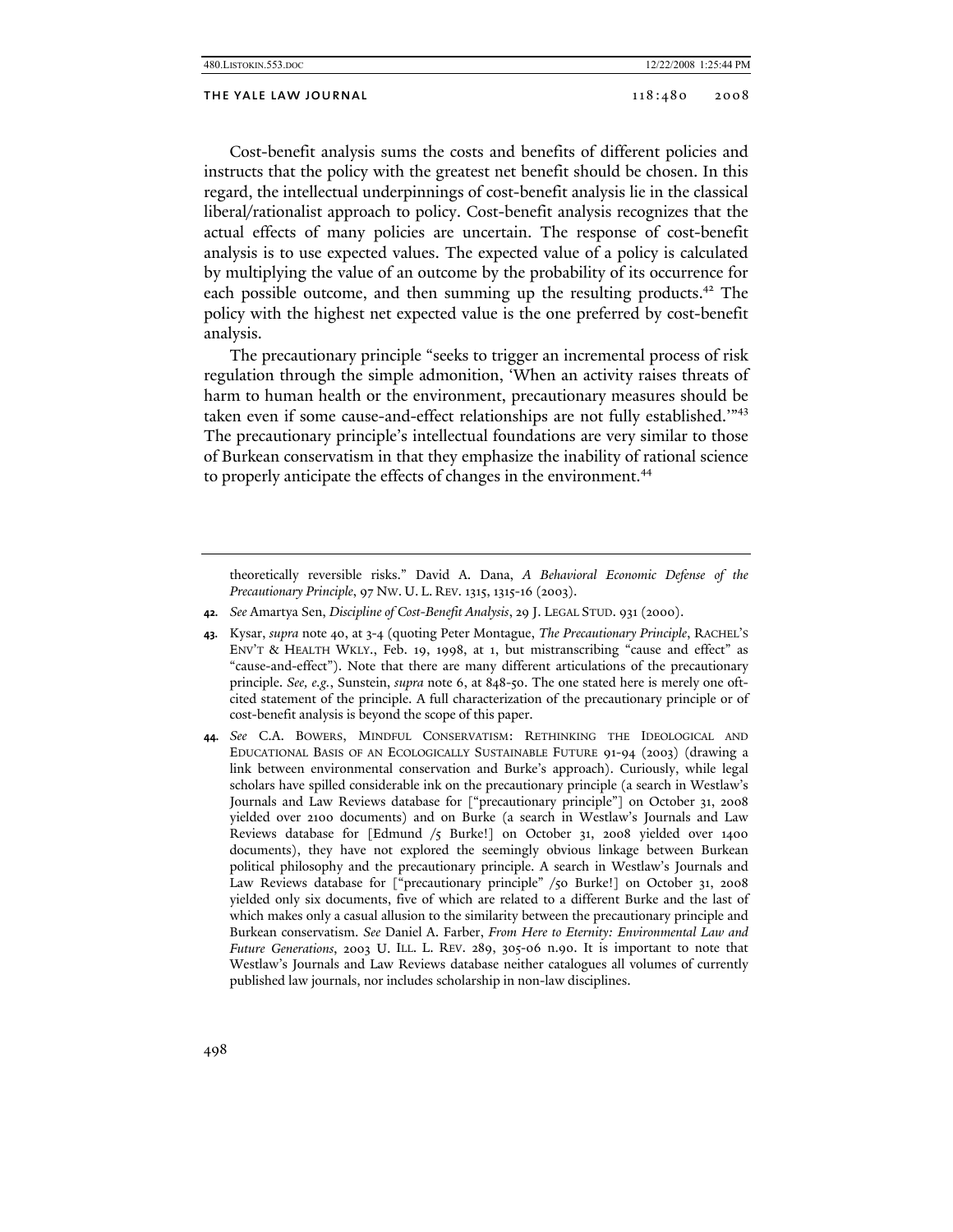Consider how these two approaches would examine the choice between Policies *A* and *B* described in Example 2. Suppose that Policy *A* would implement an existing technology approved by regulators and that Policy *B* would implement a new technology for reducing a pollutant. Regulators must consider whether to permit the new technology implemented by Policy *B*. The *B* technology may do a better job of eliminating the pollutant than the existing *A* technology, but it will probably do an inferior job. Permitting the *B* technology is expensive because it requires issuance of new regulations and installation of the new technology. Suppose further that the pollutant's harms are felt in this period only, that the harms of the pollutant affected by the technology are well known, and that the technology can be properly tested only by approving it for use.

Simple cost-benefit analysis—ignoring informational or learning value and simply taking the expected per-period value of each technology—makes the choice between *A* and *B* an easy one. Permitting the *B* technology entails a higher cost (\$20 for *B* versus \$0 for *A*) than the old technology<sup>45</sup> and a lower expected benefit<sup>46</sup> (\$24 of pollution reduction for *B* versus \$50 of pollution reduction for *A*). The net benefits of *A* are higher than *B*. Therefore Policy *A* favoring the status quo technology—should be chosen.

The precautionary principle also favors Policy *A*. Policy *B* "raises threats of harm to human health<sup>"47</sup>-in 80% of cases Policy *B* does a poorer job of reducing pollutants than Policy *A*. Policy *B* is less incremental than Policy *A*. Policy *B* entails trying a new technology, a nonincremental maneuver, while Policy *A* involves no alteration of population risk. Therefore, the precautionary principle dictates that Policy *A* be chosen, particularly in light of the fact that the Policy *B* technology appears inferior along a number of dimensions, including expected benefits. When learning is possible, both per-period costbenefit analysis and the precautionary principle produce inferior outcomes relative to the optimal search approach. Regulators should choose Policy *B* because of its potential to produce an excellent outcome over the long run.

The optimal search approach constitutes a modification of traditional costbenefit analysis. Instead of taking expected values of various regulations and choosing the policy with the highest expected value (implicitly assuming that the policy will continue indefinitely), policymakers should conduct cost-benefit analysis in a dynamic context where learning is possible. In this context, not

**<sup>45.</sup>** Both issuing new regulations and allowing some polluters to change their technology for pollution reduction entail costs.

**<sup>46.</sup>** The benefits of either technology are realized in the form of reduced pollution.

**<sup>47.</sup>** *See supra* note 43 and accompanying text.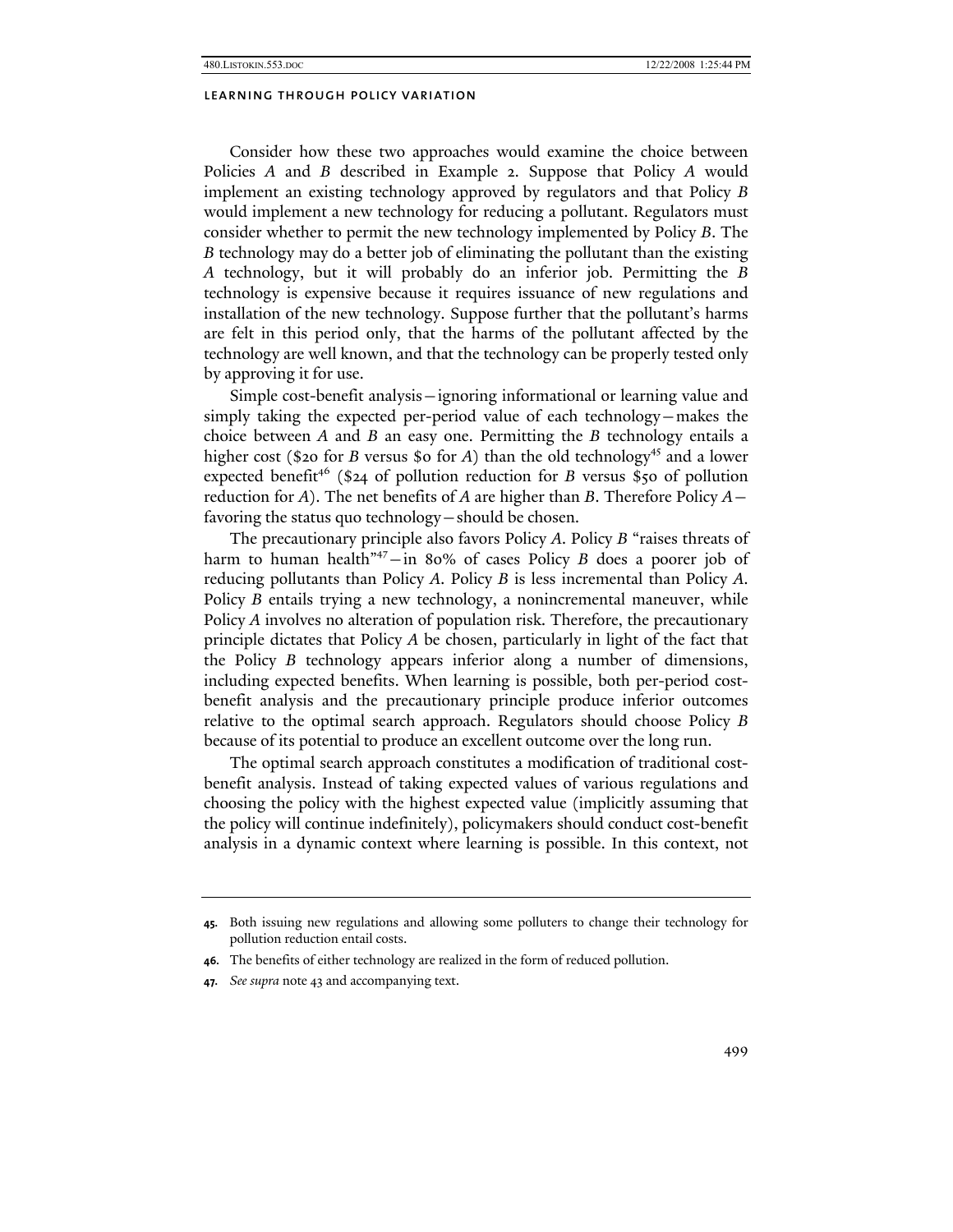#### THE YALE LAW JOURNAL 2008 2008 2008

only the per-period expected value, but also its distribution across periods, matters. A long-run cost-benefit analysis, including all periods and the possibility of switching policies after learning about the impact of policies, may favor a policy that has low expected value but a wide distribution (such as Policy *B*) over a policy that appears better along many dimensions.

Executive Order 12,866 requires cost-benefit assessment of agencies' regulatory actions.48 The Office of Management and Budget's *Circular No. A-4* sets guidelines governing this cost-benefit analysis.<sup>49</sup> The benefit estimates required by the Office of Management and Budget (OMB) do not place a value on the information provided by a particular regulation.<sup>50</sup> Instead, they measure only the direct benefits of a regulation, such as the amount of pollution reduction. The informational value of a regulation might be large in relation to the direct benefits. For example, Policy *B* provides expected benefits of only \$24 per period, but learning that *B* works better than expected allows us to gain *B*'s benefits in all future periods. Policy *A*, by contrast, provides no valuable information. This informational value can be estimated as the difference between *B*'s upside and *A*'s upside. Over the long run, this difference in value is considerable. Indeed, in our example it is enough to overcome *A*'s superiority in the average case (see Example 2). *B* makes better use of resources than *A*, despite *A*'s seeming superiority. By requiring that agencies place a value on the information provided by a regulation through the use of dynamic reoptimization models rather than assuming that the proposed regulation will be enacted indefinitely, the OMB could achieve better "resource allocation."51 The optimal search approach turns the precautionary principle applied to reversible risks on its head.<sup>52</sup> The precautionary principle advocates the avoidance of risk; the optimal search approach seeks it out. The ability to change policies limits the costs of high-variance policies in the optimal search approach. If a regulation proves to be a bad one (the downside risk is realized),

**<sup>48.</sup>** Exec. Order No. 12,866 § 6(a)(3)(c), 3 C.F.R. 638 (1993), *reprinted in* 5 U.S.C. § 601 (2000).

**<sup>49.</sup>** OFFICE OF MGMT. & BUDGET, CIRCULAR A-4, REGULATORY ANALYSIS (2003), *available at* http://www.whitehouse.gov/omb/circulars/a004/a-4.pdf.

**<sup>50.</sup>** The OMB Circular makes no mention of measuring the information benefit estimates of a particular regulation under its guidelines. *Id.* 

**<sup>51.</sup>** *Id.* at 1.

**<sup>52.</sup>** The precautionary principle often assumes that probabilities cannot be estimated, a condition called uncertainty. *See* Kysar, *supra* note 40, at 10-12. So long as the risks involved are not irreversible, uncertainty does not require drastic changes in the lessons of the optimal search approach. With uncertain but reversible risks, one can assume the worst that is, place heavy probability on bad outcomes—and still favor risky policies, rather than safe ones.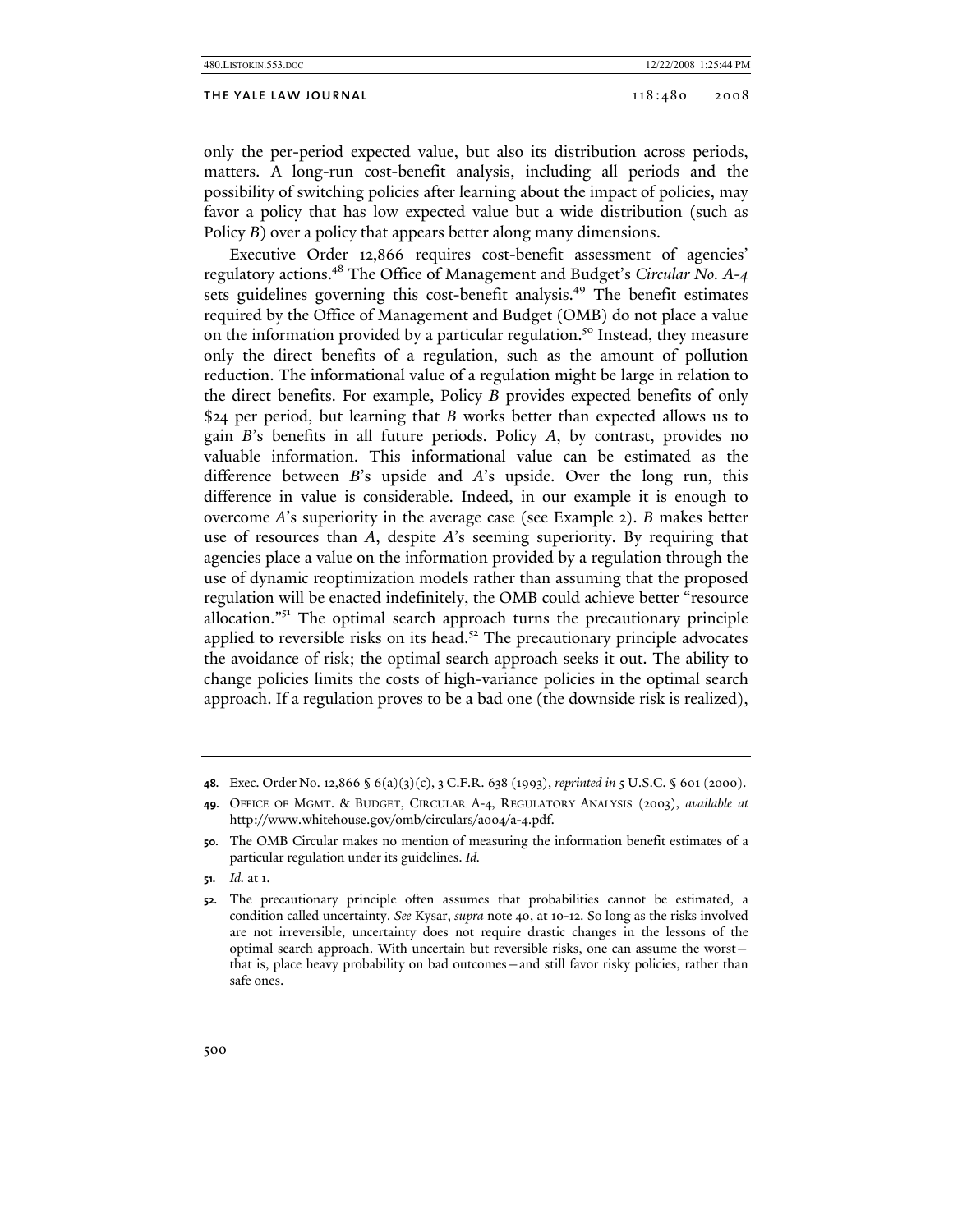it can be changed. Therefore, reversible but risky regulations have a downside limited to one period but an upside that can be realized indefinitely, making risk relatively attractive in this context.

One critique of standard cost-benefit analysis focuses on its use of high discount rates to discount the future and its sensitivity to the choice of discount rate.<sup>53</sup> At least one critic has considered the possibility of a discount rate of zero.54 These critics' arguments complicate the case for ordinary cost-benefit analysis but add heft to the argument for choosing high-variance reversible regulations under the optimal search approach. If the discount rate is zero, for example, then the value of the upside of Policy *B*'s technology grows. This high upside will be realized in all future periods in which *B* proves to be a success. The less these future periods are discounted, the more emphasis should be placed on the option value of the technology. If there is no discounting, then Policy *B* becomes an almost necessary choice. The possibility of enjoying lower risks to health in an infinite number of undiscounted future periods trumps the small increase in risk associated with the *B* technology in the current period.

#### *2. The Optimal Search Approach and Penalty Default Rules in Contract Law*

Economic analysis of contract law seeks to provide default rules that maximize contractual surplus.<sup>55</sup> One purpose of contractual defaults is to save "parties the time, trouble, and risk of error implicit in crafting their own contract terms."56 Thus, many scholars advocate "majoritarian" default rules, in which policymakers choose the default rule that would be chosen by most parties considering an issue. These rules save the greatest number of parties the cost of drafting a precise contract.

In separate articles, Ian Ayres and Robert Gertner<sup>57</sup> and Lucian Bebchuk and Steven Shavell<sup>58</sup> have developed a different rationale for policymakers' choice of default rules. In some cases, default rules should not be majoritarian but rather information forcing. An information-forcing rule compels parties

**<sup>53.</sup>** *See* Lisa Heinzerling, *Regulatory Costs of Mythic Proportions*, 107 YALE L.J. 1981, 2043-56  $(1998).$ 

**<sup>54.</sup>** *See id.*

**<sup>55.</sup>** *See* ROBERT E. SCOTT & JODY S. KRAUS, CONTRACT LAW AND THEORY 26-27 (4th ed. 2007).

**<sup>56.</sup>** *Id.* at 90.

**<sup>57.</sup>** *See* Ian Ayres & Robert Gertner, *Filling Gaps in Incomplete Contracts: An Economic Theory of Default Rules*, 99 YALE L.J. 87 (1989).

**<sup>58.</sup>** *See* Lucian Ayre Bebchuk & Steven Shavell, *Information and the Scope of Liability for Breach of Contract: The Rule of* Hadley v. Baxendale, 7 J.L. ECON. & ORG. 284 (1991).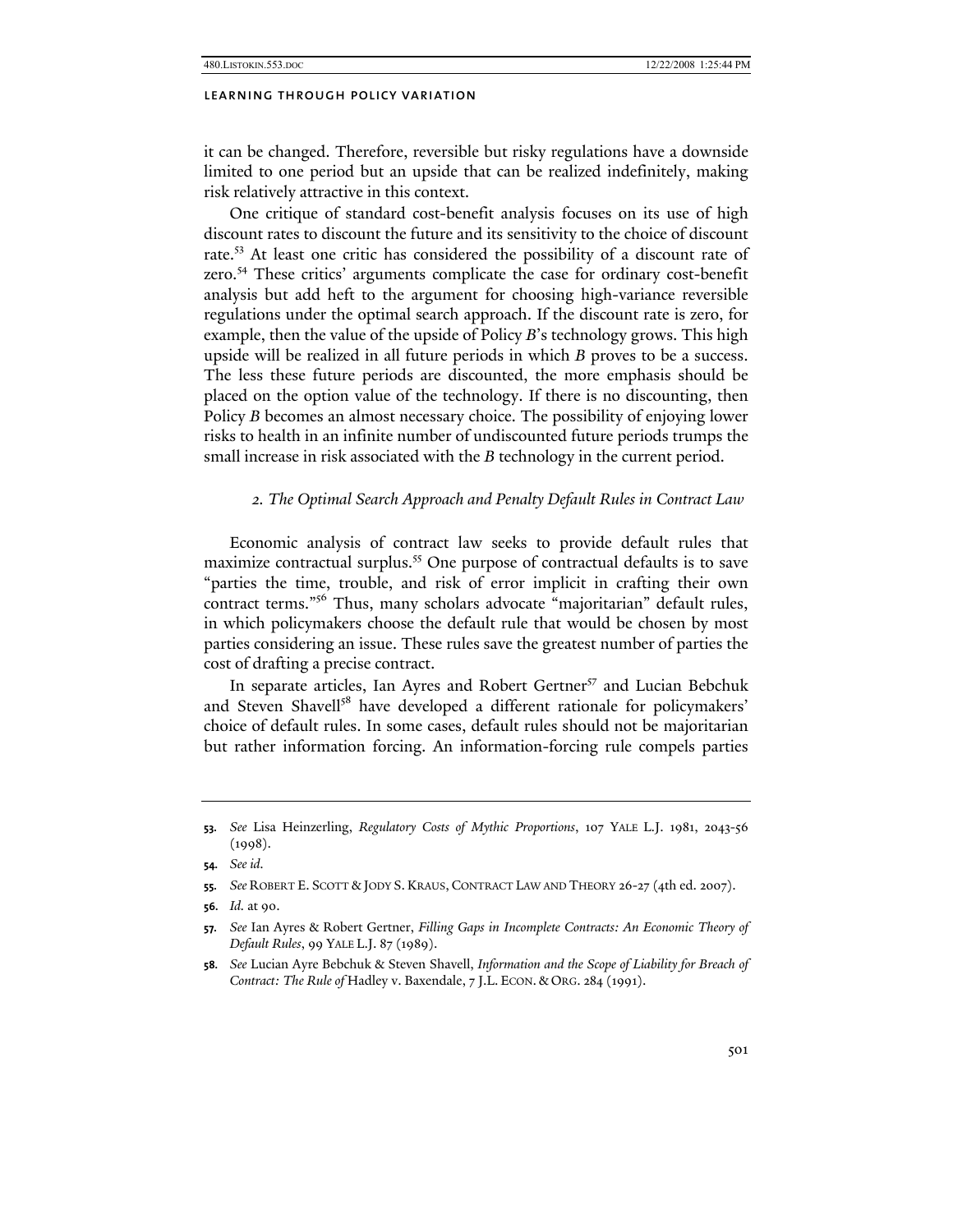| 480. LISTOKIN. 553. DOC | 12/22/2008<br>1:25:44 PM<br>the contract of the contract of the contract of the contract of the contract of |
|-------------------------|-------------------------------------------------------------------------------------------------------------|
|                         |                                                                                                             |

## THE YALE LAW JOURNAL 118:480 2008

with superior information to divulge this information because the default rule, which would apply if the party did not divulge this information, is crafted to work against the party with the superior information.

Much of the development of the perspective favoring information-forcing rules concerns the celebrated case of *Hadley v. Baxendale*. <sup>59</sup> *Hadley* developed the rule that promisors are not liable for consequential damages caused by their breaches of contract. Ayres and Gertner and Bebchuk and Shavell argue that there is no indication that most parties would prefer the *Hadley* rule, making *Hadley* nonmajoritarian.<sup>60</sup> Instead, they claim that *Hadley* constitutes an information-forcing rule.<sup>61</sup> Promisees possess better information than promisors regarding the probability of consequential damages. The *Hadley* rule limiting consequential damages forces a promisee facing substantial consequential damages (a "high type") to reveal this information to a promisor. If the promisee does not reveal this information, then the promisor will take ordinary precautions, secure in the knowledge that the *Hadley* rule protects against unusually large consequential damages. Under certain conditions, high consequential damages promisees reveal their "type," while low consequential damages promisees ("low types") remain silent. Promisors take the right precautions for each type, without having to go through the trouble of investigating the potential consequential damages for every promisee. If there are more low types than high types and communication costs are sufficiently low, the *Hadley* information-forcing rule produces the most efficient outcome.

By demonstrating that the "majoritarian" default rule paradigm is sometimes inferior, the information-forcing or "penalty" default rule literature constituted a major advance in contract law scholarship. From a policy perspective, however, information-forcing rules have fared less well.<sup>62</sup> The problem is simple: information-forcing rules trump majoritarian rules under

**61.** *See* Ayres & Gertner, *supra* note 57, at 106-07.

**<sup>59.</sup>** Hadley v. Baxendale, (1854) 9 Ex. 341, 156 Eng. Rep. 145; *see* Barry E. Adler, *The Questionable Ascent of* Hadley v. Baxendale, 51 STAN. L. REV. 1547, 1547-48 (1999). Following the literature, this discussion will emphasize the *Hadley* rule. The same conclusions apply to other information-forcing or penalty default rules.

**<sup>60.</sup>** *See* Ayres & Gertner, *supra* note 57, at 112-15; Bebchuk & Shavell, *supra* note 58, at 308. Even if the *Hadley* rule would be the choice of most parties considering the rule, the rule was not chosen for this reason.

**<sup>62.</sup>** *See* Eric A. Posner, *There Are No Penalty Default Rules in Contract Law*, 33 FLA. ST. U. L. REV. 563 (2006) (arguing that penalty default rules do not exist in practice). *But see* Ian Ayres, *Ya-Huh: There Are and Should Be Penalty Defaults*, 33 FLA. ST. U. L. REV. 589 (2006) (contradicting Posner's assertions and claiming that there are many examples of penalty default rules).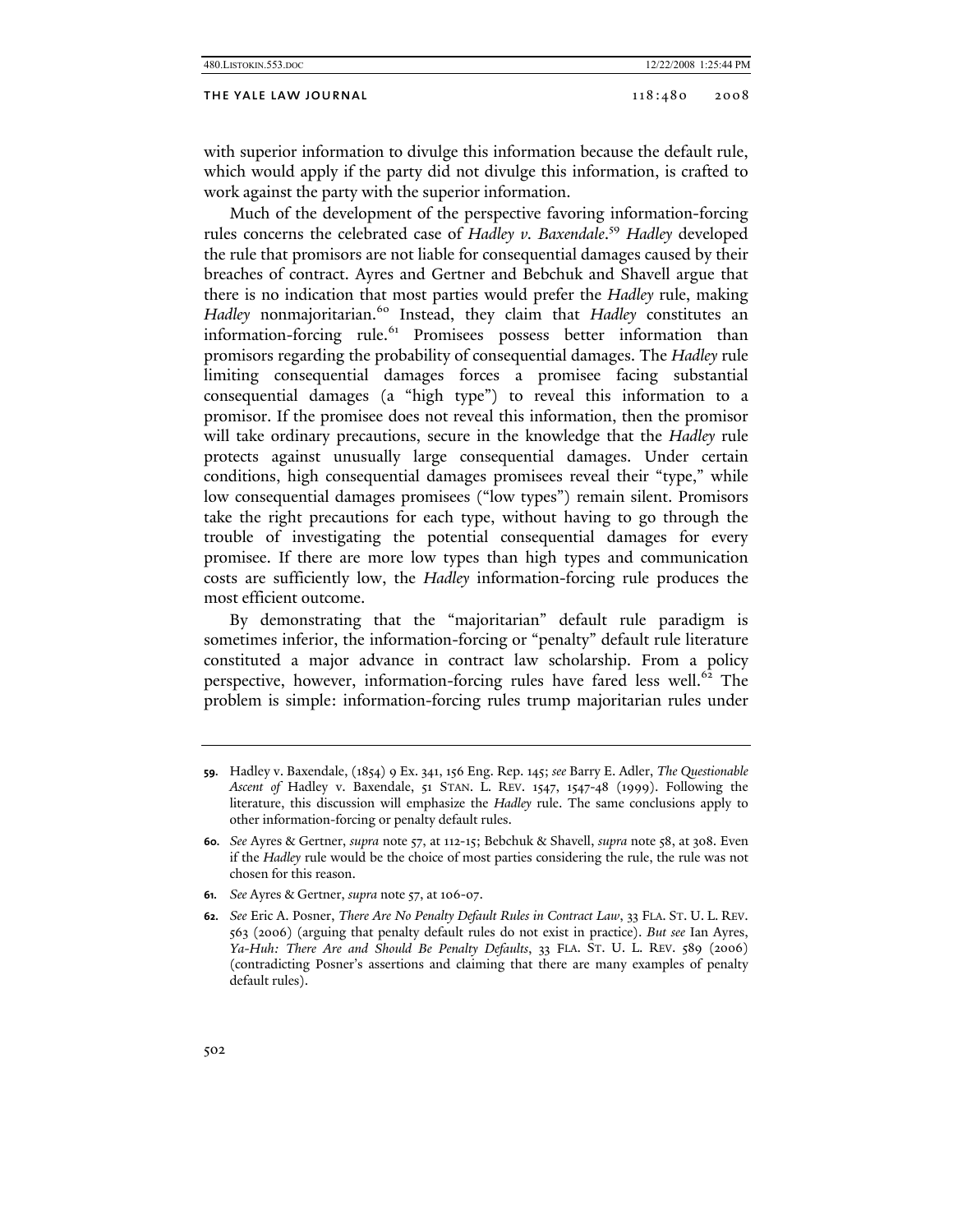some assumptions, but they fall short under others. First, if communication costs prevent promisors from communicating their types to promisees, then the *Hadley* rule falters—it induces promisors to take precautions assuming that damages will be low, even though there are some high-damage promisees who cannot indicate their type.<sup>63</sup> Similarly, if no one knows about a penalty default rule, then the rule cannot serve its information-forcing function. In the case of ignorance, a majoritarian rule that gives most parties their desired rule is preferable.

More generally, the *Hadley* rule's efficiency depends on its ability to induce a "separating equilibrium," wherein promisors know each promisee's type.<sup>64</sup> An alternative equilibrium is a "pooling equilibrium," wherein promisees are undifferentiated.<sup>65</sup> In a pooling equilibrium, the information-forcing rule fails to force information. The *Hadley* rule results in a pooling equilibrium under many conditions, including high communication costs as well as a continuous distribution of types, rather than the discrete "high type/low type" framework of the seminal *Hadley* models. Whenever the *Hadley* rule fails to induce separation, the majoritarian rule eclipses the information-forcing rule. Unlike an information-forcing rule, the majoritarian rule ensures that most parties in an undifferentiated pooling equilibrium enjoy their preferred rule.<sup>66</sup>

Second, the *Hadley* rule's efficiency hinges on the relative percentages of high and low types. If there are more high types than low types, then the *Hadley* rule forces considerable amounts of costly information sharing. By contrast, a consequential damages rule might induce low types to agree to a contractual consequential damages limitation. When there are fewer low types than high types, the consequential damages rule achieves the same result as the *Hadley* rule—the right precautions for each type—while economizing on communication costs. In sum, the *Hadley* rule's efficiency depends upon a number of hard-to-verify assumptions, making "an accurate evaluation of a penalty-default rule's efficacy in the *Hadley* setting . . . a heroic task."<sup>67</sup>

In the face of uncertainty about whether a penalty rule will serve its desired information-forcing function, a policymaker considering a penalty default rule faces the following calculus. Under some conditions, the penalty default rule enhances efficiency by forcing information sharing. Under other conditions,

**<sup>63.</sup>** *See* Bebchuk & Shavell, *supra* note 58, at 302 proposition 6(b) (demonstrating the inefficiency of the *Hadley* rule when communication between parties is undesirable).

**<sup>64.</sup>** *See* Adler, *supra* note 59, at 1547-48.

**<sup>65.</sup>** *Id.* at 1556.

**<sup>66.</sup>** *See id.* at 1559-70.

**<sup>67.</sup>** *Id.* at 1552.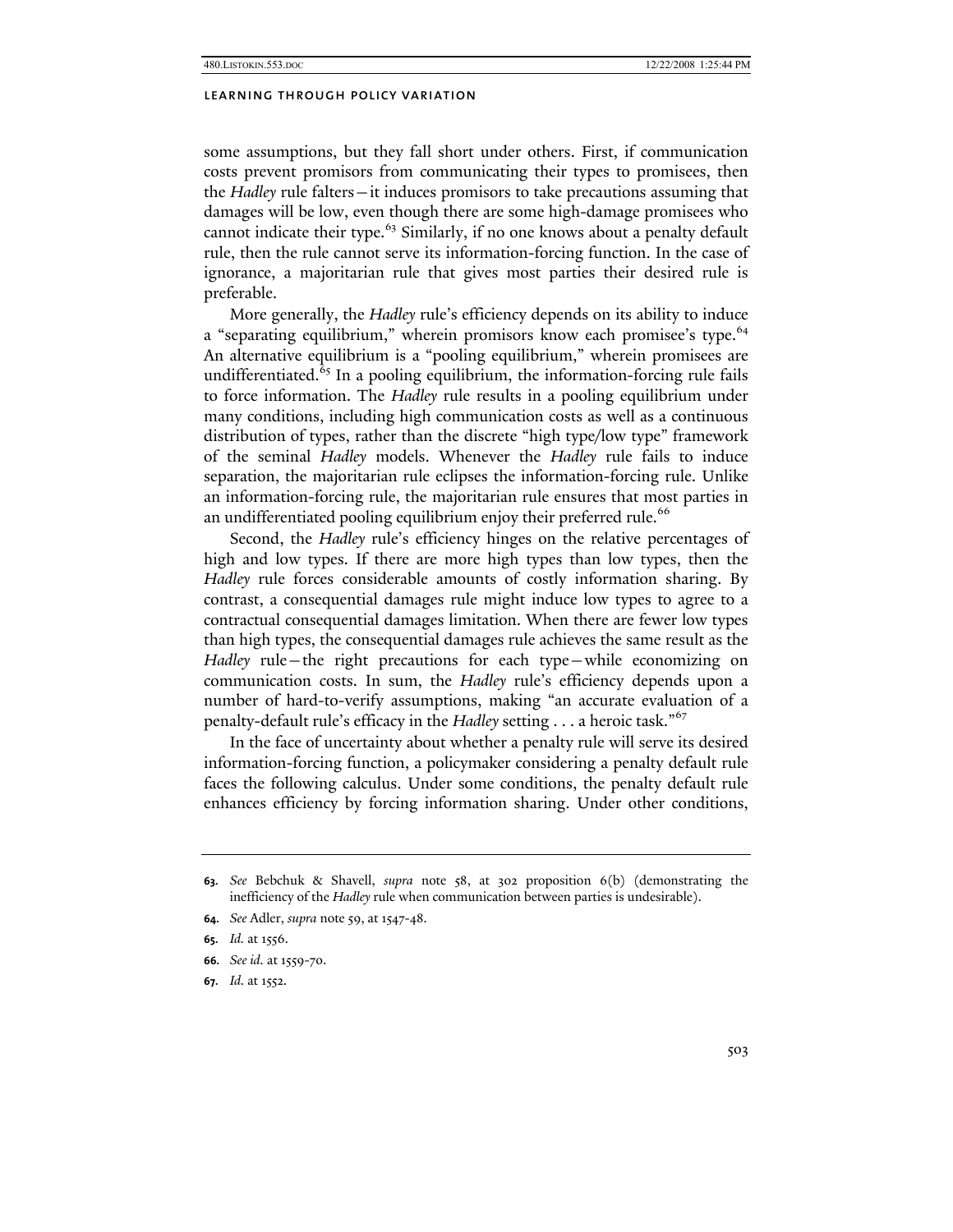| 480.Listokin.553.doc |  |
|----------------------|--|
|----------------------|--|

#### THE YALE LAW JOURNAL 118:480 2008

such as ignorance of the penalty, the penalty default rule leaves many parties with an undesirable rule. A majoritarian rule, by contrast, has a more limited downside and upside. Even though the majoritarian rule does not force efficient information sharing, the policymaker can at least be certain that the rule gives most parties their desired rule. A majoritarian rule entails less risk than a penalty rule and may well provide a better average outcome than a penalty rule.

The majoritarian rule entails even less risk when it is the existing default rule.<sup>68</sup> Not only does the majoritarian rule reduce risk by granting most parties what they want, the majoritarian rule also has the advantage of being tried and true—its hidden deficiencies have been revealed by practice. Given these realities, it may therefore come as no surprise that some scholars argue that "there is no such thing as a penalty default rule."<sup>69</sup>

The optimal search approach, however, suggests that penalty default rules may be more desirable than generally realized. Returning to the example above, a majoritarian rule corresponds to Policy *A* in the example—it is low risk, but with no potential for information sharing. A penalty default rule corresponds to Policy *B*. Penalty default rules are riskier than majoritarian rules but provide some chance of genuinely superior outcomes in at least some contexts.<sup>70</sup> The example demonstrates that, in some cases, penalty default rules (corresponding to Policy *B*) should be implemented before majoritarian rules, even if these majoritarian rules provide better average outcomes per period. Penalty defaults provide the potential for continuing with an effective information-forcing Policy *B* in future periods. The value of this upside potential to future periods may well be great enough to indicate that the penalty rule should be tried first, even if there is considerable uncertainty about whether the penalty rule actually enhances efficiency. $71$ 

**<sup>68.</sup>** Since most contract default rules have been chosen using the majoritarian paradigm, *see*  SCOTT & KRAUS, *supra* note 55, at 89-90, the majoritarian rule is the existing default law in most cases.

**<sup>69.</sup>** Posner, *supra* note 62, at 565, 573-86.

**<sup>70.</sup>** Intriguingly, penalty default rules may entail less variance than majoritarian rules when the penalty rule is the existing default rule—as in the case of the *Hadley* damages rule. When the penalty rule is the status quo, majoritarian rules become more attractive, all else equal. When neither the majoritarian rule nor the penalty rule is the default rule, however, the majoritarian rule will generally entail less variance.

**<sup>71.</sup>** In Example 2, Policy *B* has a small probability of producing a favorable outcome. Penalty defaults probably have higher probabilities of success, but success is not quite as advantageous as in the example. If necessary, the example could be altered. The basic principle remains the same. So long as a penalty default rule provides some possibility of a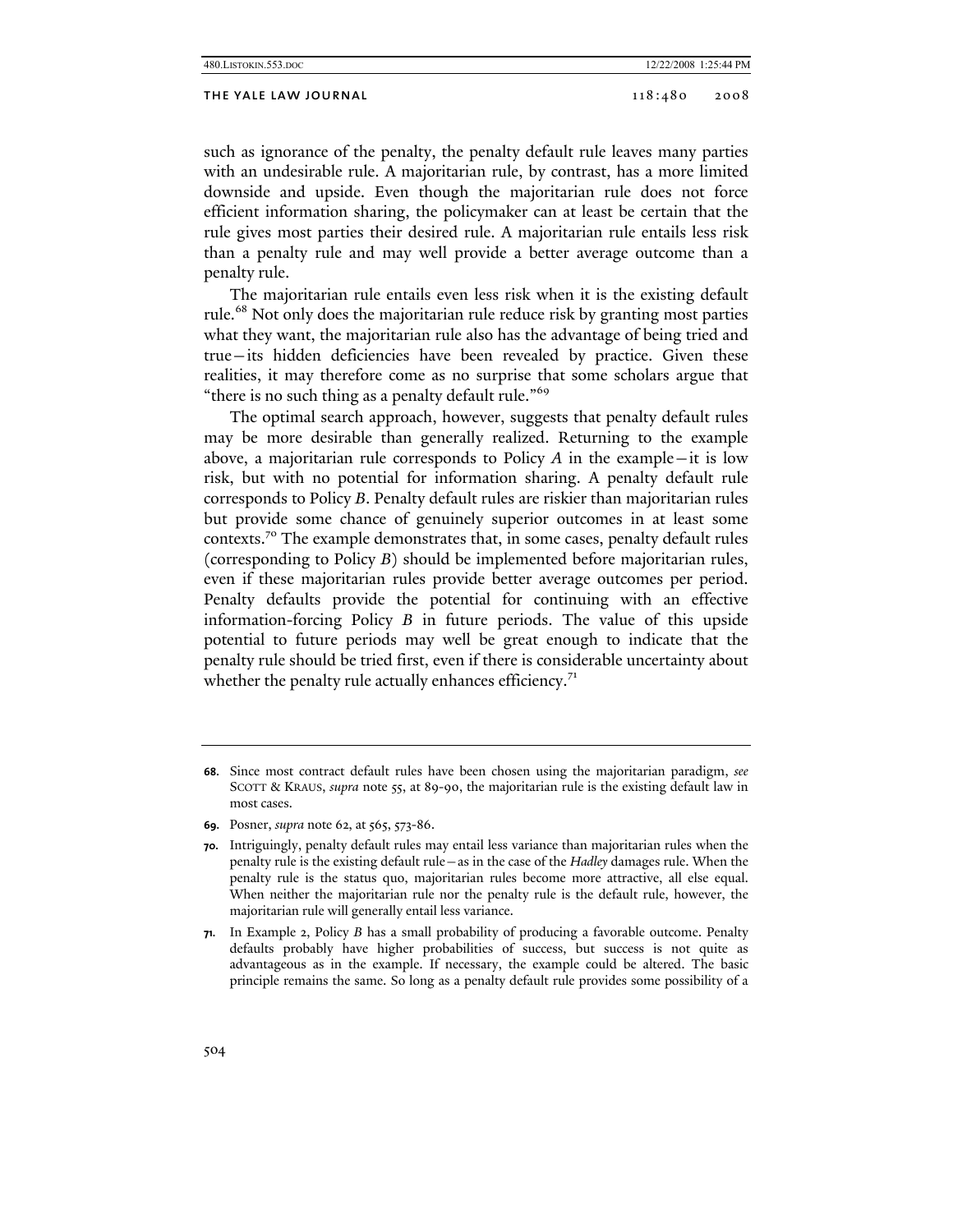Trying some penalty default rules in contract law may be especially attractive because the success of one penalty default rule may be correlated with success in other areas. Consider a hypothetical rule forcing car insurers to choose between prominently stating their history of rate changes or being restricted from changing rates. This rule may yield valuable information about another hypothetical rule forcing credit card issuers to make the same choice.<sup>72</sup> If the car insurance rule facilitates more informed and different consumer decisionmaking, then the credit card rule is also likely to have an impact. If the car insurance rule changes nothing, then it is less likely that the credit card rule is worth its costs. The potential to extrapolate the results of the car insurance rule increases the desirability of the rule because the car insurance rule provides information about the credit card rule that is valuable for finding the best policy with respect to credit cards in the future. Policymakers should therefore be more likely to adopt the car insurance information-forcing rule, all else equal.

The optimal search approach demonstrates that penalty default rules have an informational value that makes them more attractive than previously realized. The next Subsection demonstrates that a similar calculus applies to the debate about shareholder democracy.

#### *3. Increasing Shareholder Democracy in Corporate Law*

Corporate law scholars and practitioners intensely debate the appropriate degree of shareholder democracy and power in corporations.<sup>73</sup> Some argue that

better outcome while involving more risk than the majoritarian rule, then the optimal search approach dictates that the penalty default rule should be tried first in some cases.

**<sup>72.</sup>** Current law requires credit card issuers to prominently state their rates, but the issuers reserve the right to change the rates unilaterally. *See* Truth in Lending Act, 15 U.S.C. §§ 1601-1693r (2000).

**<sup>73.</sup>** Critics of enhanced shareholder democracy may argue that policy variance is unnecessary in this context because federalism in corporate law already produces sufficient policy variance, *see, e.g.*, Roberta Romano, *Empowering Investors: A Market Approach to Securities Regulation*, 107 YALE L.J. 2359, 2392 (1998), with the "race to the top" leading all states to adopt valueenhancing policy variants. If one accepts this proposition, then high-variance policies are unhelpful because the variance they provide is unlikely to find innovative policies missed by the states. Others, however, argue that state competition for corporate charters produces relatively little variance. *See, e.g*., Lucian Arye Bebchuk & Assaf Hamdani, *Vigorous Race or Leisurely Walk: Reconsidering the Competition over Corporate Charters*, 112 YALE L.J. 553, 605- 06 (2002). These arguments echo a broader debate about whether state competition for corporate charters produces a "race to the top"—with all states providing efficient and everimproving laws—or a "race to the bottom"—with states undercutting each other by offering laws that favor management or other interested parties. *Compare* Roberta Romano, *Law As a*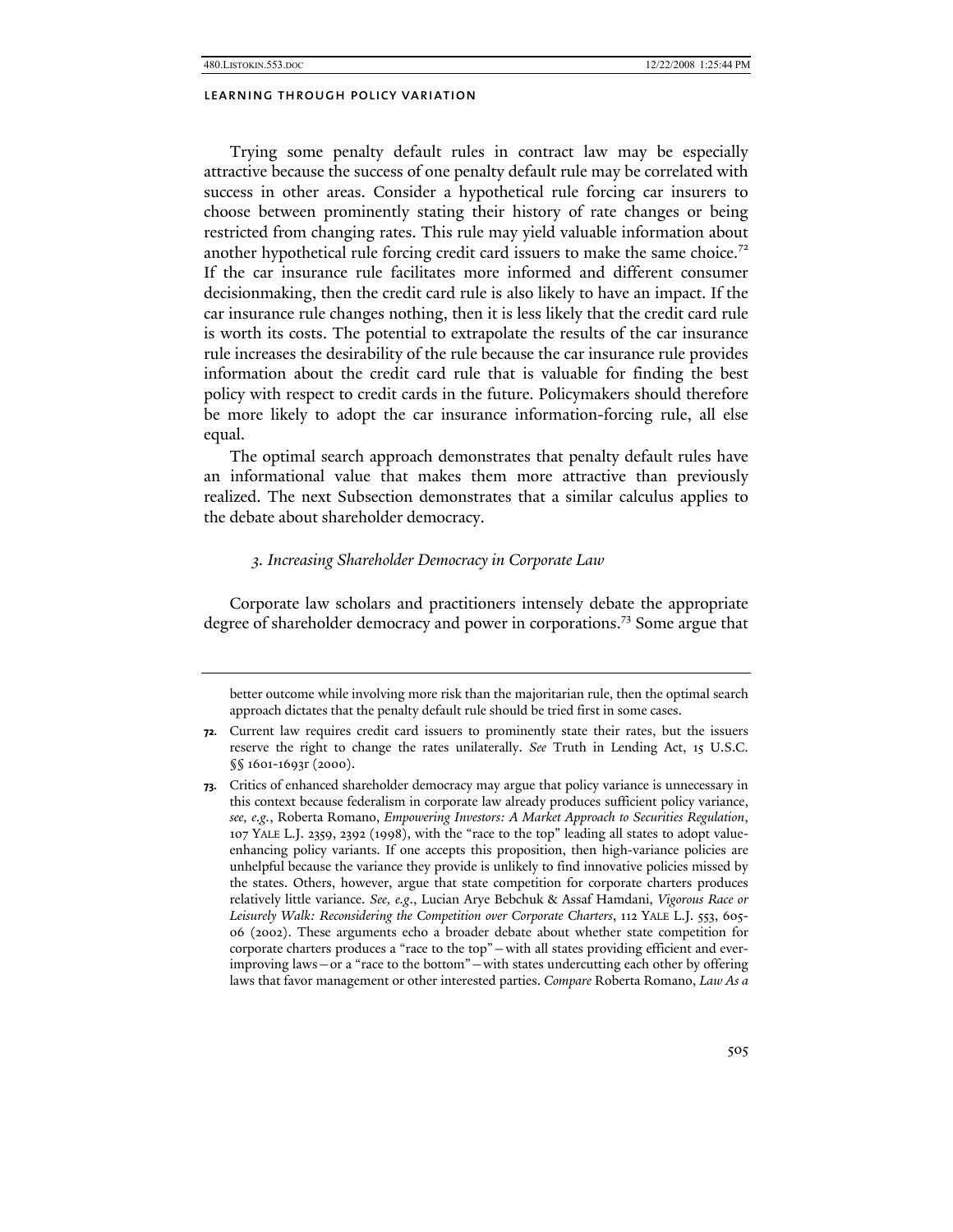| 480. LISTOKIN. 553. DOC |
|-------------------------|
|-------------------------|

#### THE YALE LAW JOURNAL 118:480 2008

shareholders should be entrusted with greater ability to dictate corporate decisions and governance mechanisms. Others argue that enhanced shareholder rights may undermine successful U.S. corporations by adding costs without corresponding benefits. To date, the critics of enhanced shareholder democracy have derailed significant expansions of shareholder democracy—there have been very few changes to the corporate decisionmaking process. The optimal search approach, by contrast, suggests that enhanced shareholder democracy is the higher variance approach, and may therefore be worthwhile even if its expected value is negative.

## *a. Increasing Shareholder Power*

Most corporate governance arrangements derive from two sourcescorporate charters and the state of incorporation's corporate laws. To amend a corporation's charter, state law requires board initiation and board submission to a shareholder vote of any proposed amendments. To alter the state of incorporation, a company commonly merges with a shell corporation incorporated in the desired state. To complete the merger, the board must initiate a shareholder vote.<sup>74</sup>

As a result, shareholders have little say over the basic governance arrangements of a corporation. Any major changes in these arrangements require board approval. Critics contend that this is inefficient. If a governance arrangement is inefficient but suits the board of directors, virtually no means

*Product: Some Pieces of the Incorporation Puzzle*, 1 J.L. ECON. & ORG. 225, 280-81 (1985) (arguing that corporate law competition creates a race to the top), *and* Ralph K. Winter, Jr., *State Law, Shareholder Protection, and the Theory of the Corporation*, 6 J. LEGAL STUD. 251 (1977) (characterizing corporate law competition as a race to the top), *with* Lucian Arye Bebchuk, *Federalism and the Corporation: The Desirable Limits on State Competition in Corporate Law*, 105 HARV. L. REV. 1435, 1441 (1992) (describing how state competition in corporate law does not invariably lead to a race to the top), *and* William L. Cary, *Federalism and Corporate Law: Reflections upon Delaware*, 83 YALE L.J. 663 (1974) (describing state-based corporate law as race to the bottom). The optimal search approach to corporate law described in this Article may be valuable to this debate for two reasons. First, if Bebchuk and Hamdani's lack-of-innovation argument is the better one, then high-variance optimal search policies at the federal level offer the potential for great benefits. Second, attempting new policies offers the possibility of resolving the seemingly never-ending debate about the value of state competition in corporate law. If innovative corporate law policies are attempted but consistently prove to be failures, then this provides strong evidence of a "race to the top." For a thorough discussion of the relation between federalism and the optimal search approach, see *infra* Subsection II.C.4 and Section IV.C.

**<sup>74.</sup>** *See* Lucian Arye Bebchuk, *The Case for Increasing Shareholder Power*, 118 HARV. L. REV. 833, 843-46 (2005).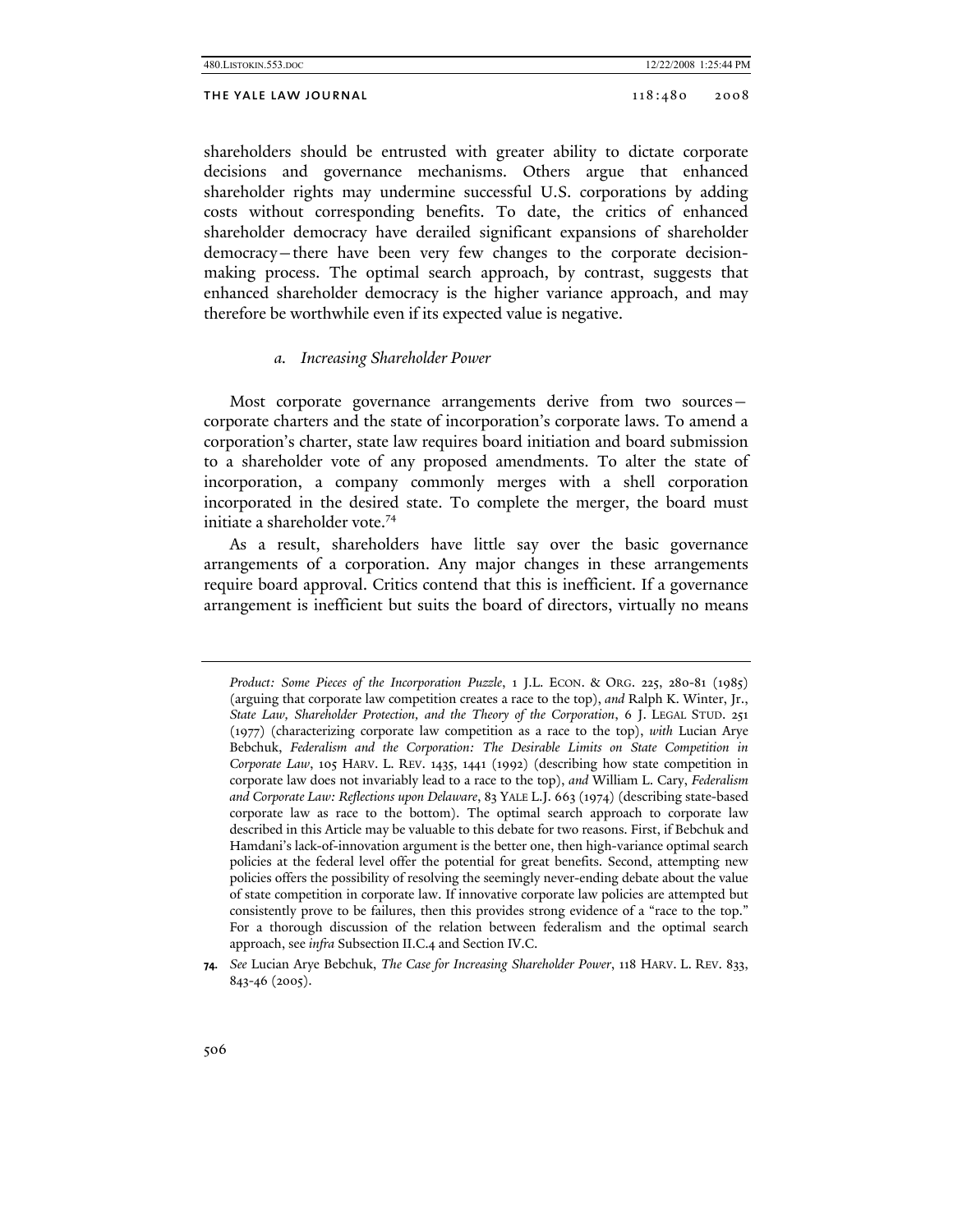exist to change it because any change initiated by shareholders must be approved by the board.<sup>75</sup>

Critics of the status quo want to expand shareholder power so that inefficient arrangements can be altered by shareholders without management approval. They advocate expanding the scope of bylaw amendments. Bylaw amendments may be unilaterally initiated by shareholders, but at present the ability of bylaws to alter governance arrangements is quite limited. If the scope of bylaw amendments were to expand, then shareholders would be able to alter governance arrangements more easily.<sup>76</sup>

Critics of the status quo also advocate allowing shareholders to unilaterally initiate and approve charter amendments. Because charter amendments enable corporations to specify their own governance arrangements and alter state default arrangements, allowing unilateral shareholder charter amendments would similarly enable shareholders to alter governance arrangements.<sup>77</sup>

Stephen Bainbridge and others dispute these recommendations, $7<sup>8</sup>$  arguing that director primacy has "stood the test of time"79 and that

[a]ctive investor involvement in corporate decision-making seems likely to disrupt the very mechanism that makes the widely held public corporation practicable: namely, the centralization of essentially nonreviewable decision-making authority in the board of directors. The chief economic virtue of the public corporation is not that it permits the aggregation of large capital pools, as some have suggested, but rather that it provides a hierarchical decision-making structure well-suited to the problem of operating a large business enterprise

**<sup>75.</sup>** *See id.*

**<sup>76.</sup>** *See id.* at 844-46.

**<sup>77.</sup>** *See id.*

**<sup>78.</sup>** *See, e.g.*, Stephen M. Bainbridge, *Director Primacy and Shareholder Disempowerment*, 119 HARV. L. REV. 1735, 1758 (2006) [hereinafter Bainbridge, *Shareholder Disempowerment*]; Stephen M. Bainbridge, *Director Primacy: The Means and Ends of Corporate Governance*, 97 NW. U. L. REV. 547, 605-06 (2003); Iman Anabtawi, *Some Skepticism About Increasing Shareholder Power*, 53 UCLA L. REV. 561, 598 (2006); A. Gilchrist Sparks, III, *Corporate Democracy: What It Is, What It Isn't, and What It Should Be*, INSIGHTS, Mar. 2006, at 20, 23 (noting the "overwhelming historical success of the existing governance system"); *see also*  Leo E. Strine, Jr., *Toward a True Corporate Republic: A Traditionalist Response to Bebchuk's Solution for Improving Corporate America*, 119 HARV. L. REV. 1759, 1759 (2006) (critiquing Bebchuk's proposal to increase shareholder power from the perspective of "traditionalist investors").

**<sup>79.</sup>** Bainbridge, *Shareholder Disempowerment*, *supra* note 78, at 1758. Note the Burkean allusions in Bainbridge's argument.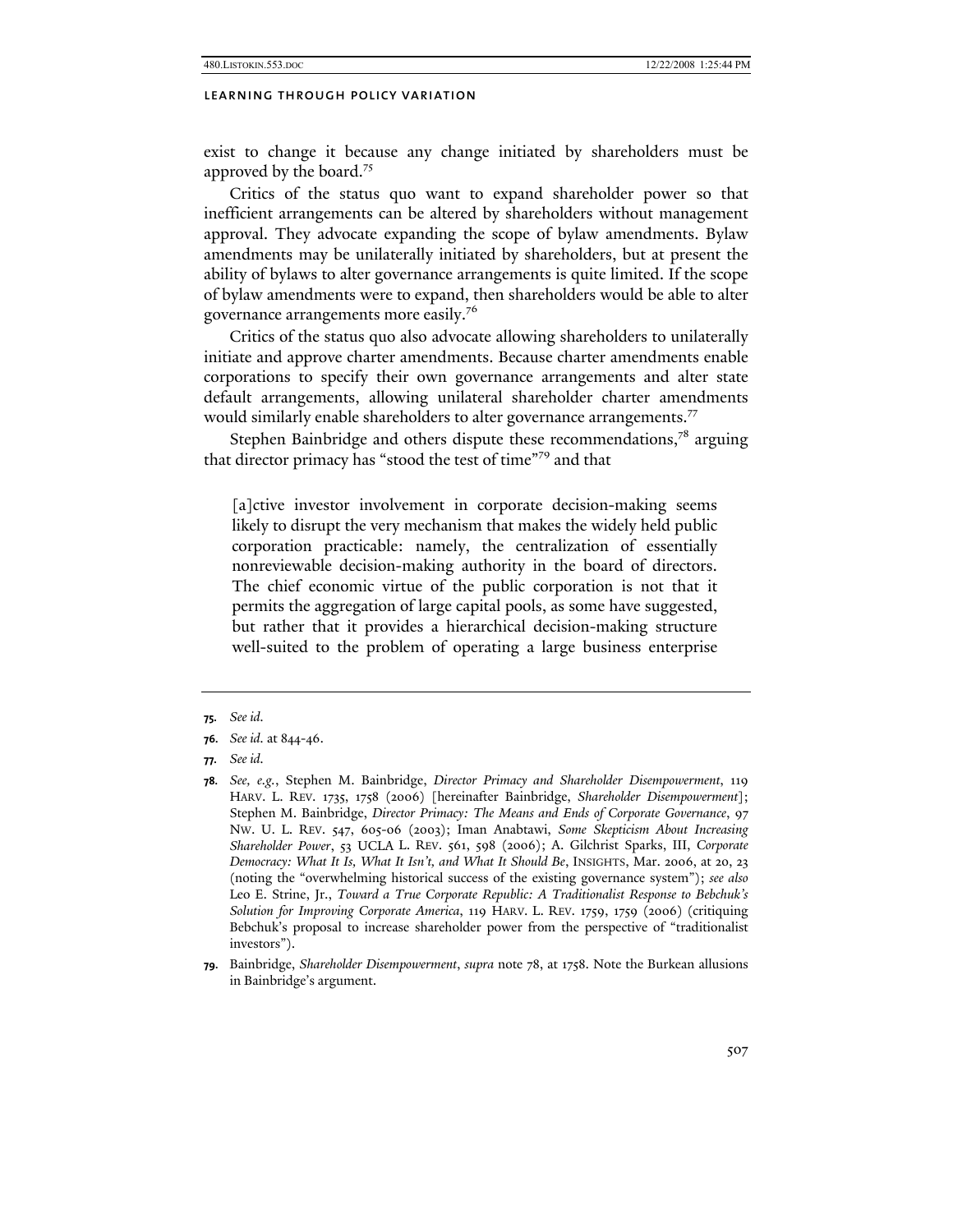#### THE YALE LAW JOURNAL 2008 2008 2008

with numerous employees, managers, shareholders, creditors, and other constituencies. In such an enterprise, someone must be in charge: "Under conditions of widely dispersed information and the need for speed in decisions, authoritative control at the tactical level is essential for success."<sup>80</sup>

Given these views, it is no surprise that Bainbridge and others support the current distribution of power between shareholders and managers.

#### *b. Changing Shareholder Voting Procedures*

Unlike the "shareholder power" debate, the shareholder franchise debate focuses narrowly on one method of corporate governance—the ability of shareholders to elect directors and approve mergers. Even if one believes that directors should have considerable power to make corporate decisions, one might still argue that shareholders should be free to choose their directors. As one Delaware Chancery Court opinion states, "The shareholder franchise is the ideological underpinning upon which the legitimacy of directorial power rests."81

Scholars and courts differ regarding the effectiveness of the shareholder franchise.<sup>82</sup> Delaware courts state axiomatically that shareholder voting enables shareholders to unseat directors. $83$  A variety of evidence, however, suggests that the shareholder franchise does not work as well as the Delaware courts suggest. For example, the stock market responds favorably to close directorial proxy contests with dissident slate victors and unfavorably to close contests resulting in a management victory.<sup>84</sup> This suggests that shareholder voting systematically favors management to a degree not justified by stock market value maximization.<sup>85</sup> In addition, proxy contests are few and far between,

**<sup>80.</sup>** *Id.* at 1749 (quoting KENNETH J. ARROW, THE LIMITS OF ORGANIZATION 69 (1974)).

**<sup>81.</sup>** Blasius Indus., Inc. v. Atlas Corp., 564 A.2d 651, 659 (Del. Ch. 1988).

**<sup>82.</sup>** *Compare* Lucian A. Bebchuk, *The Myth of the Shareholder Franchise*, 93 VA. L. REV. 675 (2007) (arguing that the shareholder franchise is illusory), *with* Martin Lipton & William Savitt, *The Many Myths of Lucian Bebchuk*, 93 VA. L. REV. 733, 734 (2007) (arguing "that the 'myth of the shareholder franchise' is no myth at all").

**<sup>83.</sup>** *See* Unocal Corp. v. Mesa Petroleum Co., 493 A.2d 946, 959 (Del. 1985) ("If the stockholders are displeased with the action of their elected representatives, the powers of corporate democracy are at their disposal to turn the board out.").

**<sup>84.</sup>** *See* Yair Listokin, Corporate Voting vs. Market Price Setting (July 3, 2008) (unpublished manuscript, on file with author), *available at* http://ssrn.com/abstract=1112671.

**<sup>85.</sup>** *See id.*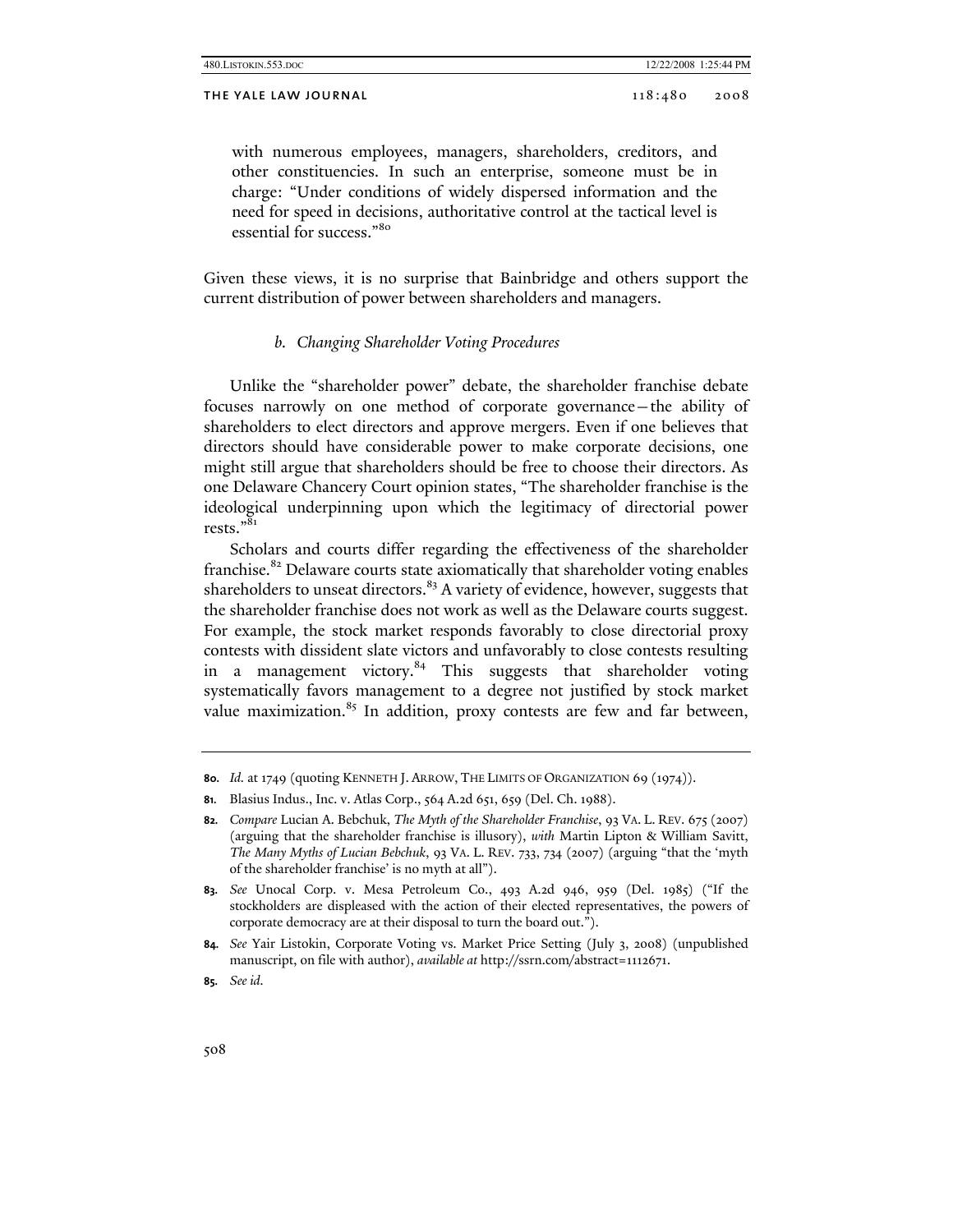potentially suggesting some handicaps to the ability of dissidents to wage proxy contests.<sup>86</sup> Others, however, believe that the shareholder franchise works well, noting that "under the existing rules, running an election contest through separate proxy materials is already a viable alternative and a viable threat. . . . [S]hareholders do run election contests on a regular basis under the existing rules."<sup>87</sup>

There are several reasons why the shareholder franchise may not function efficiently.<sup>88</sup> First, management enjoys discretion over the timing of a votewithin a certain range management can choose the day most likely to deliver a victory.89 If a previously scheduled date looks like it will result in a loss, management enjoys the ability to change the date of the proxy vote. Second, management benefits from superior relationships with and contact information about shareholders.<sup>90</sup> Dissidents must sue merely to obtain a list of shareholders, while management often has longstanding relationships with shareholders that may make shareholders receptive to management mailings and arguments. Third, management bears less of the cost of proxy contests than dissidents.<sup>91</sup> Management time and effort in resisting dissident proxy challenges is paid for by the corporation. In addition, management may expend unlimited funds from corporate coffers for soliciting proxies. Dissidents, by contrast, are only reimbursed for proxy expenses when they defeat management. Fourth, the prevalence of staggered boards means that a potential dissident must win two or more proxy contests over a long period to gain control over a corporation.<sup>92</sup> The critics argue that these disadvantages combine to discourage shareholders from undertaking proxy contests and to

**88.** *See* Bebchuk, *supra* note 82, at 688-94.

**91.** *Id.*

**92.** *Id.*

**<sup>86.</sup>** *See* Bebchuk, *supra* note 82, at 682-88 (arguing that the small number of contested elections indicates some problems with the shareholder franchise). *But see* Jonathan R. Macey, *Too Many Notes and Not Enough Votes: Lucian Bebchuk and Emperor Joseph II Kvetch About Contested Director Elections and Mozart's* Seraglio, 93 VA. L. REV. 759 (2007) (arguing that Bebchuk has no baseline for determining the appropriate number of contested elections).

**<sup>87.</sup>** Letter from Wachtell, Lipton, Rosen & Katz to Jonathan G. Katz, Sec'y, SEC (June 11, 2003), *available at* http://www.sec.gov/rules/other/s71003/wachtell061103.htm; *see also* Lipton & Savitt, *supra* note 82 (defending shareholder franchise).

**<sup>89.</sup>** *See generally* Yair Listokin, *Management Always Wins the Close Ones*, 10 AM. L. & ECON. REV. 159 (2008) (discussing management advantages in corporate voting).

**<sup>90.</sup>** Bebchuk, *supra* note 82, at 688-94.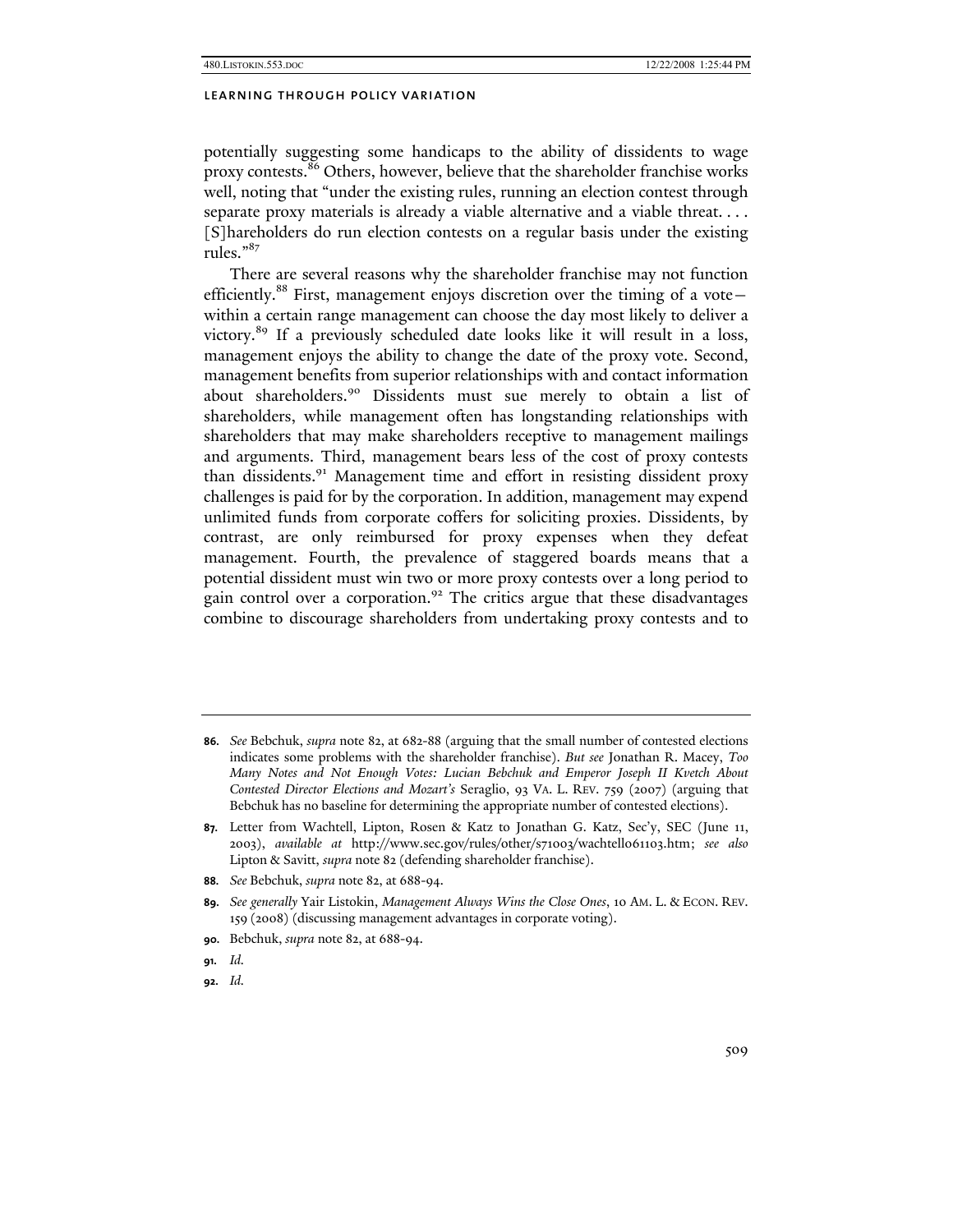| 12/22/2008 1:25:44 PM<br>480. LISTOKIN. 553. DOC |         |      |
|--------------------------------------------------|---------|------|
| THE YALE LAW JOURNAL                             | 118:480 | 2008 |

reduce the probability of winning for those shareholders that ultimately decide to pursue proxy contests.<sup>93</sup>

In response to these perceived problems, many have suggested changes to the shareholder franchise. Bebchuk, for example, proposes that "reimbursement of expenses to challengers receiving a sufficiently significant number of votes (for example, one-third of the votes cast), and shareholder power to replace all directors" be enacted as corporate law default rules.<sup>94</sup> Bebchuk argues, "Furthermore, confidential voting and majority voting should be required in all elections."<sup>95</sup> Many scholars and policymakers advocate shareholder access to the corporate ballot,<sup>96</sup> which would enable shareholders to propose alternative slates of directors on the proxy statements that a corporation provides to shareholders before its annual meetings.<sup>97</sup>

As with increasing shareholder power, many dispute proposed reforms to the shareholder franchise.<sup>98</sup> Two critics of Bebchuk's proposed reforms argue that

[i]gnoring decades of salutary historical development and the overwhelming lessons of observed boardroom behavior, Bebchuk advocates the abandonment of the traditional process for selecting and retaining directors of U.S. public corporations. In its stead, Bebchuk offers a novel electoral system of his own recent invention—a regime specifically designed to encourage costly proxy contests . . . . Bebchuk has utterly failed to carry the burden of justifying the radical reform he proposes. . . . Bebchuk has systematically failed to account for the likely and severe negative consequences [including waste and disruption of managerial efforts, enhanced power for special interests, excessive management short-termism, difficulty recruiting board personnel, and adverse impact on board processes] of his proposal.<sup>99</sup>

**<sup>93.</sup>** *See, e.g.*, *id.*

**<sup>94.</sup>** *Id.* at 677.

**<sup>95.</sup>** *Id.*

**<sup>96.</sup>** *See, e.g.*, Lucian Arye Bebchuk, *The Case for Shareholder Access to the Ballot,* 59 BUS. LAW. 43  $(2003)$ .

**<sup>97.</sup>** At present, dissident slates of directors must mail their own proxy forms to shareholders. *See* Bebchuk, *supra* note 82, at 696-98.

**<sup>98.</sup>** *See, e.g.*, Lipton & Savitt, *supra* note 82; *see also* Macey, *supra* note 86 (arguing that Bebchuk has no baseline for determining the appropriate number of contested elections).

**<sup>99.</sup>** Lipton & Savitt, *supra* note 82, at 733-34. Again, note the strong Burkean tone to the arguments in favor of the status quo.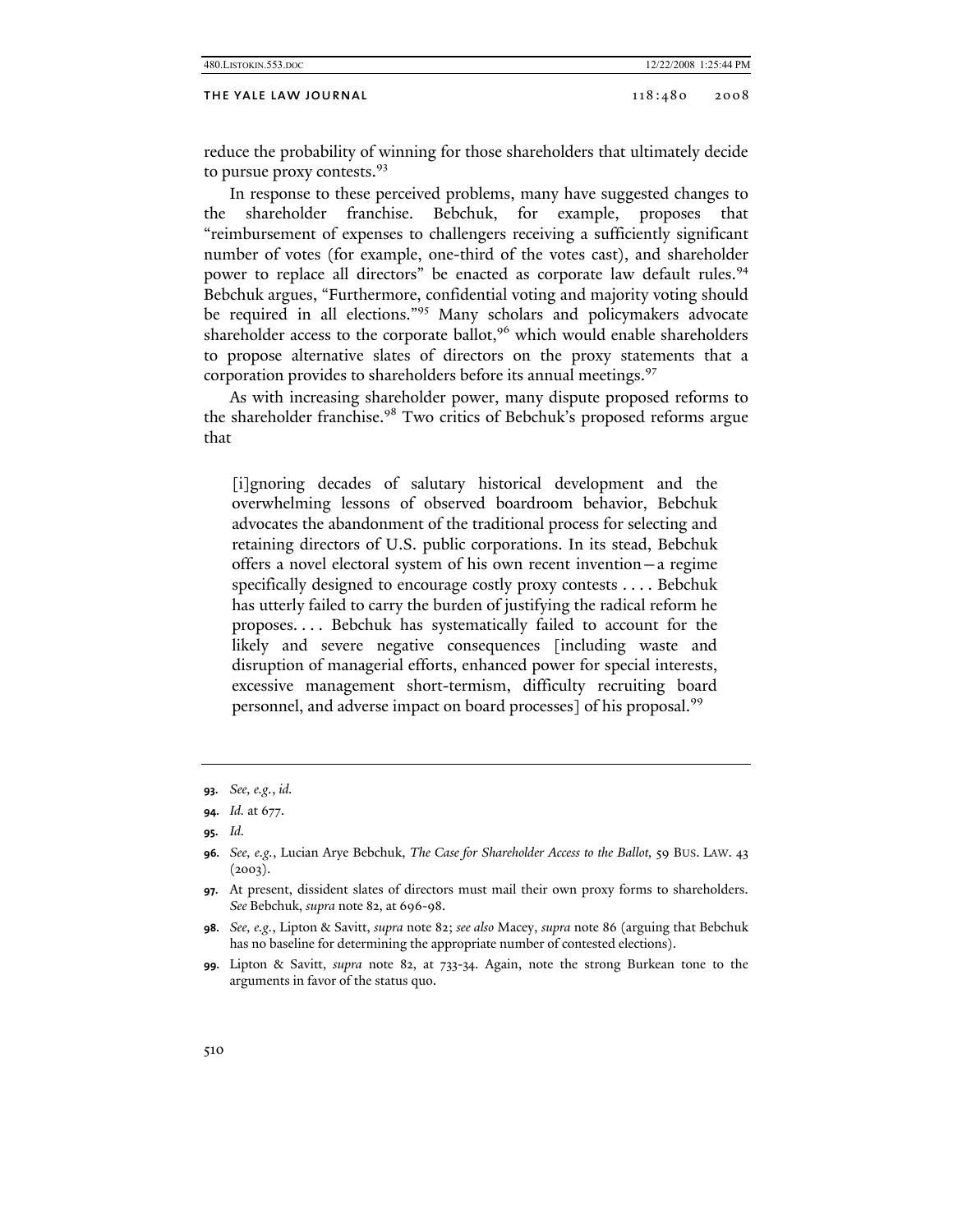This is no mere academic debate. For a number of years culminating in 2007, the SEC has considered shareholder ballot access regulations and received more than thirty-four thousand comment letters from members of the public about the proposed regulations – a record number of comments.<sup>100</sup> In total, the shareholder franchise debate resembles the shareholder power debate. On the one hand, critics of the status quo identify imperfections in the shareholder franchise and argue for various policy reforms to correct these faults. On the other hand, a group exists that believes that the reform proposals will add more costs than benefits and that the status quo works relatively well. That group demands that reformers show a compelling case for change before a change is made.

## *c. Optimal Search and Reforms to Shareholder Power and the Shareholder Franchise*

The academic and professional debate about the optimal degree of shareholder power and shareholder voting demonstrates that the impact of proposed reforms to these institutions is uncertain. In other words, the effect of the reforms is subject to high variance. Some think the proposals will be a home run; others fear they will be a disaster.<sup>101</sup>

Suppose that the defenders of the status quo have the better argument; the proposed reforms are more likely to do harm than good. Does this mean that the proposed reforms should not be enacted? The optimal search approach says "not necessarily"—so long as the reforms are reversible. Because the proposed reforms have high variance, they have a high search value, corresponding to Policy *B* in the above example. If enhanced shareholder power and shareholder voting mitigates agency costs and ensures that corporations are run more efficiently, then these reforms can be continued, leading to a permanently better outcome than the status quo. If the proposed reforms prove expensive

**<sup>100.</sup>** *See* Annette L. Nazareth, Comm'r, SEC, Speech by SEC Commissioner: Remarks Before the International Corporate Governance Network (Oct. 29, 2007) (transcript available at http://www.sec.gov/news/speech/2007/spch102907aln.htm) [hereinafter Nazareth Speech].

**<sup>101.</sup>** *See, e.g.*, Macey, *supra* note 86; John F. Olson, *Professor Bebchuk's Brave New World: A Reply to "The Myth of the Shareholder Franchise*,*"* 93 VA. L. REV. 773 (2007); Lynn A. Stout, *The Mythical Benefits of Shareholder Control*, 93 VA. L. REV. 789 (2007); E. Norman Veasey, *The Stockholder Franchise Is Not a Myth: A Response to Professor Bebchuk*, 93 VA. L. REV. 811 (2007). It is extremely unlikely that the issue would have engendered so many comment letters if its proponents did not think it was likely to have significantly positive effects and its detractors did not think the reform would have negative implications.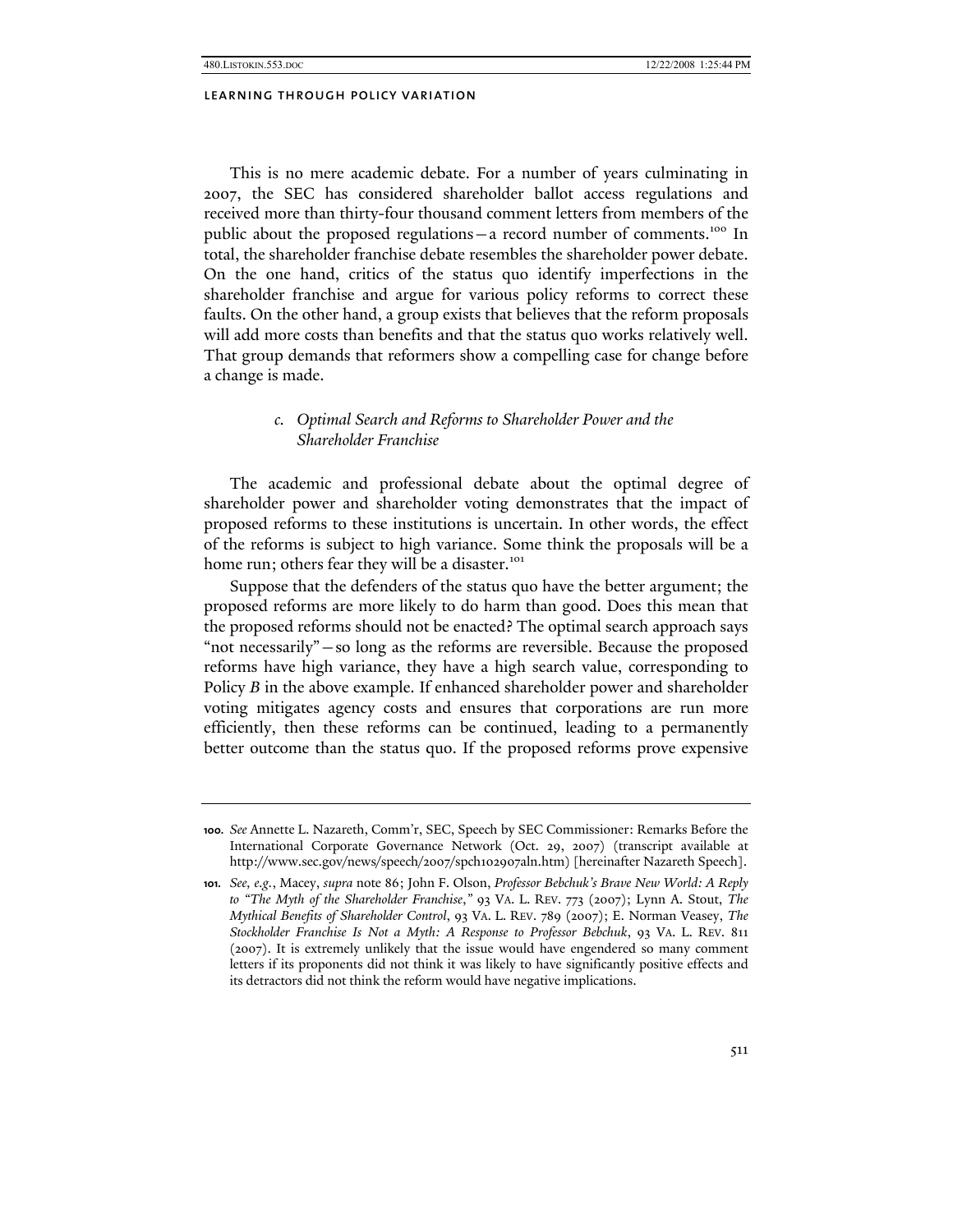| 480.LISTOKIN.553.DOC | 12/22/2008 1:25:44 PM |      |
|----------------------|-----------------------|------|
| THE YALE LAW JOURNAL | 118:480               | 2008 |

and make corporate decisionmaking impossible, then the reforms will not be continued and the old status quo of director primacy and few proxy contests will be reenacted. The status quo, by contrast, has much lower variance because its effects on voting and corporate governance are relatively well understood. Even if the status quo is better on average, like Policy *A*, it has a lower aggregate value because it does not include the option to use the reforms should they prove effective.

The optimal search approach refutes the argument of critics that any reform must meet a heavy burden to justify itself. When policies can be changed in subsequent periods, this argument is incorrect. Reforms that have higher variance than the status quo are made desirable, rather than undesirable, when there is more uncertainty about their effects.

## *4. Federalism and the Optimal Search Approach*

The previous examples assume that the policy universe consists of one jurisdiction and that policies can be changed each period. The examples also place no obvious value on settled expectations for law. Under these conditions, the optimal search approach offered a number of counterintuitive recommendations for policymaking, emphasizing the option value of policies rather than their expected value. But what if the policy universe contains multiple government units? The optimal search approach applies with greater force in such circumstances—policies with high variance and low expected value become increasingly desirable from a systemwide perspective as the number of jurisdictions increases.

Federalism is one example of a system of government with multiple jurisdictions. A system of government is federal if "(1) two levels of government rule the same land and people, (2) each level has at least one area of action in which it is autonomous, and (3) there is some guarantee . . . of the autonomy of each government in its own sphere."102 The implications of the optimal search approach derived in this Part, however, do not apply exclusively to federalism. The analysis below applies whenever (1) a policy has correlated effects in two or more locations, (2) these locations are separately governed, (3) the effects of a policy are observable, and (4) policymakers care from a normative perspective about the effects of a policy in both locations.

**<sup>102.</sup>** WILLIAM H. RIKER, FEDERALISM: ORIGIN, OPERATION, SIGNIFICANCE 11 (1964).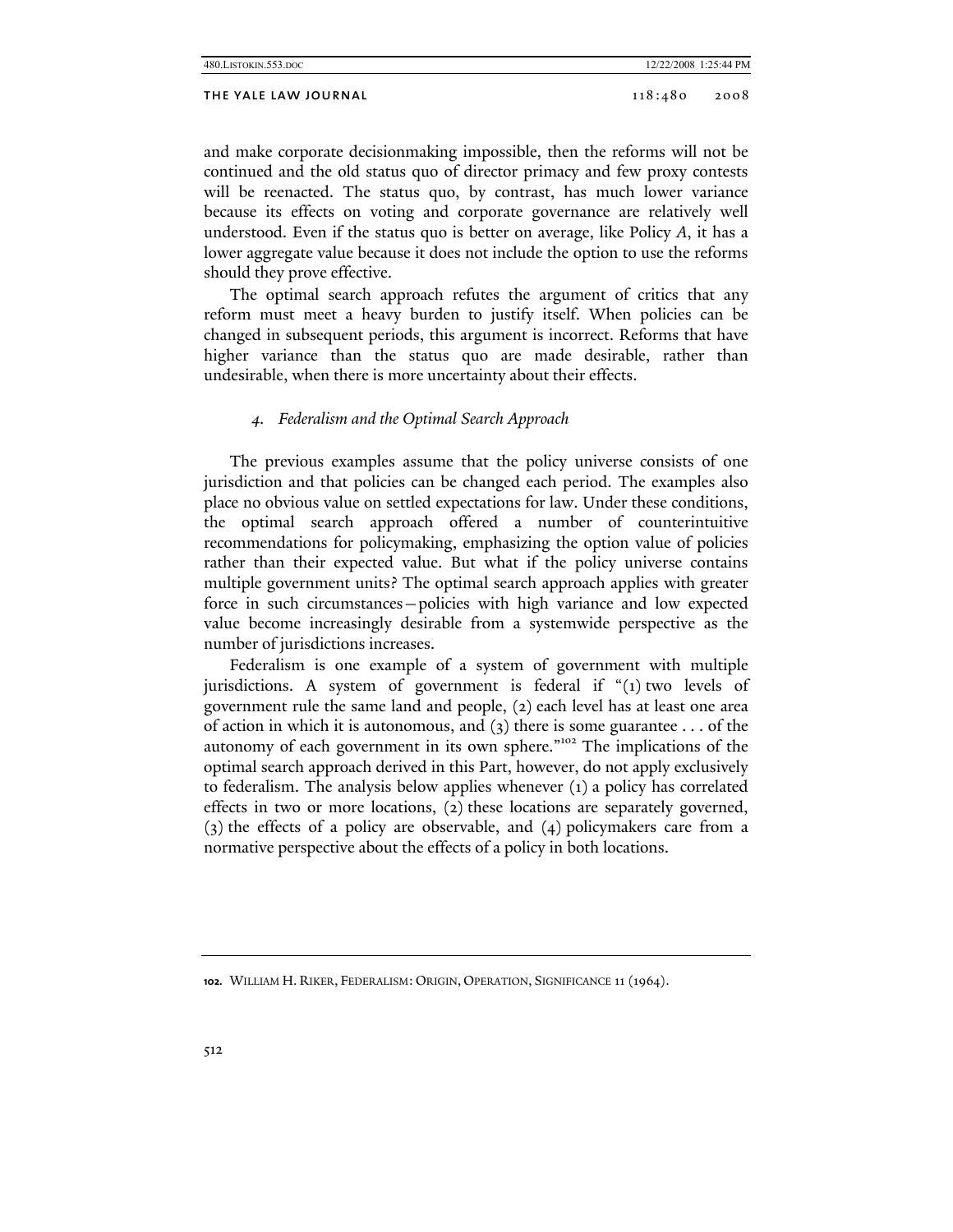#### *a. "Experimentalism" and Federalism*

Federalism has long had an association with experimentation.<sup>103</sup> Justice Brandeis's oft-cited description of federalism reads, "It is one of the happy incidents of the federal system that a single courageous State may, if its citizens choose, serve as a laboratory; and try novel social and economic experiments without risk to the rest of the country."<sup>104</sup>

It is therefore not surprising that federalism and devolution are the lynchpins of experimentation in the "democratic experimentalist" framework discussed in Part I. Dorf and Sabel praise

a public sector model of problem solving adapted to a polity in which omnibus, national measures can rarely address the particularities of local experience, yet locales in isolation from one another are unable to explore and evaluate even the most immediately promising solutions to their problems. The model requires linked systems of local and inter-local or federal pooling of information, each applying in its sphere the principles of benchmarking, simultaneous engineering, and error correction, so that actors scrutinize their initial understandings of problems and feasible solutions. These principles enable the actors to learn from one another's successes and failures while reducing the vulnerability created by the decentralized search for solutions.<sup>105</sup>

The criteria for choosing experiments in an "experimentalist" federal framework are somewhat unclear. Experimentalists suggest that localities will naturally experiment because different populations will have different policy goals. In other words, different jurisdictions will pursue new policies because the new policies have higher expected value for that particular jurisdiction than do existing policies<sup>106</sup>-that is, policies offering the "most immediately

**<sup>103.</sup>** Of course, there are many other arguments for federalism. For a comprehensive review of these arguments, see DAVID L. SHAPIRO, FEDERALISM: A DIALOGUE 58-106 (1995). This Article does not examine these powerful alternative justifications for federalism.

**<sup>104.</sup>** New State Ice Co. v. Liebmann, 285 U.S. 262, 311 (1932) (Brandeis, J., dissenting). Justice Brandeis's argument for federalism has been adopted by many scholars examining a wide variety of different contexts. A Westlaw search for law review articles quoting Justice Brandeis's federalism-as-laboratory quotation retrieved almost seven hundred articles.

**<sup>105.</sup>** Dorf & Sabel, *supra* note 23, at 287-88.

**<sup>106.</sup>** *See generally id.* at 314-24 (discussing how diversity can lead to local differences in policy and how policy should be "benchmarked" to produce new policies that are better than previous policies).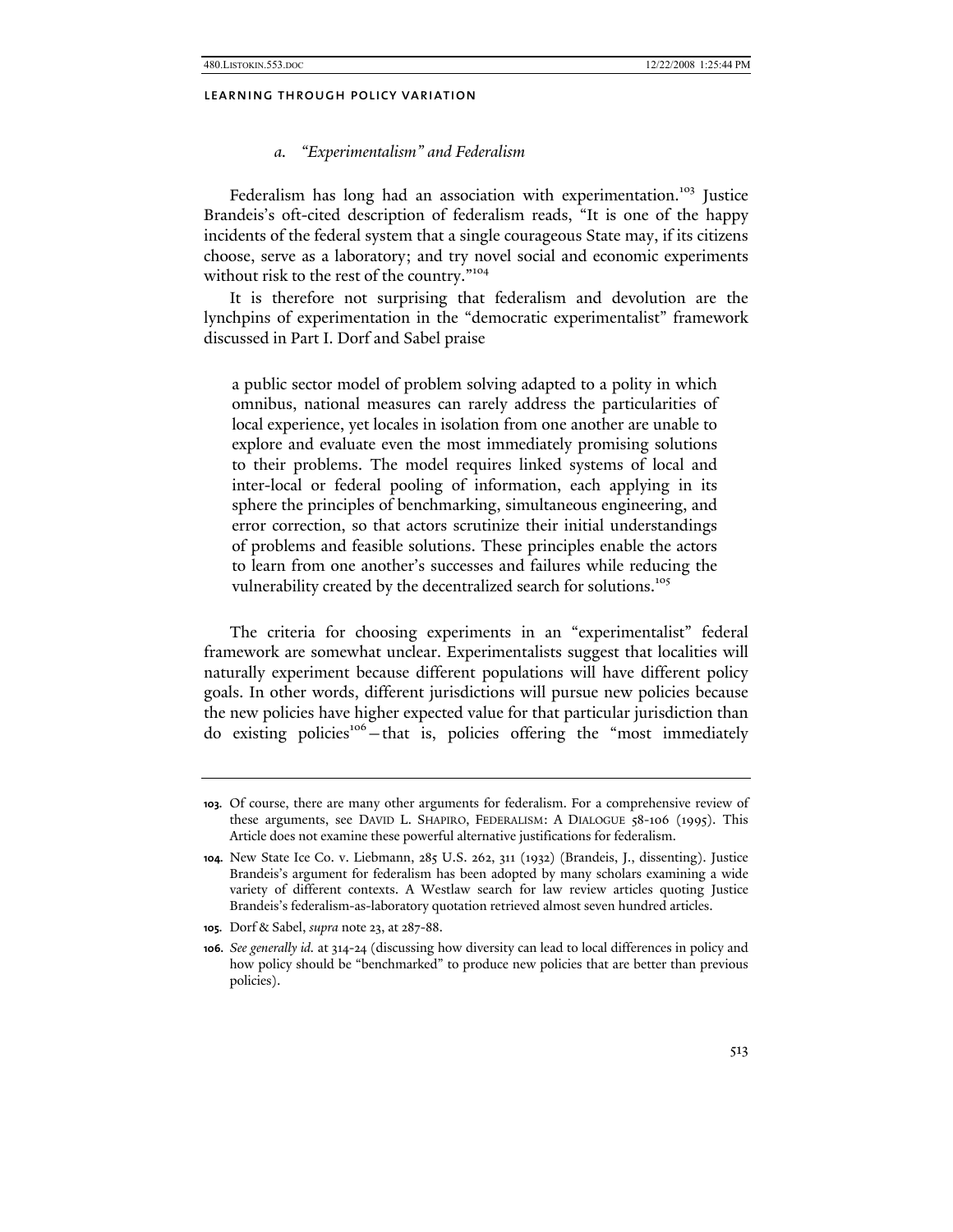## THE YALE LAW JOURNAL 2008 2008

promising solutions to [the jurisdiction's] problems."<sup>107</sup> These are the "courageous" states—the ones that overcome inertia to attempt a new policy with positive expected value. Other jurisdictions can costlessly observe the outcomes of these high-variance/high-expected-value policies and adopt the policies if they are successful while avoiding their negative effects if they are failures.<sup>108</sup>

According to the experimentalist, the primary obstacles to such experimentation are, at present, national government obstruction and local inability to plan and evaluate different experiments.<sup>109</sup> Once these obstacles are removed, federalism naturally produces significant amounts of experimentation. In the experimentalist context, federalism and devolution thereby facilitate the adoption of high-variance/high-expected-value policies, with benefits for all jurisdictions.

## *b. Optimal Policy Variation Under Federalism*

The most salient distinction between the experimentalist and optimal search approaches to federalism is the degree of desirable experimentation. Experimentalists believe that federalism facilitates passage of policies that are risky but have positive expected value and encourages such "experiments." The optimal search approach, by contrast, suggests that even some risky policies that have *negative* expected value should be attempted, and that federalism makes high-variance/low-expected-value policies favored by the optimal search approach even more attractive.

When one jurisdiction tries a new policy with high variance, it opens the possibility of continuing with this policy in future periods. But the state trying the policy is not the only state with the option to continue with the successful policy. When policies have similar effects across states, other states may implement the policy that has been tried by one state. These "externalities" raise the return to policy variance, because the upside of the risky policy can be shared by all jurisdictions, while the low expected value of the policy is imposed on only one jurisdiction.

**<sup>107.</sup>** *Id.* at 287.

**<sup>108.</sup>** Susan Rose-Ackerman questions the argument that federalism promotes innovation. *See* Susan Rose-Ackerman, *Risk Taking and Reelection: Does Federalism Promote Innovation?*, 9 J. LEGAL STUD. 593 (1980). Public choice considerations, such as public policymakers' desire for reelection, may diminish incentives for risk taking by policymakers in a federal system. After a thorough analysis of these incentives, Rose-Ackerman concludes that "few useful experiments will be carried out in [state and local governments]." *Id.* at 594.

**<sup>109.</sup>** *See* Dorf & Sabel, *supra* note 23.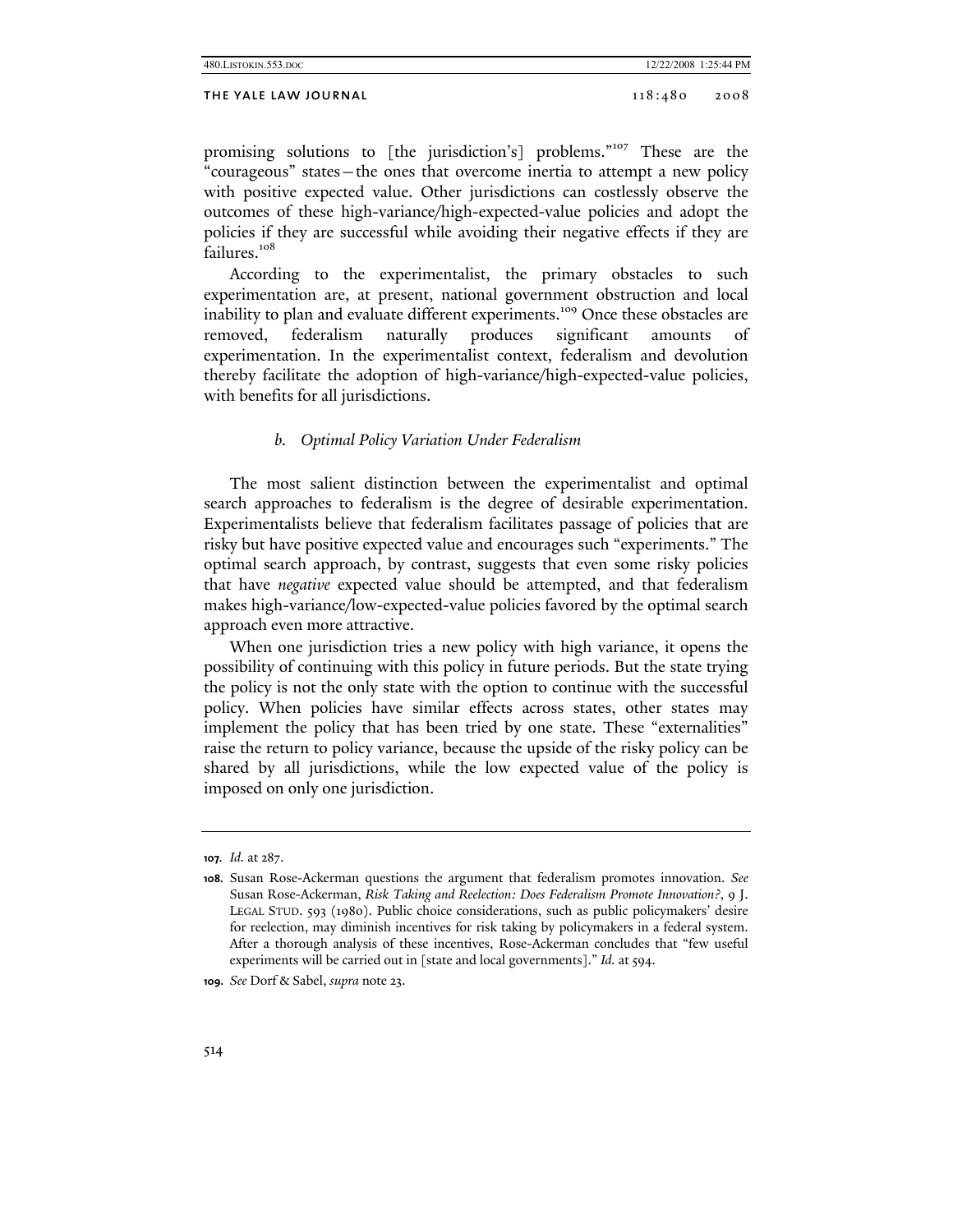Consider the choice between Policy *A* and Policy *B*, as demonstrated in Example 3. Policy *A* costs nothing to implement and yields social benefits of \$50 per period within the implementing jurisdiction. Policy *B* costs \$20 to implement and has a probability of 0.08 of yielding benefits to the implementing jurisdiction of \$120 per period and a probability of 0.92 of yielding benefits of \$0.

| Example 3.                     |      |                              |
|--------------------------------|------|------------------------------|
| <b>POLICY</b>                  | A    | в                            |
| Cost                           | \$0  | \$20                         |
| Expected Benefit per<br>Period | \$50 | $$9.60=0.8 ($120)+0.92 ($0)$ |

In a uni-jurisdictional world, *A* is a better choice than *B*. The payoff for *A* is

$$
\sum_{t=1}^{\infty} \frac{\$50}{(1+\mathrm{0.1})} = \$500
$$

while the payoff from *B* is

$$
-20 + 0.08 \left[ \text{\$120} + \sum_{t=2}^{\infty} \frac{\text{\$120}}{\left(1 + 0.1\right)} \right] + 0.92 \left[ 0 + \sum_{t=2}^{\infty} \frac{\text{\$50}}{\left(1 + 0.1\right)} \right] = \$495.06
$$

In spite of the optimal search benefits of *B*, it is an inferior policy because its expected value is so low relative to *A* that the search benefits of *B* cannot compensate.

Now, however, suppose that there are two jurisdictions of equal size and importance, and that only the first jurisdiction can implement Policy *B*. In this case, Policy *B*, with an expected value considerably inferior to Policy *A*, becomes a socially optimal choice. If both jurisdictions choose Policy *A*, then the benefit to each jurisdiction is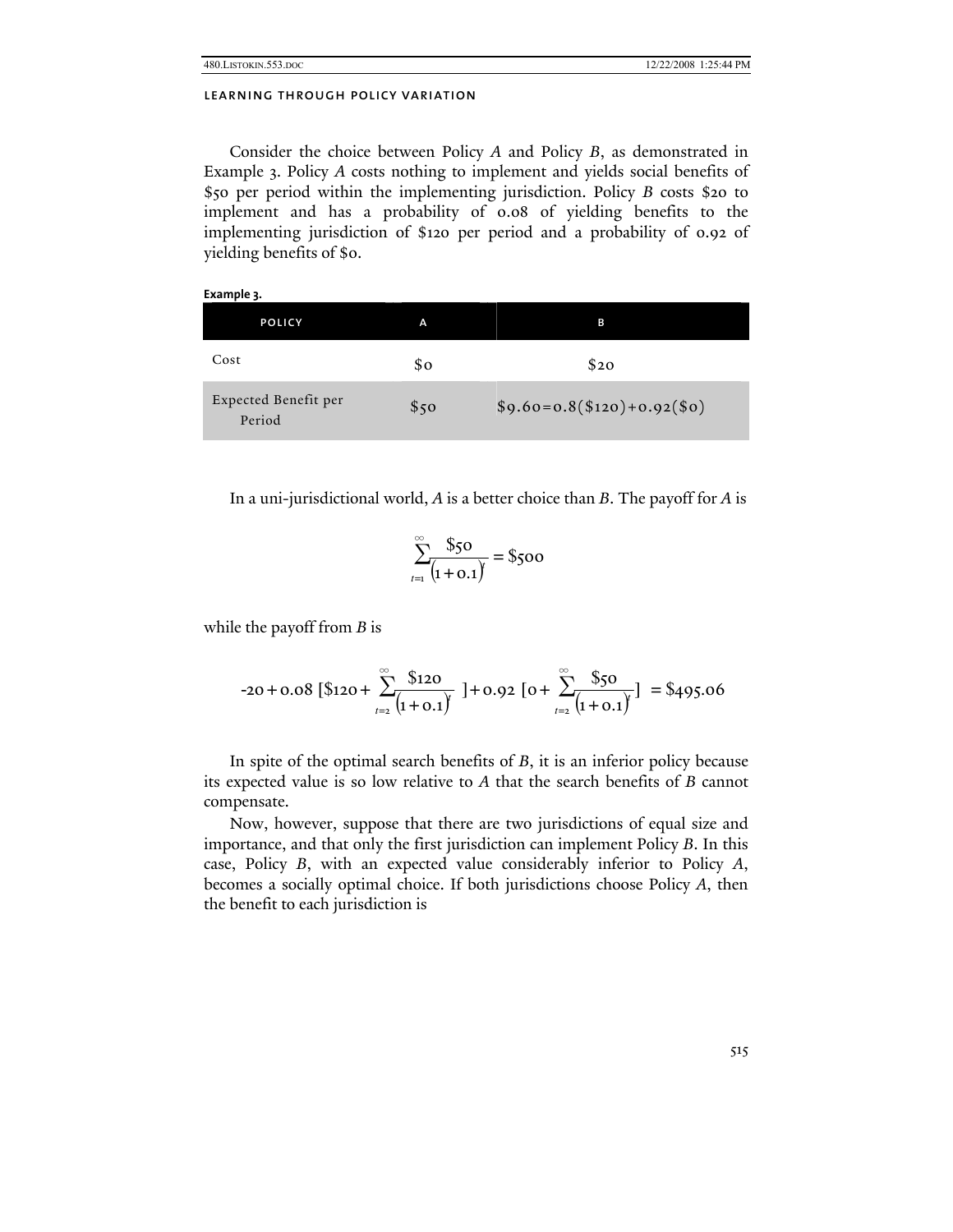480.LISTOKIN.553.DOC 12/22/2008 1:25:44 PM

THE YALE LAW JOURNAL 118:480 2008

$$
\sum_{t=1}^{\infty} \frac{\$50}{(1+\mathrm{0.1})} = \$500
$$

This makes the average benefit per jurisdiction equal to \$500. If one jurisdiction tries Policy *B* but the other jurisdiction can use Policy *B* if it succeeds, then the payoff to the jurisdiction that tries *B* is

$$
-20 + 0.08 [\$120 + \sum_{t=2}^{\infty} \frac{\$120}{(1 + 0.1)}] + 0.92 [0 + \sum_{t=2}^{\infty} \frac{\$50}{(1 + 0.1)}] = \$495.06
$$

The payoff to the jurisdiction that does not try *B*, but implements *B* if *B* proves successful is

$$
0.08 [\$50 + \sum_{t=2}^{\infty} \frac{$120}{(1+0.1)^t}] + 0.92 [\$50 + \sum_{t=2}^{\infty} \frac{$50}{(1+0.1)^t}] = $554.46
$$

The average payoff per jurisdiction if one jurisdiction tries Policy *B* is therefore

$$
\frac{\$495.06 + \$555.46}{2} = \$525.26
$$

Thus, the average payoff when one jurisdiction tries Policy *B* is greater than the average payoff when both jurisdictions choose *A*. From a social perspective, *B* should be tried, in spite of its inferiority in both the uni-jurisdictional case and in expected-value terms. This occurs because federalism allows the lowexpected-value costs of high-variance policies to be limited to one jurisdiction, while the upside benefits of searching can be shared across jurisdictions. Federalism thereby increases the variance-loving aspects of the optimal search perspective. The experimentalist framework recognizes the potential for learning from local policy variation but fails to emphasize the degree to which variance for even policies with negative expected value is optimal.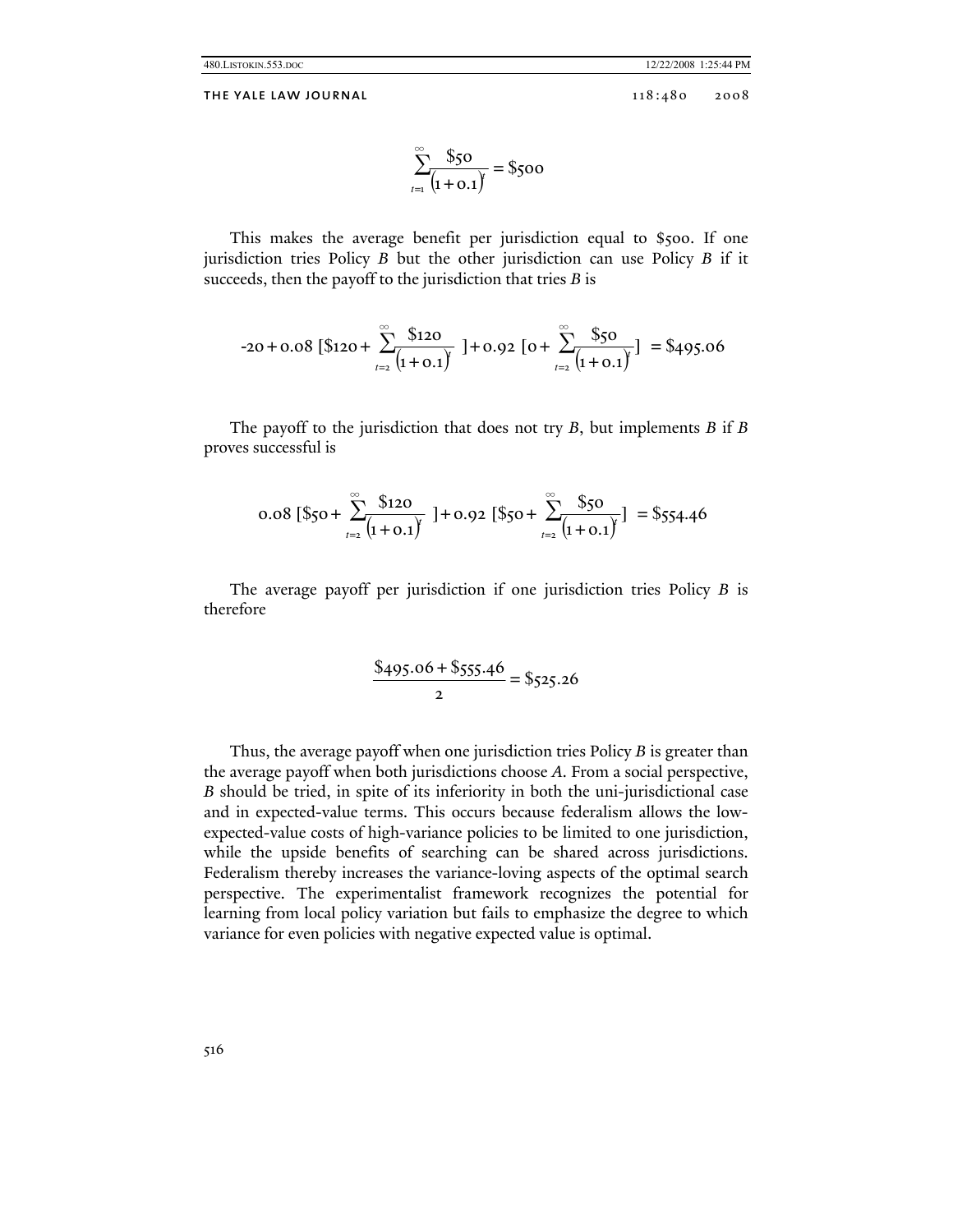### *c. Preemption and Optimal Policy Variation*

State and federal law often overlap. The Constitution and Supreme Court precedent both establish that state law is preempted in many cases.110 For example, state law is preempted "where state law stands as an obstacle to the accomplishment and execution of the full purposes and objectives of Congress."<sup>111</sup>

While many have critiqued this preemption standard,<sup>112</sup> the optimal search approach reorients and strengthens the critique. Most scholars who critique the preemption standard praise federalism for allowing states to choose policies that strive to maximize the welfare of their citizens.<sup>113</sup> This critique, however, is incomplete. A policy may maximize the welfare of the citizens of a state but cause sufficient harm to citizens in other states that the state law should be preempted on efficiency grounds.<sup>114</sup> Indeed, on efficiency grounds courts should strike down any state law that Congress preempts because Congress is able to internalize the externalities imposed by state law on citizens of other states.

The argument for preemption is significantly weakened by the optimal search approach. Because learning is possible across both time and space in a multi-jurisdictional world, policies that have extremely negative expected values (such as Policy *B* in Example 3 above) prove to be good choices from an optimal search perspective. To the extent that courts measure "the full purposes and objectives of Congress" for preemption purposes by the expected

**<sup>110.</sup>** For a thorough examination of preemption, see Caleb Nelson, *Preemption*, 86 VA. L. REV. 225  $(2000).$ 

**<sup>111.</sup>** Boggs v. Boggs, 520 U.S. 833, 844 (1997) (quoting Gade v. Nat'l Solid Wastes Mgmt. Ass'n, 505 U.S. 88, 98 (1921)).

**<sup>112.</sup>** *See* Nelson, *supra* note 110, at 229 n.16 (cataloguing and summarizing the primary critiques of preemption, including critiques found in KENNETH STARR ET AL., THE LAW OF PREEMPTION 47-56 (1991); Betsy J. Grey, *Make Congress Speak Clearly: Federal Preemption of State Tort Remedies*, 77 B.U. L. REV. 559, 561 (1997); S. Candice Hoke, *Preemption Pathologies and Civic Republican Values*, 71 B.U. L. REV. 685, 687-88 (1991); Donald P. Rothschild, *A Proposed "Tonic" with* Florida Lime *To Celebrate Our New Federalism: How To Deal with the "Headache" of Preemption*, 38 U. MIAMI L. REV. 829, 830 n.3 (1984); Paul Wolfson, *Preemption and Federalism: The Missing Link*, 16 HASTINGS CONST. L.Q. 69, 114 (1988)).

**<sup>113.</sup>** *See supra* note 112.

**<sup>114.</sup>** Electric power production provides an excellent example. Coal-fired plants are considerably cheaper than gas-fired plants for producing electricity. Burning coal, however, produces more externalities than does gas. A national regulator might decide that these externalities outweigh the benefit of cheaper power production. If the acid rain harms other states but does not harm the state where the power is produced, however, then a state regulator may decide to approve coal power production.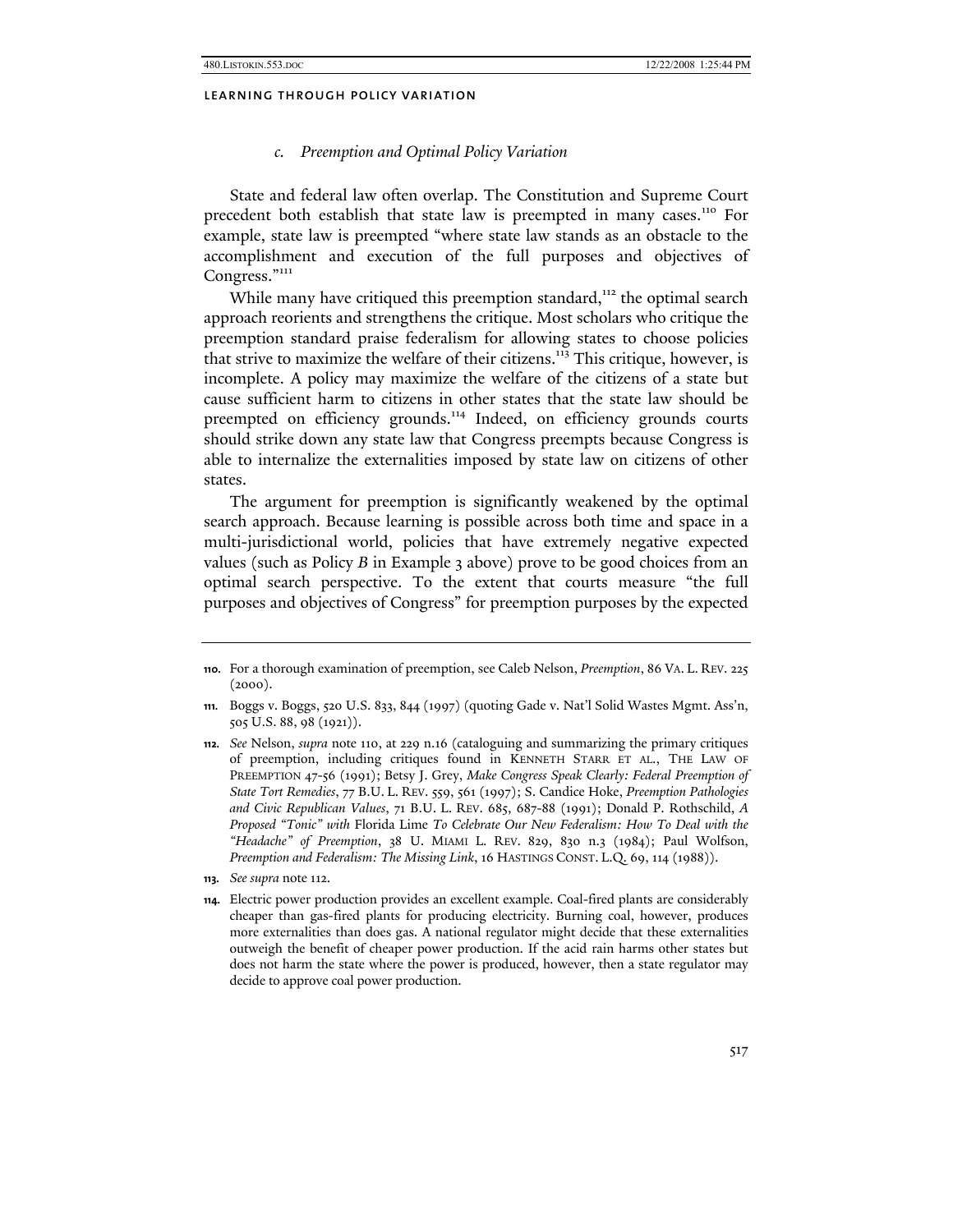effect of Congress's national policy, they will ignore the informational benefits of federalism and thereby cause overpreemption.<sup>115</sup> Moreover, state laws provide the greatest information when they compare in substance to the national policies, because such policies are comprehensive enough to apply to all locations, rather than being narrowly tailored to local idiosyncrasies. Current law, however, places such state policies in the greatest danger of preemption. Thus, by suppressing the optimal search value of policy variation, preemption is likely to be overapplied considerably. Indeed, as shown in Part IV, states pursuing the interests of their own citizens actually will provide insufficient policy variation under many circumstances.<sup>116</sup> Grants to states, therefore, should replace preemption in many cases of conflict between state and national laws.<sup>117</sup>

At this point, the benefits of choosing public policies with high variance due to the optimal search perspective have been demonstrated both theoretically and practically in several different contexts. The remainder of the Article addresses a number of theoretical and practical objections to the optimal search approach and develops some recommendations for optimally garnering the "learning" benefits of policy variance.

# **iii. the optimal search approach: objections, responses, and modifications**

The optimal search approach places positive value on policies with high variance in outcomes. New policies tend to have high variance because they have not been tested. The range of possible outcomes from a new policy is wider than the range in outcomes from a well-tested policy. Therefore, the optimal search approach places greater value on policy innovation than do other approaches.

Compared to risk-averse rationalists, risk-neutral rationalists do not dislike variance per se.<sup>118</sup> Differences between the optimal search approach and the traditional rationalist approach stem from the value attached to variance in the optimal search approach: the optimal search approach may choose policies

**<sup>115.</sup>** Hines v. Davidowitz, 312 U.S. 52, 67 (1941).

**<sup>116.</sup>** This conclusion arises from the optimal search approach rather than the experimentalist approach to federalism. *See infra* Section IV.C.

**<sup>117.</sup>** This does not mean that the benefits of standardization should be ignored. Instead, they should be compared with the underappreciated informational benefits of variation.

**<sup>118.</sup>** Again, the argument will be presented in risk-neutral terms for the sake of clarity. Parallel arguments could be made in utility terms for a risk-averse utilitarian rationalist.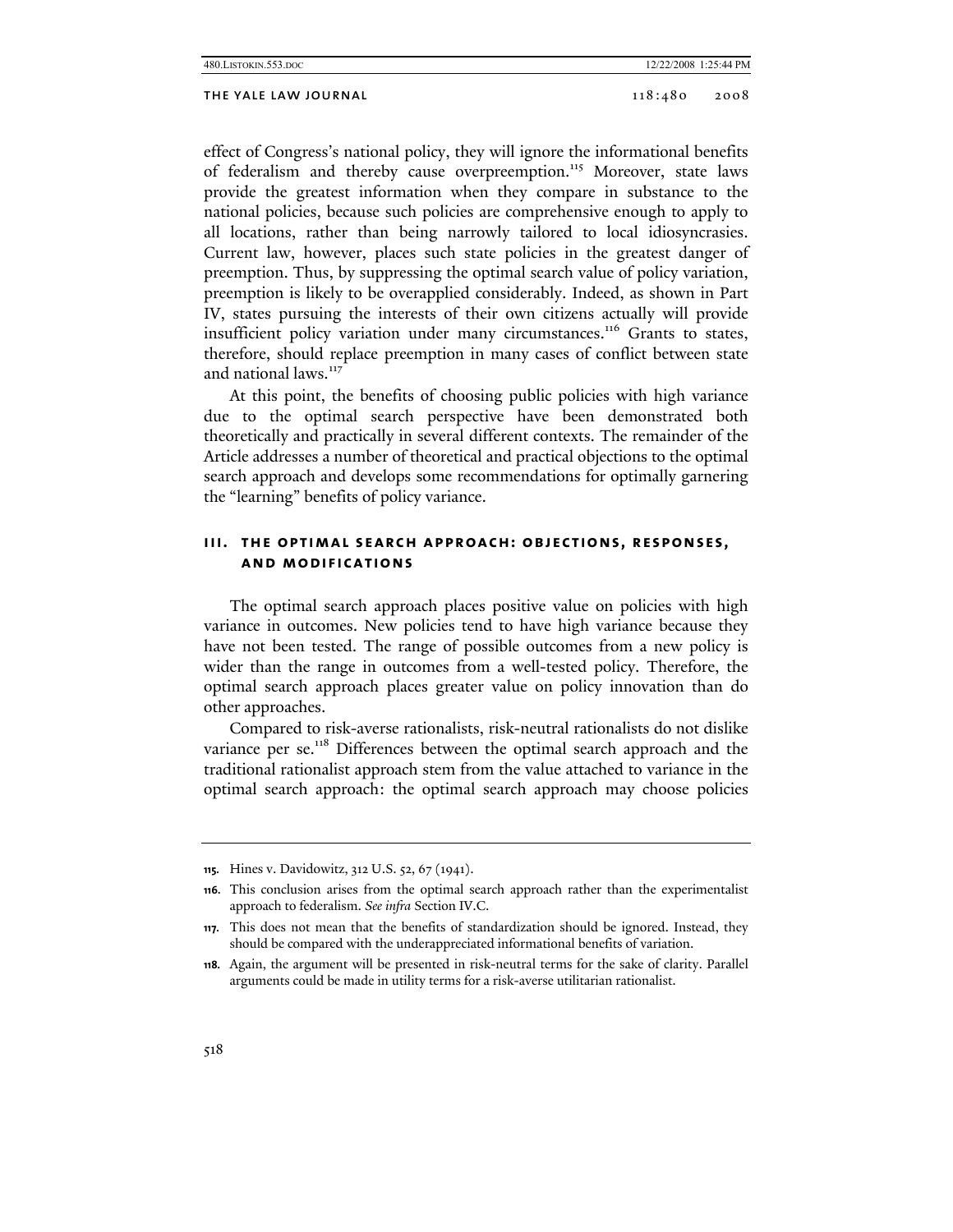with low expected value when the policies have high variance, while the traditional rationalist seeks to maximize expected value. That said, the rationalist and optimal search approaches are not contradictory. The optimal search approach merely constitutes a modification of the rationalist approach that accounts for policy learning. In a world with reversible policies and learning, rationalists should favor the optimal search approach, which has a greater long-run expected benefit that a traditional rationalist approach given the possibility of learning and changeable policies.

#### *A. Burkean Objections*

The optimal search approach's emphasis on variance brings it into direct conflict with Burkean political theory, which stigmatizes "innovation."<sup>119</sup> Indeed, Burkean political theory cautions against innovation even when innovation aims to produce the policies with the highest expected values. Certainly, then, the Burkean critique of innovation applies with even greater force to the optimal search approach, which actively seeks policies with high variance, even when they do not produce the best expected outcome. I will argue, however, that while there are undoubtedly points of disagreement between the optimal search approach and Burkean political theory, these disagreements are primarily confined to the question of policy reversibility. On other issues, the optimal search approach and Burkean theory share an empirical inclination that makes them far from inconsistent.

Burkeans emphasize the limitations of human reason.<sup>120</sup> They argue that humans are unable to predict the outcomes of policies. Instead of prediction, Burkeans stress "empiricism."121 One strand of empiricism is respect for past practice. Past practice has been proven empirically to work in previous periods. Therefore, it has an empirical validity absent in any new policy. A second strand comes in the formulation of new policies. Burkeans favor incremental change that is regularly evaluated empirically. Only when the changes pass empirical muster should the reform process continue.

The optimal search approach conforms to these Burkean ideas. The optimal search approach derives its effectiveness from its empiricism. Policies are

**<sup>119.</sup>** While Burke was opposed to "innovation" in the form of abrupt change in policy, he was more receptive to extremely gradual policy modifications. *See* Ian Harris, *Edmund Burke*, *in* STANFORD ENCYCLOPEDIA OF PHILOSOPHY § 8 (Edward N. Zalta ed., 2004), http://plato.stanford.edu/entries/burke/ (last visited Oct. 27, 2008).

**<sup>120.</sup>** *See supra* Part I.

**<sup>121.</sup>** Young, *supra* note 7, at 646.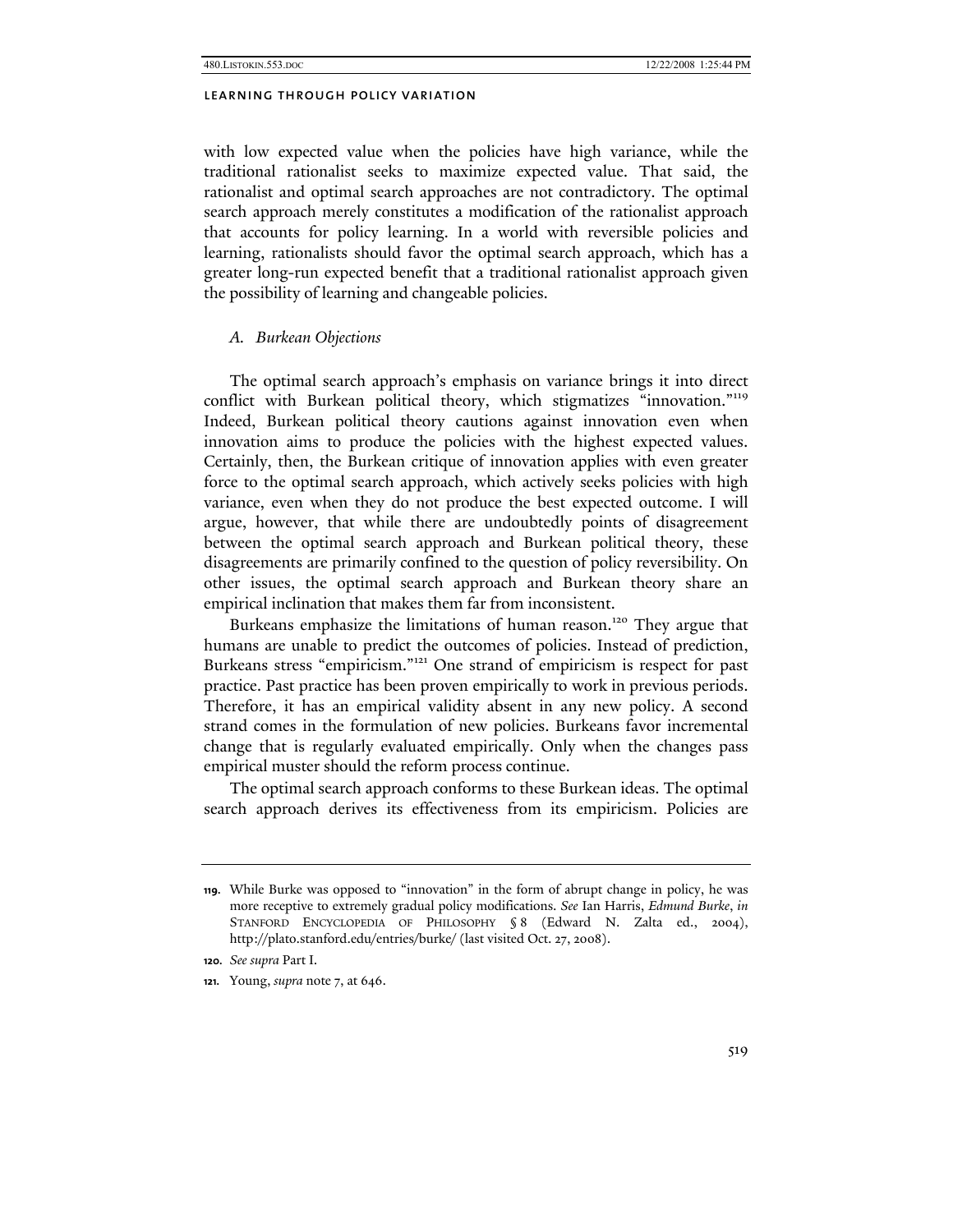| 480.LISTOKIN.553.DOC |  |
|----------------------|--|
|----------------------|--|

12/22/2008 1:25:44 PM

tested, and they are continued only if they are effective. Rather than asserting that one policy is better than another, the optimal search approach encourages empirical testing of policies until a successful policy is found. While there is inevitably some rational judgment attached to choice of policies in the optimal search approach—one must be able to guess at the policies' variance and expected value<sup>122</sup> —one can be skeptical of human reason and support the optimal search approach. Indeed, so long as the overlooked limitations of human reason do not inject bias into the process but only greater variance,<sup>123</sup> the limitations may increase the argument for change in the optimal search approach where greater variance is a positive rather than a negative trait.

The optimal search approach also partly satisfies another Burkean virtue that is often absent from traditional rationalist discourse. Anthony Kronman stresses Burke's vision of trusteeship—that present-day individuals have obligations to both future and past generations.<sup>124</sup> As Burke stated,

[O]ne of the first and most leading principles on which the commonwealth and the laws are consecrated, is lest the temporary possessors and life-renters in it, unmindful of what they have received from their ancestors, or of what is due to their posterity, should act as if they were the entire masters; that they should not think it among their rights to cut off the entail, or commit waste on the inheritance, by destroying at their pleasure the whole original fabric of their society  $\cdots$ <sup>125</sup>

The optimal search approach recommends considerable innovation. I will not claim that this represents deference to the choices of past generations; the policies of past generations will frequently be changed. To the extent that deference to past generations is tantamount to the maintenance of past policies,

**<sup>122.</sup>** There is some rational judgment required for the Burkean approach as well. Unless Burkeans want to have rigid laws, which Burke (at least) did not, there must be some rational evaluation of new policies and debate about the scope by which they change existing policy.

**<sup>123.</sup>** That is, suppose that the range of possible outcomes is much wider than an expert thinks, but the increase in variability occurs on both the positive side and the negative side. If the negative consequences of a policy change increase but the positive consequences do not, then the expected value of a policy change goes down and the policy change becomes less attractive under the optimal search approach.

**<sup>124.</sup>** *See* Kronman, *supra* note 16, at 1066-68.

**<sup>125.</sup>** EDMUND BURKE, REFLECTIONS ON THE REVOLUTION IN FRANCE 81 (Frank M. Turner ed., 2003).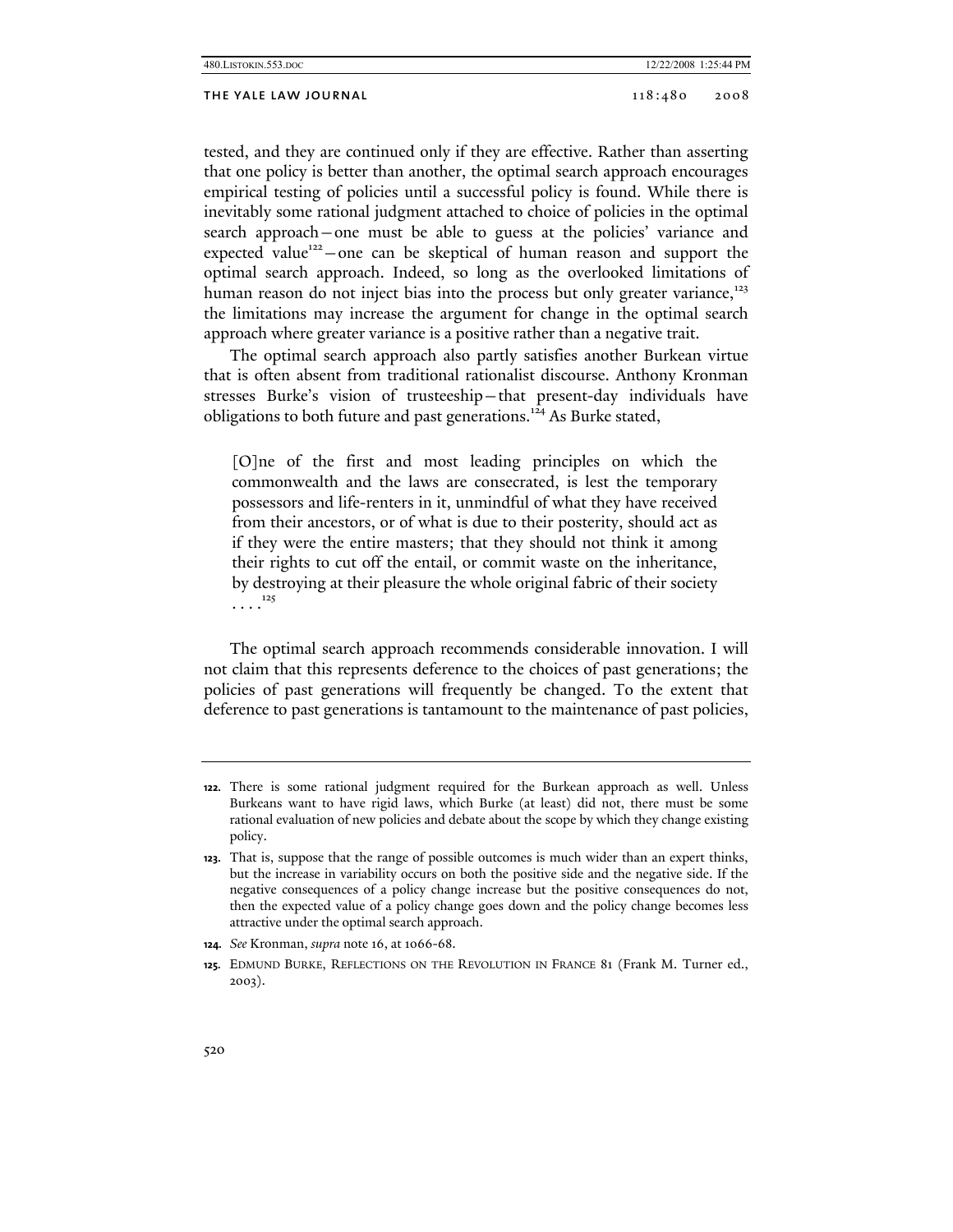the optimal search approach is unfaithful to the past. This does not mean that the optimal search approach rejects the policies of past generations, however. In the optimal search approach, it is critical for policymakers to revert to previous policies if innovative policies fail. Policies are not changed because they are bad; they are changed because of the benefit of finding something better.

While the optimal search approach places the present in a rejectionist relationship with the past, it also places the present generation in a more harmonious relationship with future generations. The optimal search approach dictates that on some occasions a high-variance/low-expected-value policy is desirable even though it reduces present well-being, because of the value of the information to future periods. In other words, the present generation is sacrificing some benefit today in exchange for future benefits. The future generation enjoys all the benefits of the optimal search approach without any of the costs, enabling the present generation to confer a considerable benefit on future generations.<sup>126</sup>

It is also important to note that the optimal search approach does not command innovation. If a successful policy has been found, then the optimal search approach does not contradict the Burkean suggestion. Both approaches will retain the current policy—the optimal search approach retains the policy because the search has ended, and the Burkean approach retains the policy because of the risks of innovation. It is true, however, that by emphasizing the informational benefits of innovation, the optimal search approach creates additional situations where innovation is worthwhile. In addition, the two approaches sharply differ in their recommendations when both agree that change is desirable. The optimal search approach favors high-variance policies; the Burkean approach favors incremental changes.

Given these similarities between the Burkean approach and the optimal search approach, why are the policy recommendations of the two so different? The simple answer concerns irreversibility. The optimal search approach assumes that the effects of policies can be observed and policies can change to reflect policy learning. When these assumptions fail, the optimal search approach no longer recommends innovation.<sup>127</sup> Indeed, when policies are

**<sup>126.</sup>** This does not mean that the present generation is behaving altruistically. The optimal search approach benefits all members of the present generation who will enjoy the potential benefits of policy innovation in future periods. Alternatively, the present generation could consume some of the surplus created by the optimal search approach for future generations by leaving less for future generations along other dimensions. Because the optimal search approach creates value, such gain sharing could leave all generations better off.

**<sup>127.</sup>** This will be discussed in detail in Section III.C.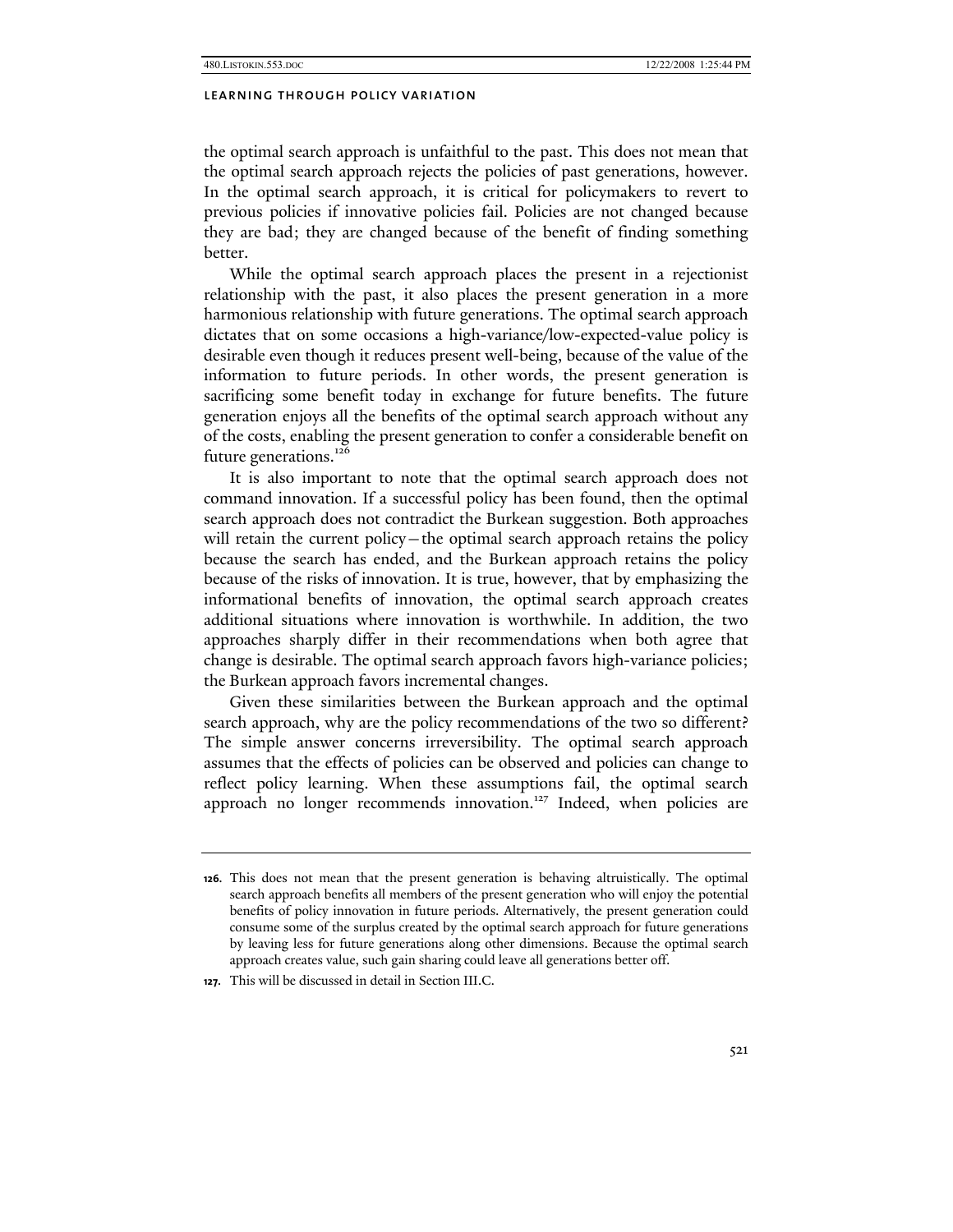| 480.LISTOKIN.553.DOC | 12/22/2008 1:25:44 PM |      |
|----------------------|-----------------------|------|
| THE YALE LAW JOURNAL | 118:480               | 2008 |

irreversible or extremely sticky, the optimal search approach recommends conservative policymaking that recognizes the "real option" value of these polices.<sup>128</sup>

Burkeans, however, must reconcile their faith in empiricism with claims of irreversibility. If policies cannot be changed, then the Burkean approach—slow changes only when the existing policies cease to be effective—cannot be carried out. So Burkeans at least recognize the potential for policy learning and change that is the linchpin of the optimal search approach. To favor cautious policy change, Burkeans must argue that the reversibility of policies depends on their variance—that drastic changes in policy are irreversible, while incremental changes in policy are easy to reverse. Variance may be related to reversibility, as discussed in the next Section. But high variance does not imply irreversibility. Some policies may be high variance but easily reversible, while other policies may involve little variance but prove hard to reverse. Burkean thought does not emphasize the harms of variance because of irreversibility. Instead, it emphasizes the potential for bad outcomes, rather than irreversible outcomes, from changing policies.

# *B. The Costs of Changing Policies*

Part II demonstrated that when policies can be changed without cost, highvariance policies become increasingly attractive. But what if policy changes are costly? This Part examines the consequences of policy irreversibility and inertia for optimal policymaking.

First, irreversibility must be defined. Some aspects of all policies—such as the costs of learning about them or implementing them—are always irreversible, but this does not mean that the policy as a whole is irreversible. Instead, a policy is irreversible if the policy itself or a significant portion of its effects can never be undone.<sup>129</sup>

There are several sources of irreversibility. This Article focuses on two of those sources. The first source entails costs involved in implementing a new

**<sup>128.</sup>** For a detailed description of the "real options" approach, see *infra* Subsection III.C.1.

**<sup>129.</sup>** *See* Sunstein, *supra* note 6, at 860-64 (distinguishing between irreversibility as "seriousness" and irreversibility as "sunk costs"). The definition provided here resembles the sunk cost definition. A cost is sunk if it cannot be retrieved. A policy with long-lasting effects can therefore be represented as having a high initial cost—measured as the present discounted value of the future effects—or it can be represented as having costs distributed over a long time period. In the numerical examples, I choose to equate irreversibility with long-lasting effects, but the two methods are mathematically equivalent.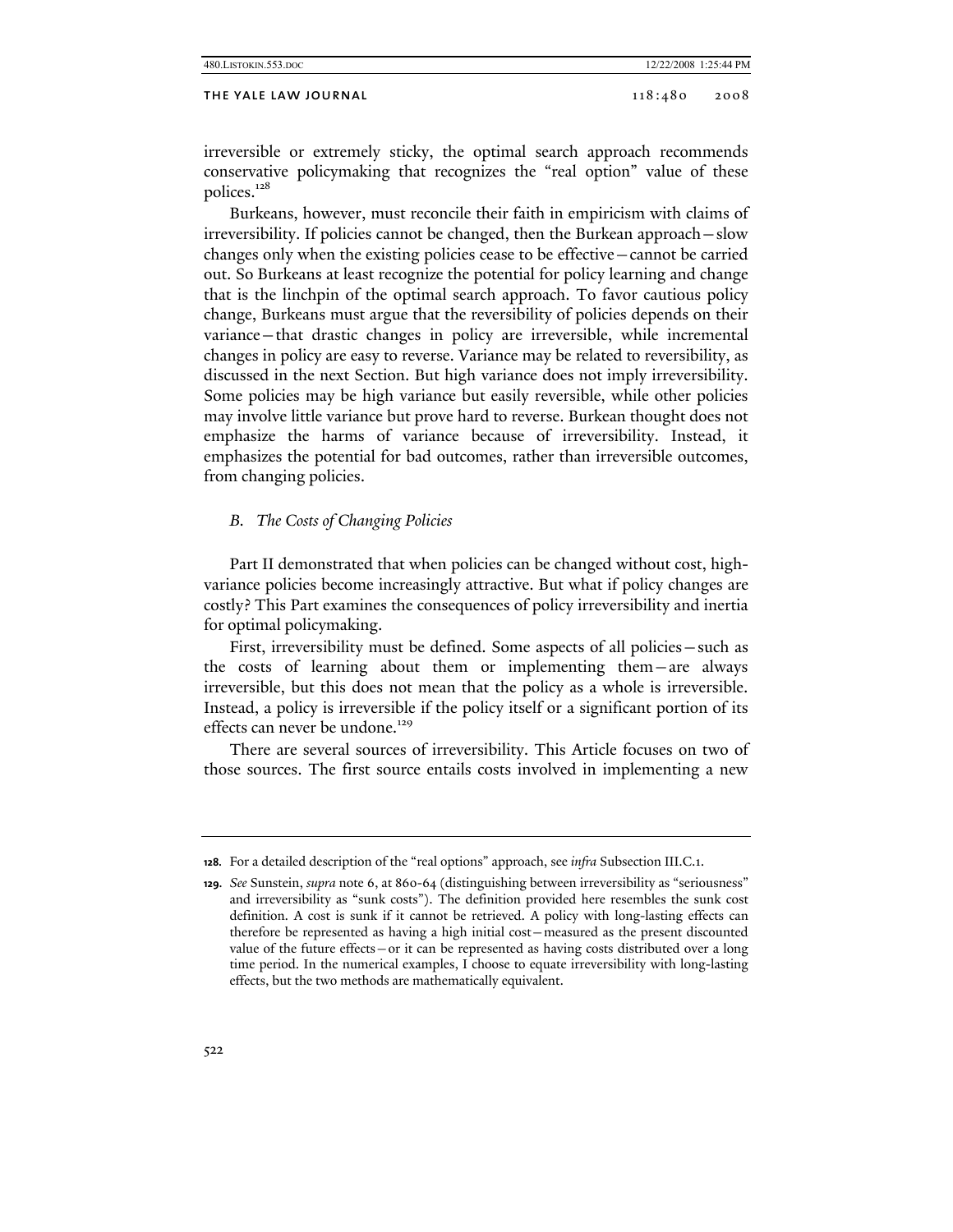policy. The second source involves policy effects that linger, even if the formal policy is changed in a subsequent period.<sup>130</sup>

A new policy must be formulated and implemented. Some of the costs of policy formulation and implementation are functions of institutional design and will be discussed below, but other costs remain in any institutional setting. Policymaking requires considerable amounts of policymakers' time and effort—an important and irretrievable cost. Policymakers can only enact so many new policies in any given period.<sup>131</sup> In addition, individuals must learn about and evaluate the new policy, adding additional costs. Furthermore, many individuals exhibit "status quo bias," creating yet another barrier to policy change. $132$ 

Many of these costs can never be retrieved. These are sunk costs and therefore irreversible.<sup>133</sup> For example, the costs of learning about a new law or overcoming cognitive discomfort with change are not reimbursed or eliminated if the law is subsequently changed. Irreversible sunk costs do not prevent policy changes in the future. From the future's perspective, the costs are sunk and therefore irrelevant. From an ex ante perspective, however, these costs represent a disincentive to change laws.

Some reforms require considerable irreversible costs for implementation in addition to drafting and learning costs. Consider a strong defense policy. Defense infrastructure and weaponry is expensive, and the costs of building a defense system cannot be retrieved if a future policymaker decides that the policy is ineffective and that the system should be destroyed or sold. Similarly, a regulation that requires installation of new manufacturing equipment that provides no value other than compliance with the regulation entails significant irreversible costs.

Inertia-causing sunk costs characterize all new policies. Indeed, if inertia is total, then a model of optimal policy changes is moot because there will be no

**<sup>130.</sup>** Almost all sources of irreversibility can be placed within these two broad categories. For example, inertia can be described as resulting from high formulation and implementation costs.

**<sup>131.</sup>** There are many policies that may have positive expected value, but cannot be implemented because of the scarcity of legislative time and effort. These time and effort expenditures are irretrievable opportunity costs of formulating a particular policy.

**<sup>132.</sup>** Daniel Kahneman, Jack L. Knetsch & Richard H. Thaler, *Anomalies: The Endowment Effect,*  Loss Aversion, and Status Quo Bias, J. ECON. PERSP., Winter 1991, at 193, 197-99.

**<sup>133.</sup>** *See* DIXIT & PINDYCK, *supra* note 6, at 8-9. The effects of a policy in the current period are obviously irreversible. If a policy is a failure, these effects cannot be recouped by changing the policy in the future period. These costs are accounted for in both the optimal search approach and the real options approach, which have countervailing benefits that surpass these per-period costs in many cases.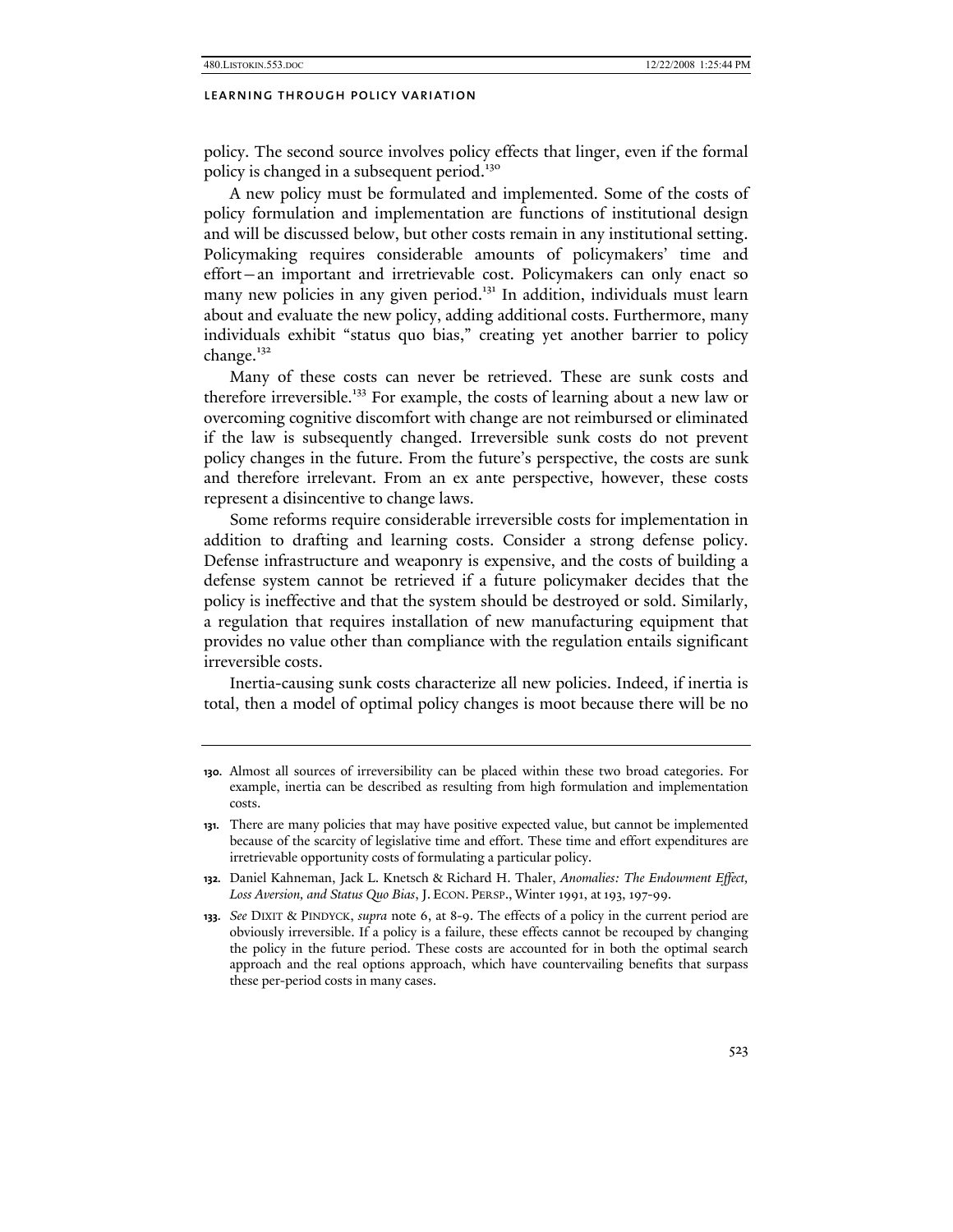policy changes. So inertia must be partial rather than total. The following analysis of the effect of irreversibility on optimal policy assumes that inertia makes policies more long lasting, but not infinite. The greater the sunk costs described here, the stronger the power of policy inertia.

Some policies will have additional and ongoing irreversible costs. If a policy causes the extinction of a species, for example, then the effects of the policy linger even if the policy is subsequently changed. Similarly, greenhouse gas abatement policies have long, intergenerational time horizons given that some of these gases linger in the atmosphere for centuries.<sup>134</sup> These policies are more irreversible than the typical policy. Although, the typical policy demands irreversible upfront costs, the effects of the policy last only as long as the policy is enacted. "Irreversible effect" policies, by contrast, entail not only irretrievable upfront costs but also irreversible effects in future periods.

# *C. Irreversibility, Real Options, and the Optimal Search Approach*

## *1. The Real Options Approach to Policymaking*

Suppose that Policy *B* in Example 2 of Part II (the high-variance/lowexpected-value policy) were irreversible. That is, if *B* were chosen initially, the policymaker could not then change to Policy *A* in a future period. This situation could arise if Policy *B* had irreversible effects or if changing Policy *B* once it had been enacted would entail infinite irretrievable switching costs—for example, if people would become so attached to Policy *B* that they could not bear the cognitive costs of switching. Under these circumstances, Policy *A* (the policy with higher expected value) would be preferred on rationalist, Burkean, *and* optimal search grounds. *A* has higher average value per period and therefore *A* would be preferable to *B* when change is impossible; irreversibility eliminates the value of a search for a highly effective policy through the choice of Policy *B*. Note that this conclusion depends upon an asymmetry of irreversibility: *A* can be changed—otherwise Policy *B* would not be under consideration—but *B* is unchangeable.

Indeed, when policies are irreversible, a counterpoint to the optimal search approach—the real options approach—applies.135 The real options approach demonstrates that when new policies are irreversible and uncertainty about the

**<sup>134.</sup>** *See, e.g.*, NICHOLAS STERN, THE ECONOMICS OF CLIMATE CHANGE: THE STERN REVIEW 28 (2007) ("The impacts of climate change are persistent and develop over time. Once in the atmosphere, some [greenhouse gases] stay there for hundreds of years.").

**<sup>135.</sup>** *See* Sunstein, *supra* note 6, at 860-69.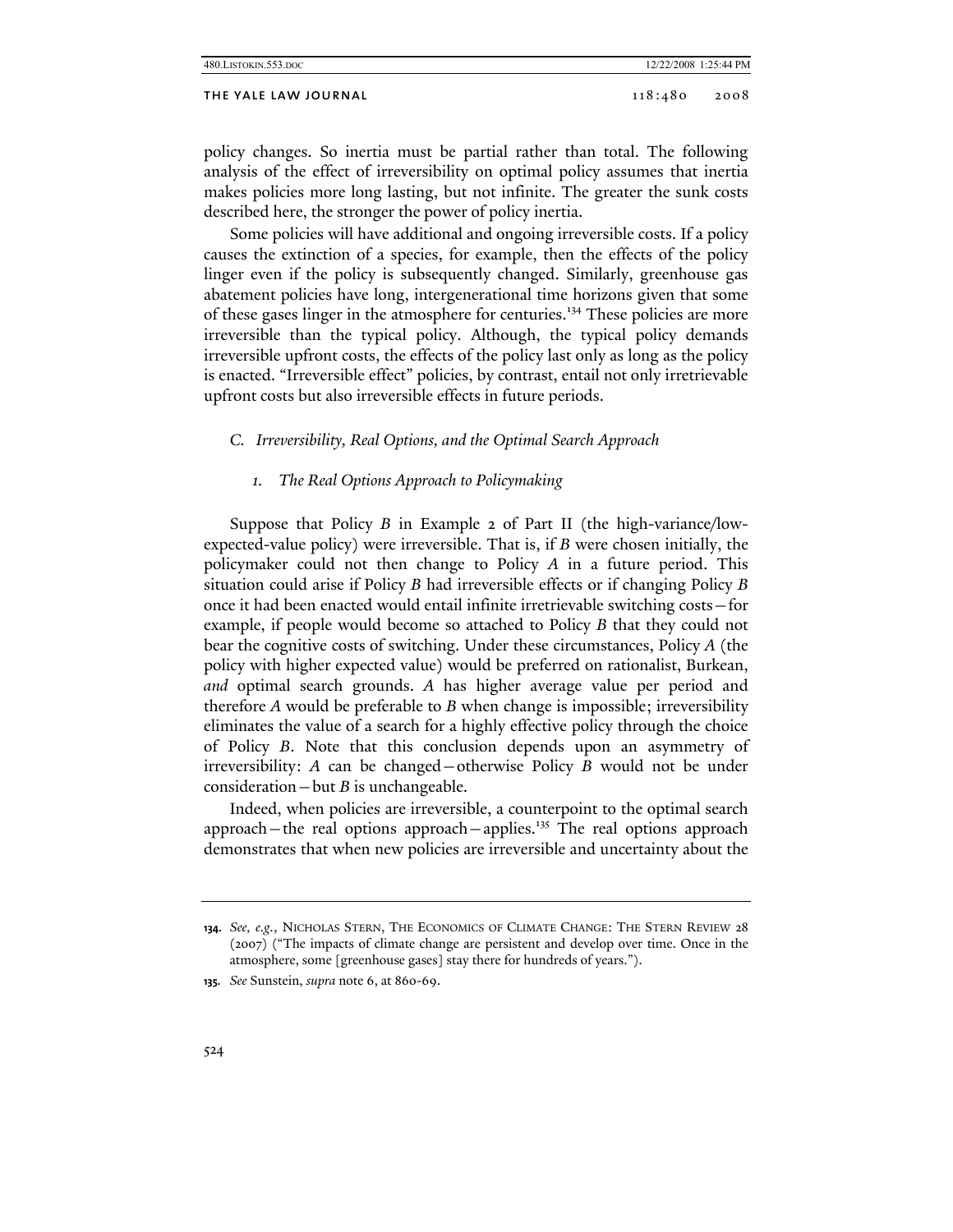**Example 4.** 

## learning through policy variation

policies' value can be resolved without implementing the policies, delayed implementation of policies with positive expected value is often more efficient than immediate implementation. By implementing an irreversible but attractive policy today, policymakers lose the ability to learn more about the policy in this period and to use that knowledge to determine whether to implement the policy in the next period. The loss of this "real option" to learn more and decide in the future may be more expensive than the cost of losing the use of an effective policy for another period. Therefore, delayed implementation of seemingly attractive policies may be efficient when policies are irreversible.

As an illustration, see Example 4 as follows:

| - ~ ~ · · · · · · · · · ·      |                |                           |
|--------------------------------|----------------|---------------------------|
| <b>POLICY</b>                  | A              | в                         |
| Cost                           | $\mathbf{S}$ o | \$20                      |
| Expected Benefit per<br>Period | \$50           | $$72=0.6 ($120)+0.4 ($0)$ |

The single period utilitarian calculus now prefers *B* to *A*, since *B* has higher expected value. Suppose, however, that once Policy *B* is chosen, *A* can no longer be chosen (Policy *B* is irreversible, but not Policy *A*) and that the true value of *B* will be revealed in the next period regardless of whether Policy *B* is implemented. Under these conditions, the value of choosing *B* in the current period is

$$
-20 + 0.6 \left[ \sum_{t=1}^{\infty} \frac{\$120}{(1+0.1)^t} \right] + 0.4 \left[ \sum_{t=1}^{\infty} \frac{\$0}{(1+0.1)^t} \right] = \$700
$$

The value of waiting to learn *B*'s true payoff, implementing *B* if *B* proves to be effective, and retaining *A* if *B* is a failure is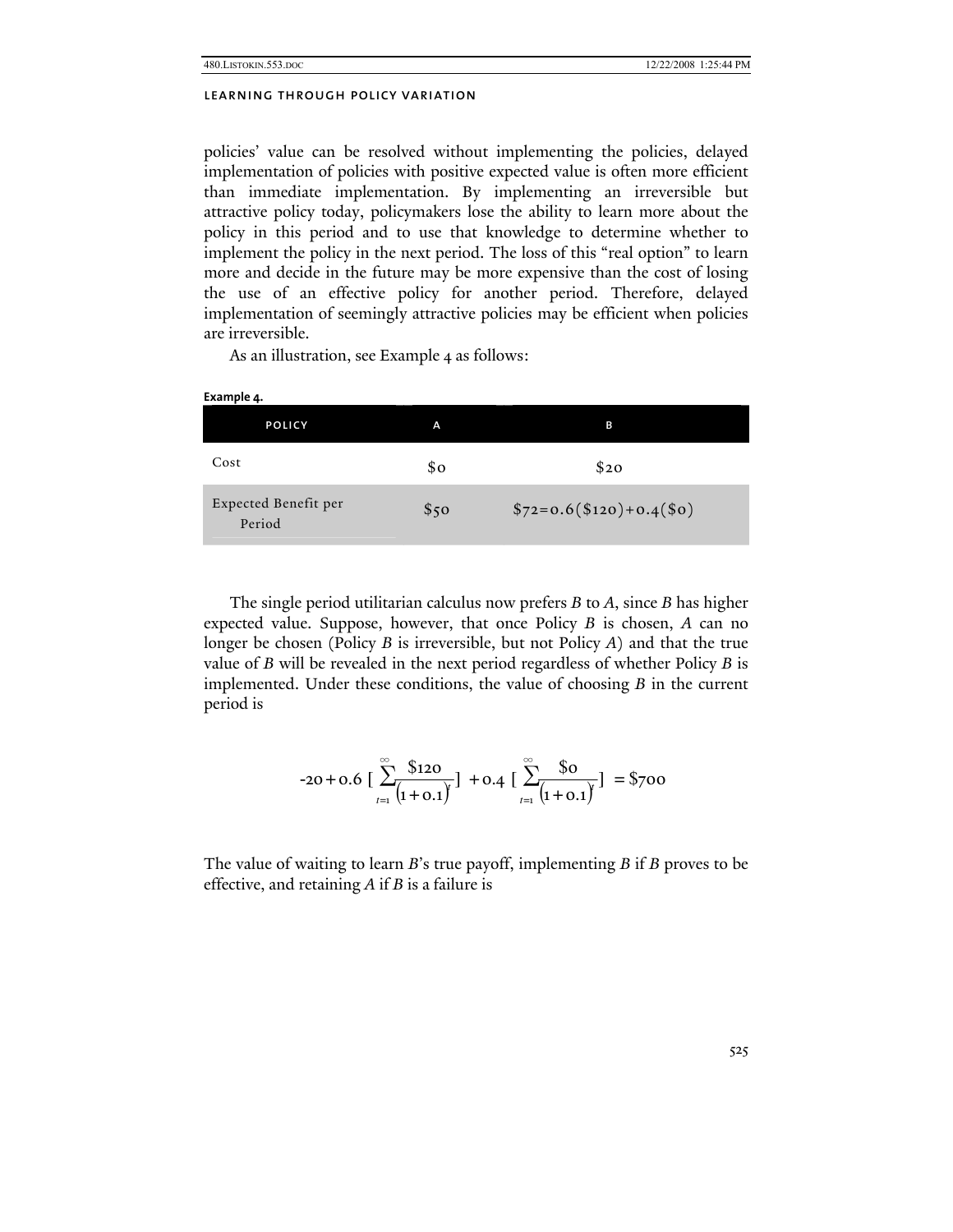$$
50 + 0.6 \left[ -20 + \sum_{t=2}^{\infty} \frac{$120}{(1+0.1)^t} \right] + 0.4 \left[ \sum_{t=2}^{\infty} \frac{$50}{(1+0.1)^t} \right] = $874.36
$$

which is greater than the value of choosing *B* immediately. By waiting to implement *B* until the true effects of *B* are known, the policymaker gives up *B*'s higher expected value in one period, but gains the benefit of avoiding *B* should *B* prove to be a failure. In this example, the benefits of avoiding *B* are greater than the benefits of enjoying *B* for an extra period, so the policymaker should delay implementation of *B* until the next period.

The real options approach demonstrated in this example is the complement of the optimal search approach. When policies are reversible, searching for excellent policies is cheap, so innovative policies with high variance become preferred to some policies with greater expected value but lower upside. When new policies are irreversible, old policies are reversible, and learning about new policies is possible without implementing them, policymakers should delay implementation to learn more about proposed new policies.

#### *2. Burkeanism, the Precautionary Principle, and the Real Options Approach*

Whatever the real options approach says about entrenchment, one way to interpret the Burkean critique and the precautionary principle in risk regulation is to say that they refer to irreversible risks.<sup>136</sup> As the example shows, when policies are irreversible, Burkean conservatism is preferred to a choice of the policy with the highest expected value from a rationalist perspective. Note that some environmental policies, such as carbon dioxide emissions, may have nearly irreversible effects, implying that a precautionary "real options" approach applies to them.

The distinction between irreversible and catastrophic should also be emphasized. Some harms, such as the loss of a species, may be irreversible, but many would argue that such harms are not catastrophic. By contrast, other harms, such as large, one-time financial costs, can be characterized as catastrophic but are not necessarily irreversible. For example, once a catastrophic economic harm is experienced, an economy may return to its

**<sup>136.</sup>** Sunstein makes exactly this argument in his article, *Irreversible and Catastrophic*. *See* Sunstein, *supra* note 6, at 855-64. His article assumes that cost-benefit analysis is superior to the precautionary principle when risks are reversible and does not consider the possibility that reversibility may imply a deviation from expected-value maximization that is similar in logic but very different in outcome from the irreversible harm precautionary principle.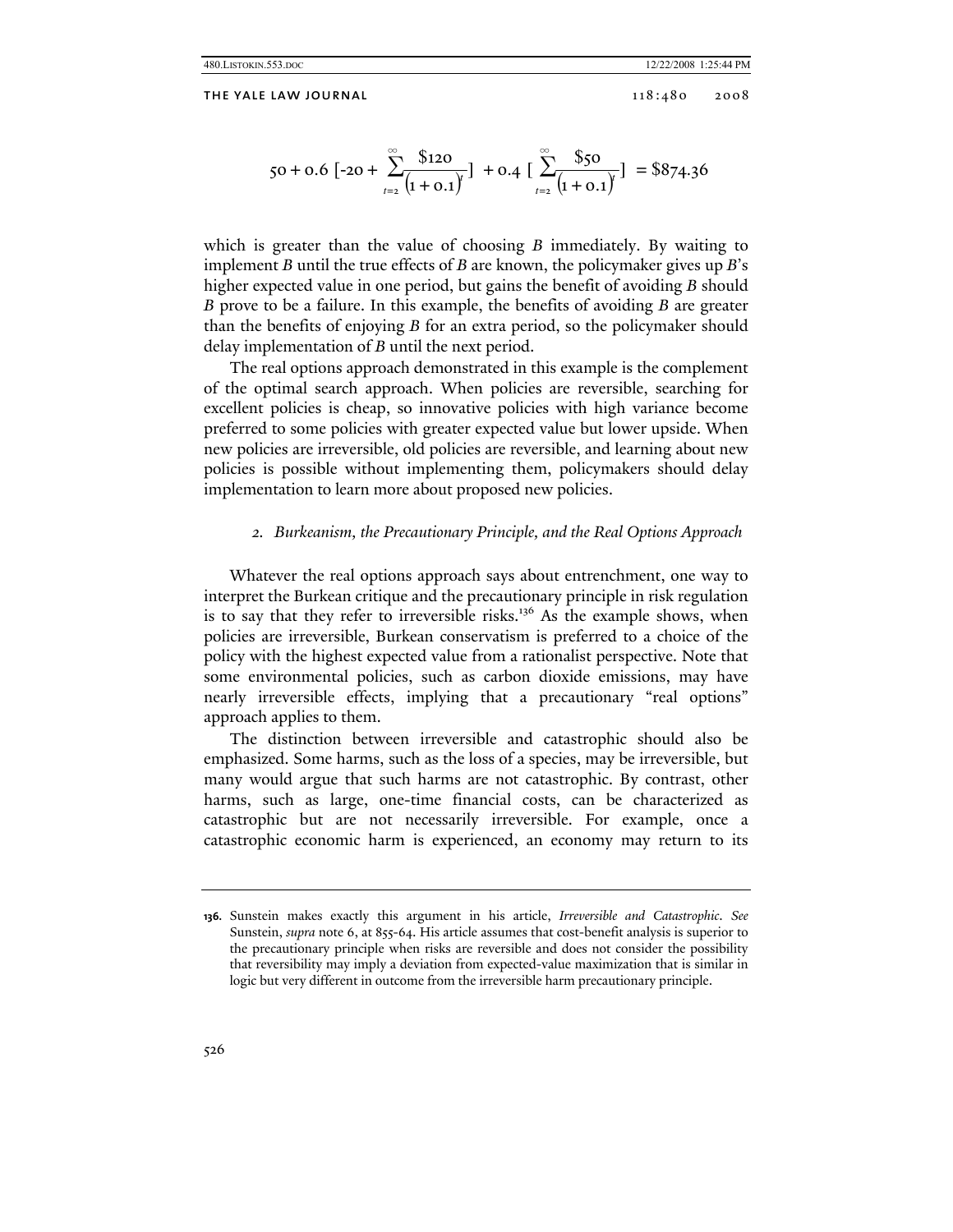previous steady state.<sup>137</sup> The real options approach and Example 4 above justify the precautionary principle in the face of irreversibility, but not in the face of catastrophic harm. If catastrophes are painful but sufficiently short-lived, then the logic of the optimal search approach described in Part II still applies. Catastrophic losses are not irrelevant to the optimal search approach. They lower the expected value of a policy, and this in turn lowers the desirability of a policy in the optimal search approach. The possibility of reversible catastrophic losses, however, does not undermine the learning value of experimental policies in the optimal search approach.

Thus, risk regulation should hinge on the question of reversibility as well as the expected impacts of a regulation. Subsection II.C.1 demonstrated that reversible regulations should be chosen according to the variance-loving optimal search approach. This conclusion often applies even when there are high sunk costs associated with implementing a new policy—the new regulation in that Subsection cost more than the old one. This Subsection, by contrast, explains that asymmetric irreversible policies should be chosen according to the real options approach. Most risk regulations, and indeed most policies, are neither completely reversible nor asymmetrically irreversible. The next Subsection examines the implications of partial reversibility for optimal policymaking.

# *3. Sticky but Reversible Policies*

When policies are reversible, the optimal search approach indicates that high-variance policies become attractive relative to low-variance policies with lower expected value. When policies are asymmetrically irreversible, the real options approach indicates that cautious implementation becomes attractive relative to expected-value maximization. Policies, of course, are neither fully reversible nor irreversible. Interestingly, partial reversibility makes naïve perperiod expected-value maximization more plausible than the previous analysis has indicated.

Suppose that all policies are sticky but not irreversible. For example, suppose that policies can be reversed after four periods.<sup>138</sup> Now consider the

**<sup>137.</sup>** This discussion is not meant to minimize the harms caused by catastrophic occurrences, but to develop an analytical distinction between catastrophic and irreversible.

**<sup>138.</sup>** The choice of four periods is arbitrary, but this choice demonstrates how partial reversibility brings optimal policy choices closer to naïve expected-value maximization. Partial reversibility could also be denoted by imposing a significant switching cost on any change in policy. The two methods can be made mathematically equivalent, as the longevity of a policy that should be changed imposes a cost that is directly analogous to a high switching cost.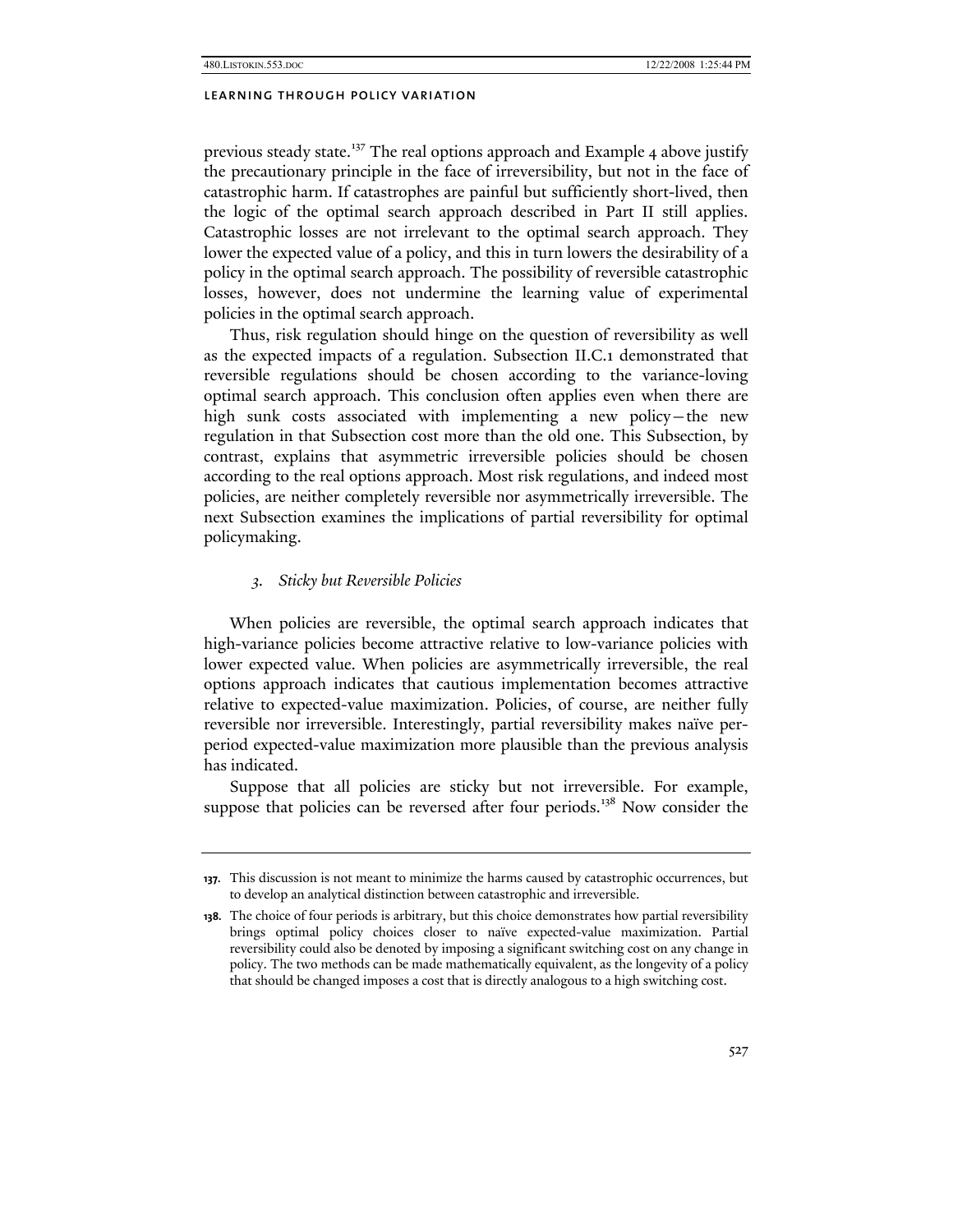| 480.LISTOKIN.553.DOC | 12/22/2008 1:25:44 PM |      |
|----------------------|-----------------------|------|
| THE YALE LAW JOURNAL | 118:480               | 2008 |

examples used to illustrate the optimal search (Example 2) and real options (Example 4) approaches. First consider the optimal search example (Example 2), which had the following parameters:

| POLICY                         | A            | в                         |
|--------------------------------|--------------|---------------------------|
| Cost                           | \$0          | \$20                      |
| Upside Benefit                 | \$50         | \$120                     |
| Downside Benefit               | \$50         | \$o                       |
| Upside Probability             | $\mathbf{1}$ | 0.2                       |
| Expected Benefit per<br>Period | \$50         | $$24=0.2 ($120)+0.8 ($0)$ |

Policy *A* surpasses Policy *B* from an expected-value perspective. The discussion of optimal search in Part II demonstrated that when policies are fully reversible, Policy *B* should be tried before *A*. When policies must be maintained for four periods, however, Policy *A* becomes a better choice than Policy *B*. Thus, the introduction of some policy stickiness brings optimal choices closer to the naïve expected-value maximization approach rather than the variance-loving optimal search approach.

Now consider Example 4, which was used to illustrate the real options approach. As demonstrated in Subsection III.C.1, although *B* trumps *A* in expected-value terms, the real options approach suggests that *A* should be chosen before *B* when *B* is irreversible. Now, however, modify Example 4 to suppose that policies are sticky but not irreversible—all policies (*A* and *B*) can be reversed after four periods but no sooner.<sup>139</sup> The payoff for choosing A in the current period<sup>140</sup> and retaining it for at least four periods is

**<sup>139.</sup>** As in Example 4, the true impact of Policy *B* can be learned without actually implementing Policy *B.*

**<sup>140.</sup>** Policy *A*, like Policy *B*, can only be changed after four periods in this example. Policy *A* has no variance in outcomes, so the delay is not caused by the time needed to observe the effects of Policy *A*. The delay could be caused by a delay in the ability to evaluate Policy *B* when Policy *B* is not being implemented. (Recall that the only reason to change Policy *A* under the real options approach is after Policy *B* has been proven effective.)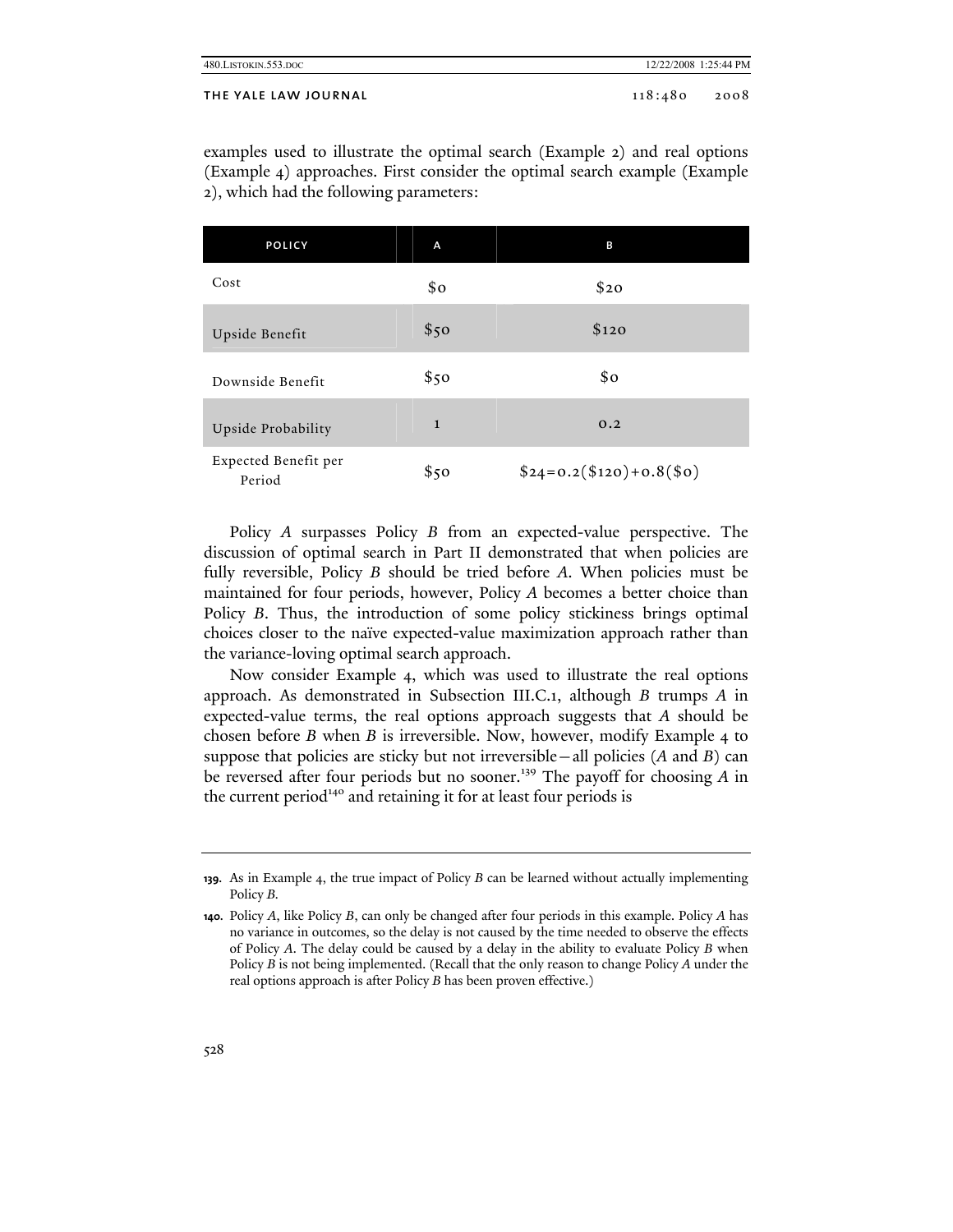$$
\sum_{t=1}^{4} \S_{50} + 0.6 \left[ -20 + \sum_{t=5}^{\infty} \frac{\$120}{(1 + 0.1)^{t}} \right] + 0.4 \left[ \sum_{t=5}^{\infty} \frac{\$50}{(1 + 0.1)^{t}} \right] = \$774.87
$$

while the payoff for choosing Policy *B* in the current period and retaining it for at least four periods is

$$
-20 + 0.6 \left[ \sum_{t=1}^{\infty} \frac{$120}{(1 + 0.1)^t} \right] + 0.4 \left[ \sum_{t=5}^{\infty} \frac{$50}{(1 + 0.1)^t} \right] = $836.60
$$

When policies are symmetrically and partially sticky, the optimal policy is *B* in the current period. Policy *B* is the choice with the highest expected value, so introducing the possibility of reversibility—even sticky reversibility—moves the optimal policy from the cautious real options approach toward naïve expected-value maximization. Thus, when policies are partially sticky, the low per-period expected-value choices prescribed by the optimal search approach and the real options approach become less attractive. Instead, choices that maximize per-period expected value become increasingly desirable.

The optimal policy choices under a range of reversibility conditions have now been characterized. Under the real options approach, the more irreversible a new policy is, the more policymakers should favor caution as opposed to expected-value maximization. At some intermediate level of reversibility, policymakers should jettison the real options approach and simply choose the policy that has the greatest expected value, regardless of the policy's variance. As reversibility becomes relatively cheap, policymakers should favor innovation and variance relative to expected-value maximization under the optimal search approach.

The degree of policy reversibility is therefore a critical determinant of the appropriate policy choice. The next Section briefly identifies high reversibility settings conducive to high-variance policies under the optimal search approach.

### *D. Optimal Variance in Different Policymaking Contexts*

Some policymaking settings have much greater costs associated with implementing new policies than do others. As a general matter, the lower the costs associated with policy change, the greater the benefit of variance in policy selection. Before analyzing different policymaking contexts, several points are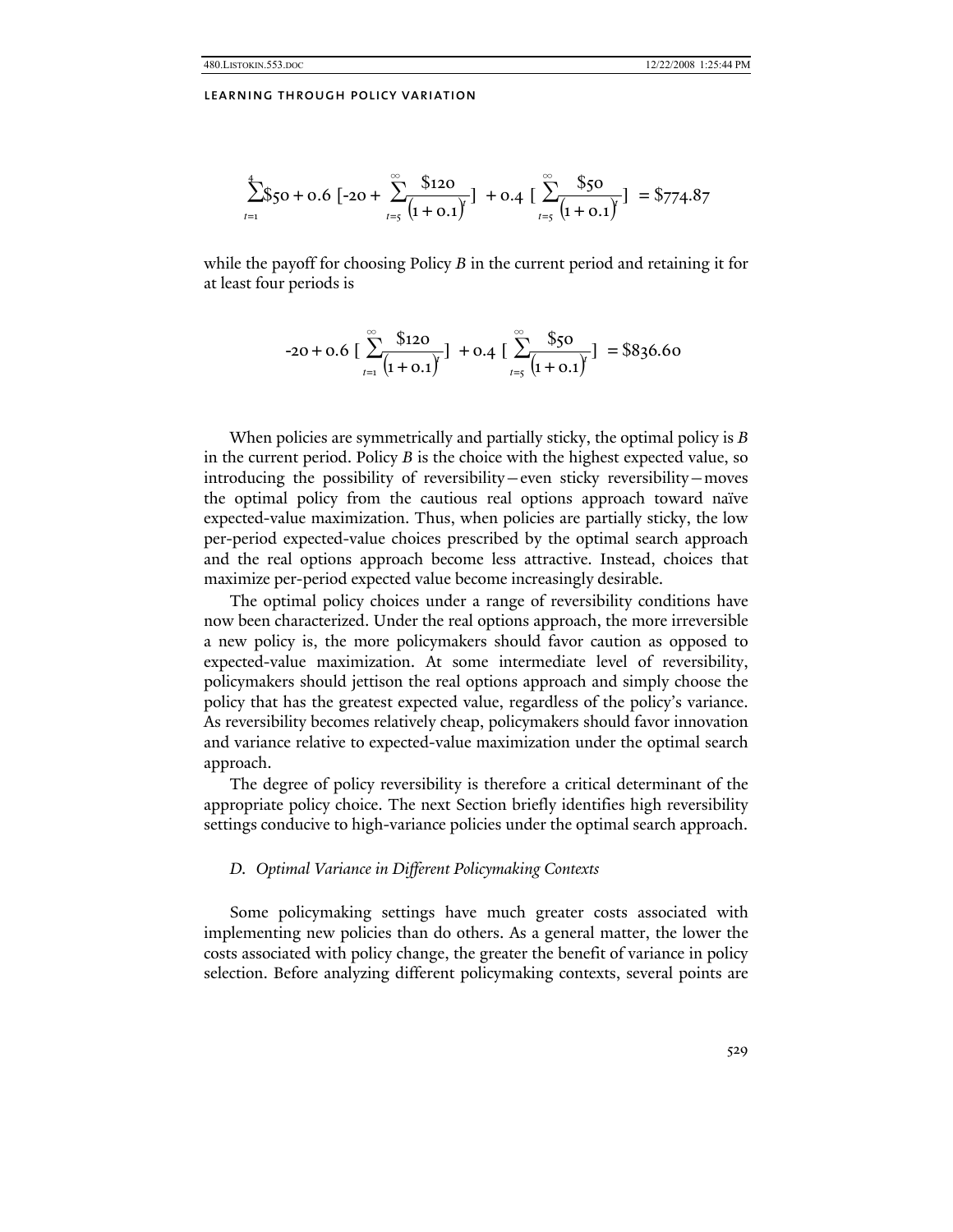## THE YALE LAW JOURNAL 2008 2008

worth noting. The discussion assumes that the present offers the opportunity for policy change—perhaps because a policy has become highly salient—but that future opportunities for policy change may be limited. The discussion, moreover, assumes that the mechanisms of policymaking in each context are fixed—that is, that statutory lawmaking procedures cannot be altered.<sup>141</sup> Finally, this Section does not aim to provide a thorough analysis of different policymaking contexts. Instead, it aims to propose how the costs and benefits of policy variance should be informed by the institutional policymaking environment.

Constitutional policymaking in the United States is characterized by extreme inertia. The "transaction costs" of changing constitutional policy are extremely high. All amendments to the Constitution must be proposed by supermajorities of both houses of Congress or by a supermajority of the states' legislatures, followed by ratification by three-fourths of the states.<sup>142</sup> Therefore, a constitutional policy is likely to be extremely sticky. If policymakers choose a high-variance constitutional policy for the information it provides and the policy proves to be a failure, the policy might be impossible to change, making the information of little value. Even if a majority of decisionmakers views the policy as a failure, the onerous supermajority requirement makes changing the failed policy extremely difficult and costly so long as some minority of decisionmakers favors the policy.<sup>143</sup> As a result, constitutional policymaking should maximize expected value per period rather than other measures. If one type of change is possible in the future but not another—for instance, a constitutional amendment can be implemented but not reversed—then constitutional policymaking should be made according to the real options approach. Although the enactment of a new constitutional policy appears more efficient on average, policymakers should delay implementing irreversible changes in order to first obtain more information about these changes.<sup>144</sup>

Statutory policymaking requires multiple levels of approval. A statute must be approved by the House and Senate and then signed by the President or

**<sup>141.</sup>** This assumption is relaxed in later Sections.

**<sup>142.</sup>** U.S. CONST. art. V.

**<sup>143.</sup>** *See* Matthew C. Stephenson, *The Price of Public Action: Constitutional Doctrine and the Judicial Manipulation of Legislative Enactment Costs*, 118 YALE L.J. 2, 15-16 (2008).

**<sup>144.</sup>** It should be acknowledged, of course, that even constitutional policymaking is not impossible to reverse. The Eighteenth Amendment implementing Prohibition can be seen as an innovative constitutional policy—there are compelling theoretical arguments in favor of Prohibition—that was judged a failure and then repealed. *See* U.S. CONST. amends. XVIII, XXI. The long lag between Prohibition and repeal, however, demonstrates the inertia of constitutional policymaking.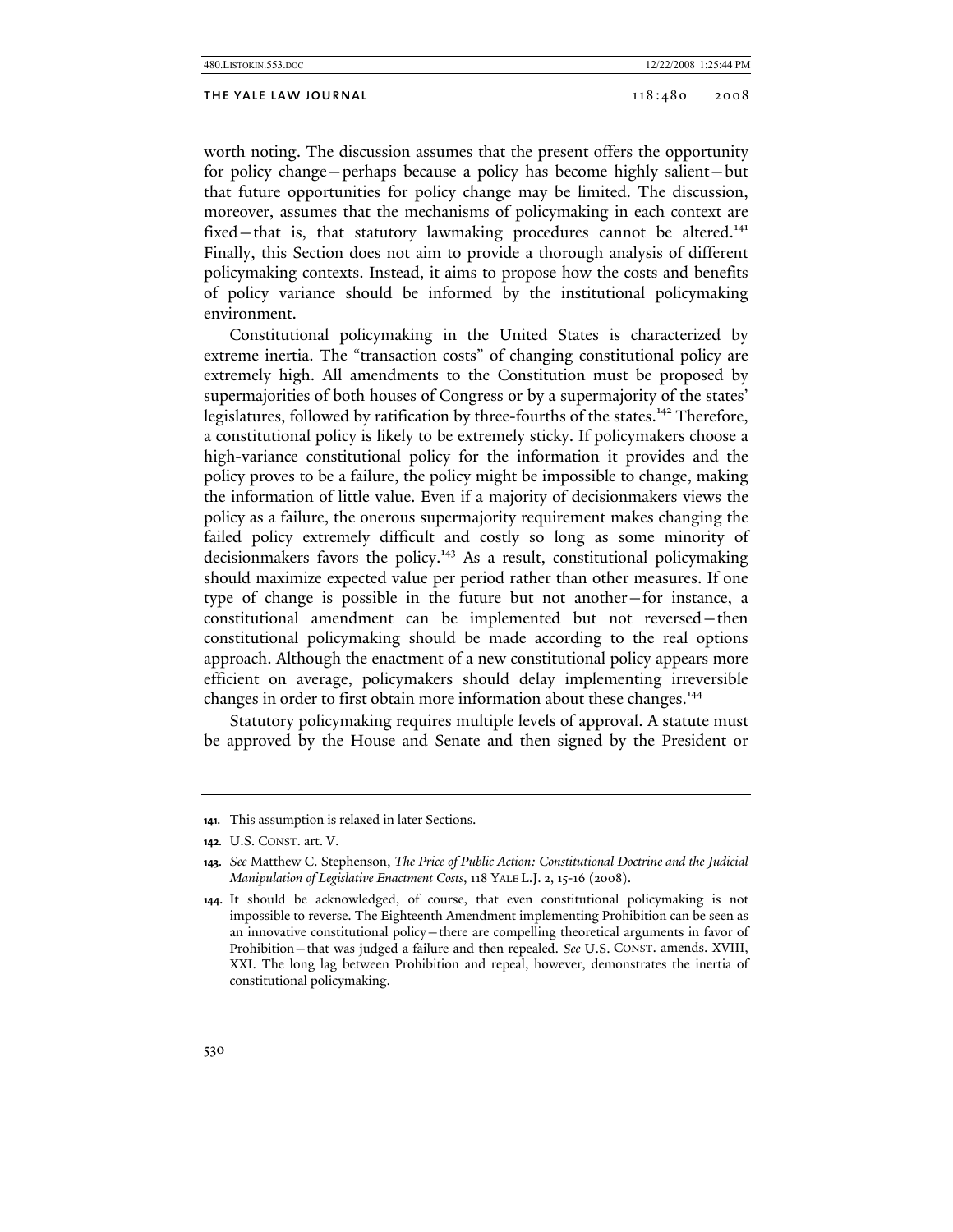supported by enough legislators to overcome a veto.<sup>145</sup> Each stage involves considerable costs, including the costs of placing an item on the agenda, learning about the relevant issues, and reconciling competing visions about the optimal policy. Given these costs, statutory policies exhibit considerable inertia. The costs of statutory policymaking, however, are considerably smaller than those incurred in constitutional policymaking—statutes generally require only ordinary majorities rather than supermajorities for approval.

Statutory policymaking therefore does not constitute an ideal setting for high-variance policies via the optimal search approach. If a high-variance/lowexpected-value policy is enacted and proves a failure, the costs of policy change will discourage the implementation of policy change. The informational value of a high-variance policy is reduced in this context, since it will be difficult to act upon the knowledge provided by a new policy. It should be emphasized, however, that statutes, unlike constitutional amendments, are enacted frequently. Therefore, information produced by policy experimentation has positive value and should not be ignored when deciding upon statutory policies.

Judicial policymaking, particularly at the appellate level, entails lower costs than constitutional or statutory policymaking.<sup>146</sup> Courts generally are much smaller than legislatures, reducing the absolute costs of judicial agenda-setting and learning. Judicial policymaking also requires fewer approvals to become official policy. The policy embodied in a constitutional or statutory interpretation by the Supreme Court, for example, is instantly enacted. The interpretation can be overruled by statute or constitutional amendment, but such reversals require considerable time and effort, as discussed above. A judicial policy can be reversed cheaply, by contrast, through a subsequent Supreme Court decision.

Stare decisis raises the cost of judicial policymaking above these direct costs by encouraging or requiring judges to follow precedents.<sup>147</sup> If judges internalize stare decisis and violation of these doctrines imposes costs on judges, then high-variance policy innovations become less attractive. These innovations will be costly to introduce because they violate stare decisis. Moreover, once introduced, the policies will be costly to reverse because they will become the new frame of reference for stare decisis.

**<sup>145.</sup>** U.S. CONST. art. I, § 7, cl. 2.

**<sup>146.</sup>** Judges are policymakers in the sense that they create rules affecting future behavior. *See* Republican Party of Minn. v. White, 536 U.S. 765, 784 (2002) (noting the power of state judges to "make" common law).

**<sup>147.</sup>** *See* Planned Parenthood of Se. Pa. v. Casey, 505 U.S. 833, 854-69 (1992).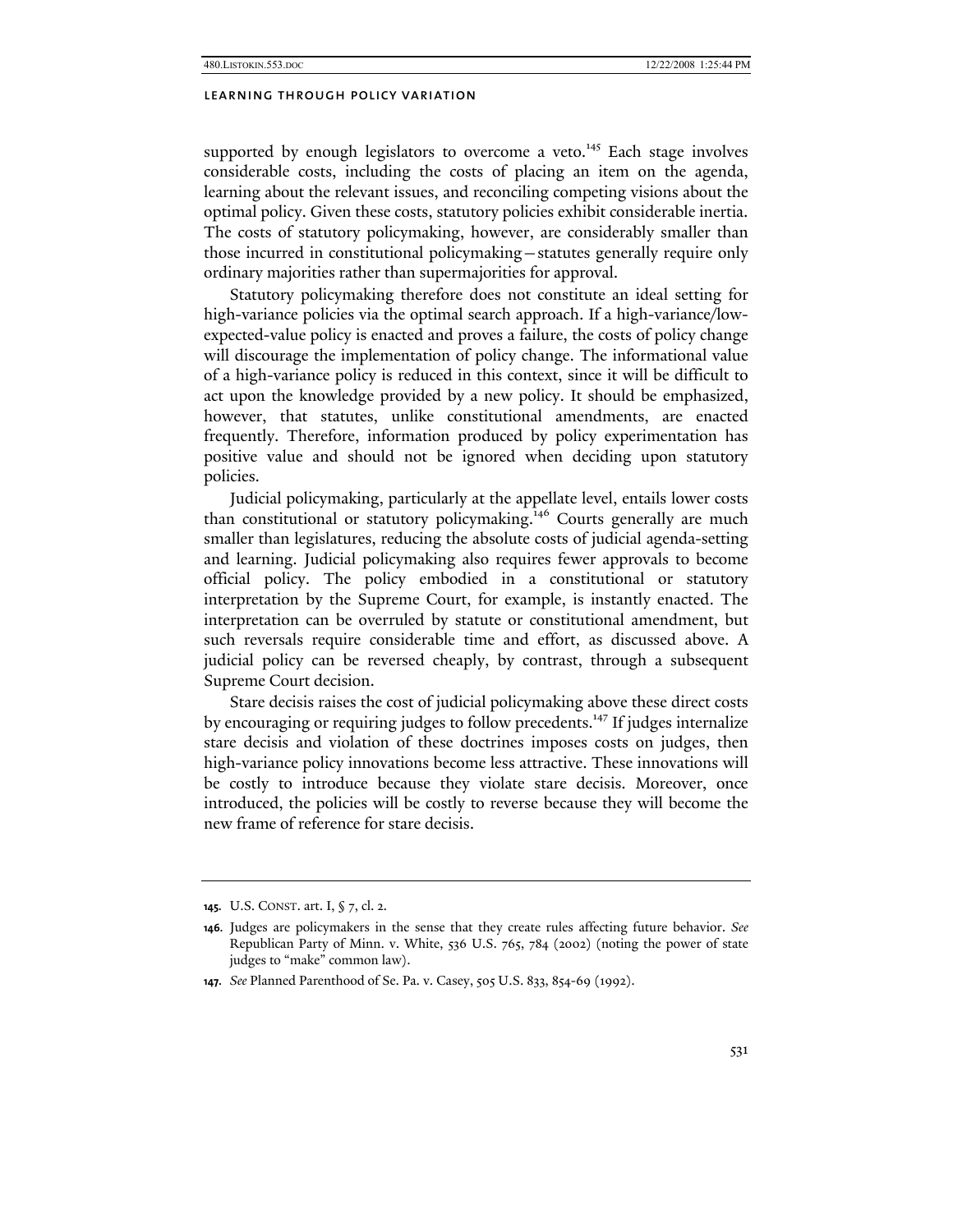In total, the formal constitutional status of judicial policymaking appears to provide an ideal setting for policy experimentation via the optimal search approach. Formally, judicial policies can be enacted and changed quickly relative to constitutional and statutory policies, raising the informational value of innovative policies. Experimentation should be reduced in settings where stare decisis is accorded more weight. Adherence to these doctrines raises the costs of policy change, and thereby raises the expected costs of policy innovation with low expected value but high upside. Subsection III.E.3 examines the costs and benefits of stare decisis and judicial minimalism while considering the optimal search approach.

Administrative policymaking, via rulemaking, entails intermediate policymaking costs. On the one hand, administrative agencies have institutional coherence lacking in legislative bodies—employees of administrative agencies are "employees" rather than members of a legislative body. The employees' superior—the head of the agency or the President, can impose policymaking direction, reducing the costs of enacting new policies for agencies as compared to legislative bodies.<sup>148</sup>

On the other hand, the Administrative Procedure Act (APA) establishes several procedural requirements for administrative policymaking.<sup>149</sup> Administrative "rulemaking" constitutes the primary mechanism whereby administrators "prescribe policy."<sup>150</sup> While the costs of these requirements are real, they are not particularly onerous relative to the requirements for constitutional or statutory policymaking. Notice-and-comment rulemaking, for example, requires public notice of intent to formulate a policy and the opportunity for the public to respond to the intended rule, followed by agency consideration of the comments and possible (but not obligatory) revision of the policy.<sup>151</sup> While the costs of noticing a policy change to the public and receiving and responding to comments are real, they are not prohibitive. Indeed, efficient policymaking may well benefit from public feedback, so that

**<sup>148.</sup>** This is not to say, however, that administrative agencies are inclined to change policies. Indeed, they may have incentives not to make frequent policy changes. These incentives will be examined in Part IV. *See also* JERRY L. MASHAW & DAVID L. HARFST, THE STRUGGLE FOR AUTO SAFETY (1990) (discussing inertia in administrative agencies).

**<sup>149.</sup>** Administrative Procedure Act of 1946, 5 U.S.C. §§ 551-559 (2000).

**<sup>150.</sup>** Section 551 of the APA defines a rule as "the whole or a part of an agency statement of general or particular applicability and future effect designed to implement, interpret, or prescribe law or policy." *Id.* § 551(4).

**<sup>151.</sup>** *See* Anne Joseph O'Connell, *Political Cycles of Rulemaking: An Empirical Portrait of the Modern Administrative State*, 94 VA. L. REV. 889, 901-02 (2008) (providing a comprehensive description of notice-and-comment rulemaking).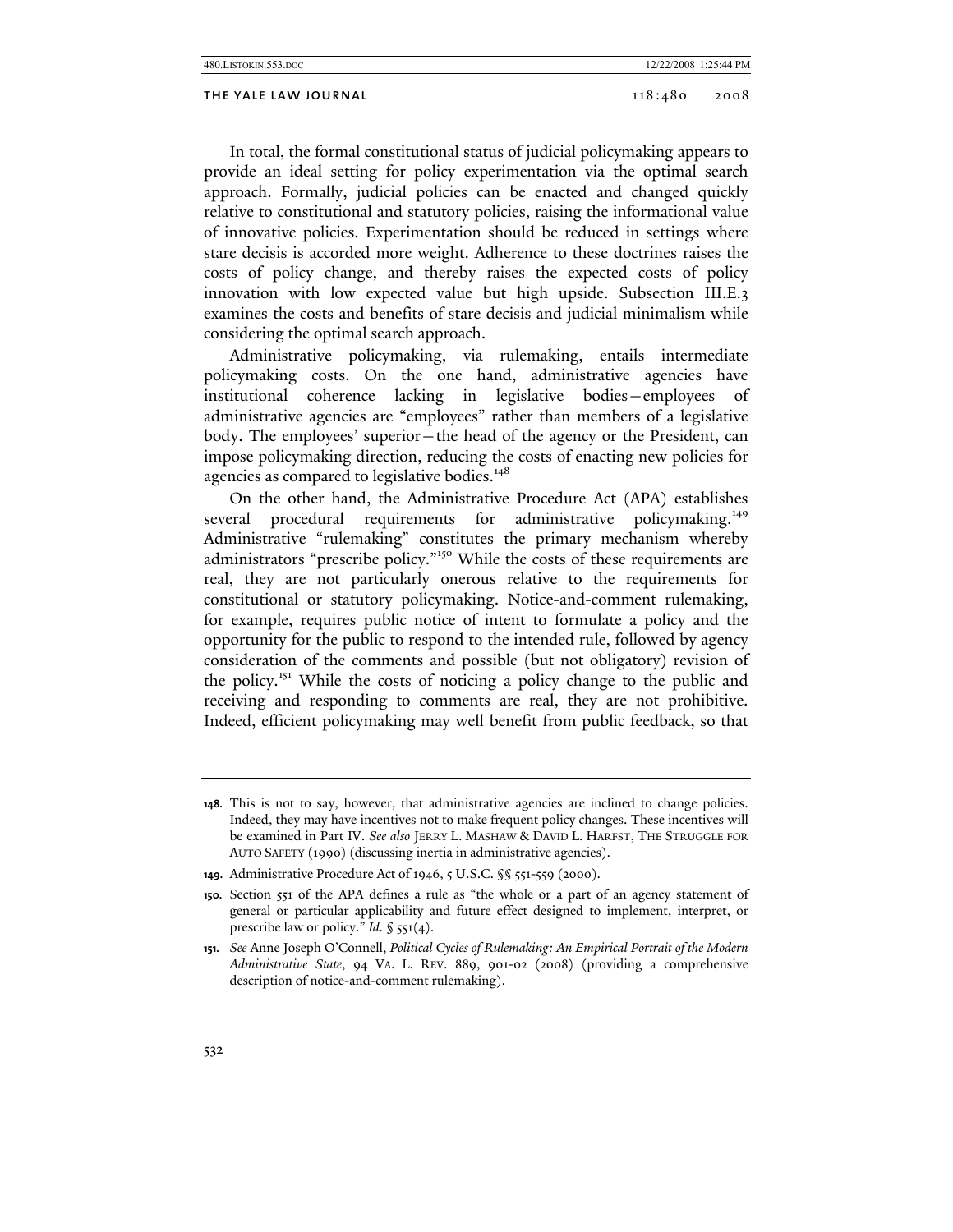the costs of notice-and-comment are outweighed by the benefits. Neither formal rulemaking nor hybrid rulemaking appears to present overwhelming costs. While the recordkeeping requirements of formal rulemaking undoubtedly add to costs, such costs again appear small relative to the potential impacts of policy. Administrative policymaking appears to have greater reversibility than constitutional or statutory policymaking. Accordingly, administrative policymakers should pay greater attention to the optimal search benefits of innovative high-variance policies. If such policies fail, the administrative process should not provide an insuperable obstacle to changing them. If they succeed, then policymakers will have made a potentially important policy advancement.

In total, the optimal degree of policy variance depends critically on the institutional setting in which policymaking occurs. Learning through policy variation only becomes important when policymakers can apply the lessons learned by observing the impacts of different policies. When policymakers applying these lessons and changing policy face important institutional hurdles, such as in the constitutional and statutory policymaking contexts, then high-variance/low-expected-value policies become relatively undesirable. The transaction costs associated with policymaking change thus preclude the benefits of the optimal search approach. Many of these transaction costs are the result of deliberate choices rather than unavoidable realities. The next Section examines aspects of institutional design that hinder reversibility through the optimal search perspective. Applying the optimal search lens to these design questions reveals a hitherto unexamined cost of principles such as stare decisis and separation of powers.

## *E. Reversibility and Institutional Design*

While some degree of policymaking inertia is inevitable, institutional choices contribute greatly to the degree of inertia. The optimal search approach highlights a cost of this inertia; inertia discourages high-variance/lowexpected-value policies that improve social welfare in the long run only if the lessons learned from these policies can be implemented in future policy. This Section examines how the value of reversibility and optimal search informs some specific questions of institutional design.

Most advocates of policymaking transaction costs are well aware that these costs hinder the development of some efficient policies.<sup>152</sup> They advocate

**<sup>152.</sup>** *See, e.g.*, Stephenson, *supra* note 143, at 15-16 (acknowledging that judicially imposed costs to the enactment of new legislation may lead to the prevention of "socially desirable,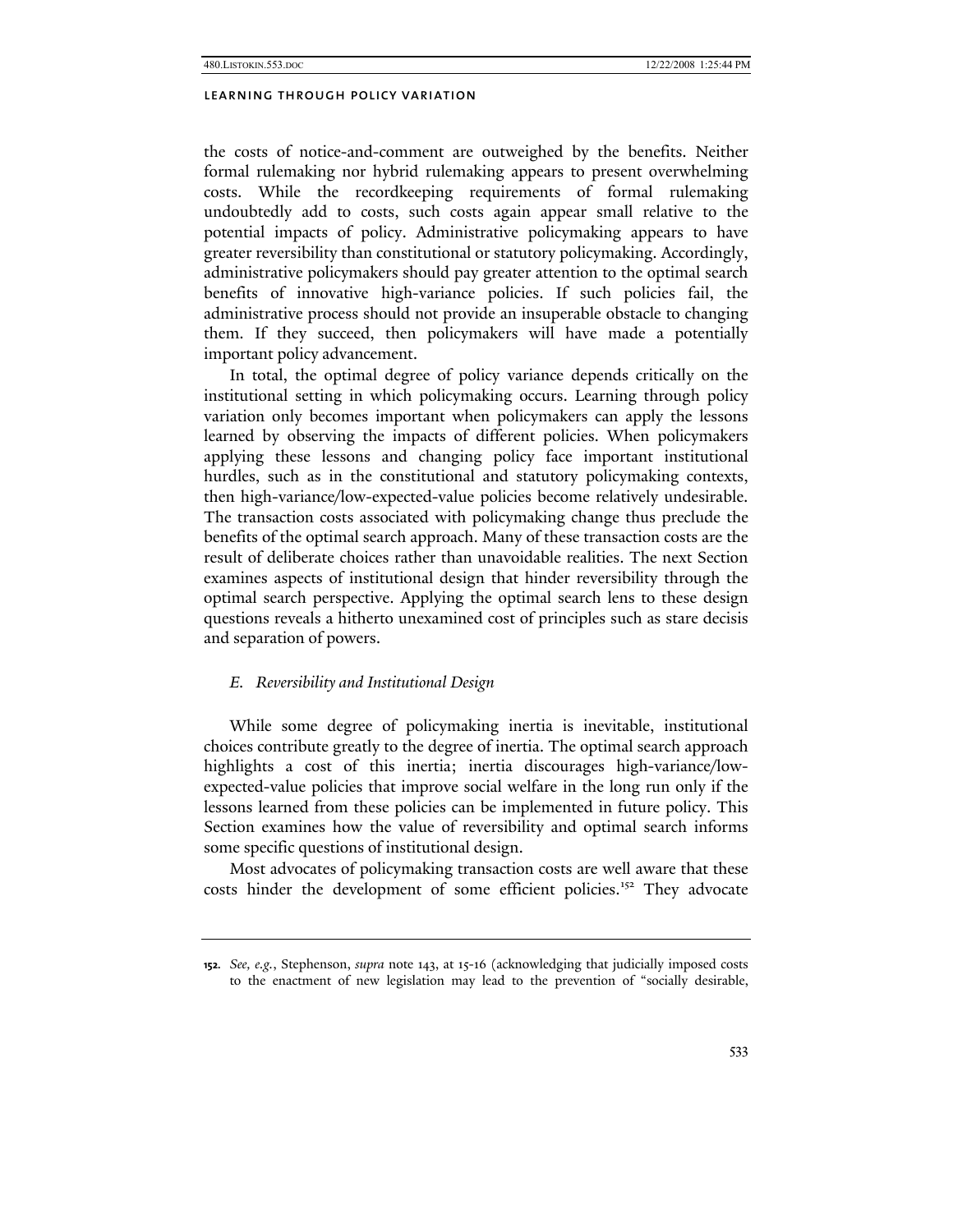institutional principles such as separation of powers because they believe that these institutions reduce the risk of excessive concentration of power.153 The purpose of the discussion in this Section is not to contradict these claims. Instead, this Section argues that these advocates' analysis of policy transaction costs is incomplete. While everyone agrees that transaction costs prevent the enactment of some policies with positive expected value and accepts this as a cost worth bearing, most overlook the potential learning benefits of highvariance/low-expected-value policies. The previous Sections have shown that such policies are often extremely desirable because of their potential to provide better outcomes and better knowledge. Thus, policy transaction costs do not merely delay some good policies, but also prevent the dynamic benefits of learning through variation. Preventing such learning may be a greater cost of institutional transaction costs than the simple prevention of some appealing policies.

Indeed, the importance of reversibility in institutional design may have some positive salience in addition to the normative approach taken through most of this Article.

## *1. Sunset Clauses and Legislative Entrenchment*

The difference between legislative entrenchment and sunset clauses demonstrates the distinctions between the real options approach and the optimal search approach.<sup>154</sup> Legislative entrenchment, which is unconstitutional,<sup>155</sup> is "the enactment of either statutes or internal legislative rules that are binding against subsequent legislative action in the same form."156 One implication of the rule against legislative entrenchment is that legislatures cannot make irreversible policies. Sunset clauses, by contrast, "cause a statute to lapse, by operation of law, after a defined period [and] are

constitutionally justifiable legislation" if, for example, the judiciary has incomplete information).

**153.** *See, e.g.*, Myers v. United States, 272 U.S. 52, 293 (1926) (Brandeis, J., dissenting) (recognizing that the separation of powers aims "not to promote efficiency but to preclude the exercise of arbitrary power"); Martin S. Flaherty, *The Most Dangerous Branch*, 105 YALE L.J. 1725, 1826-28 (1996) (praising separation of powers but recognizing that it hinders "action").

**154.** For an examination of legislative entrenchment doctrines, see Eric A. Posner & Adrian Vermeule, *Legislative Entrenchment: A Reappraisal*, 111 YALE L.J. 1665, 1665-66 (2002).

**155.** *See* Newton v. Comm'rs, 100 U.S. 548, 559 (1879); 1 WILLIAM BLACKSTONE, COMMENTARIES  $*_{90}$ .

**156.** Posner & Vermeule, *supra* note 154, at 1667.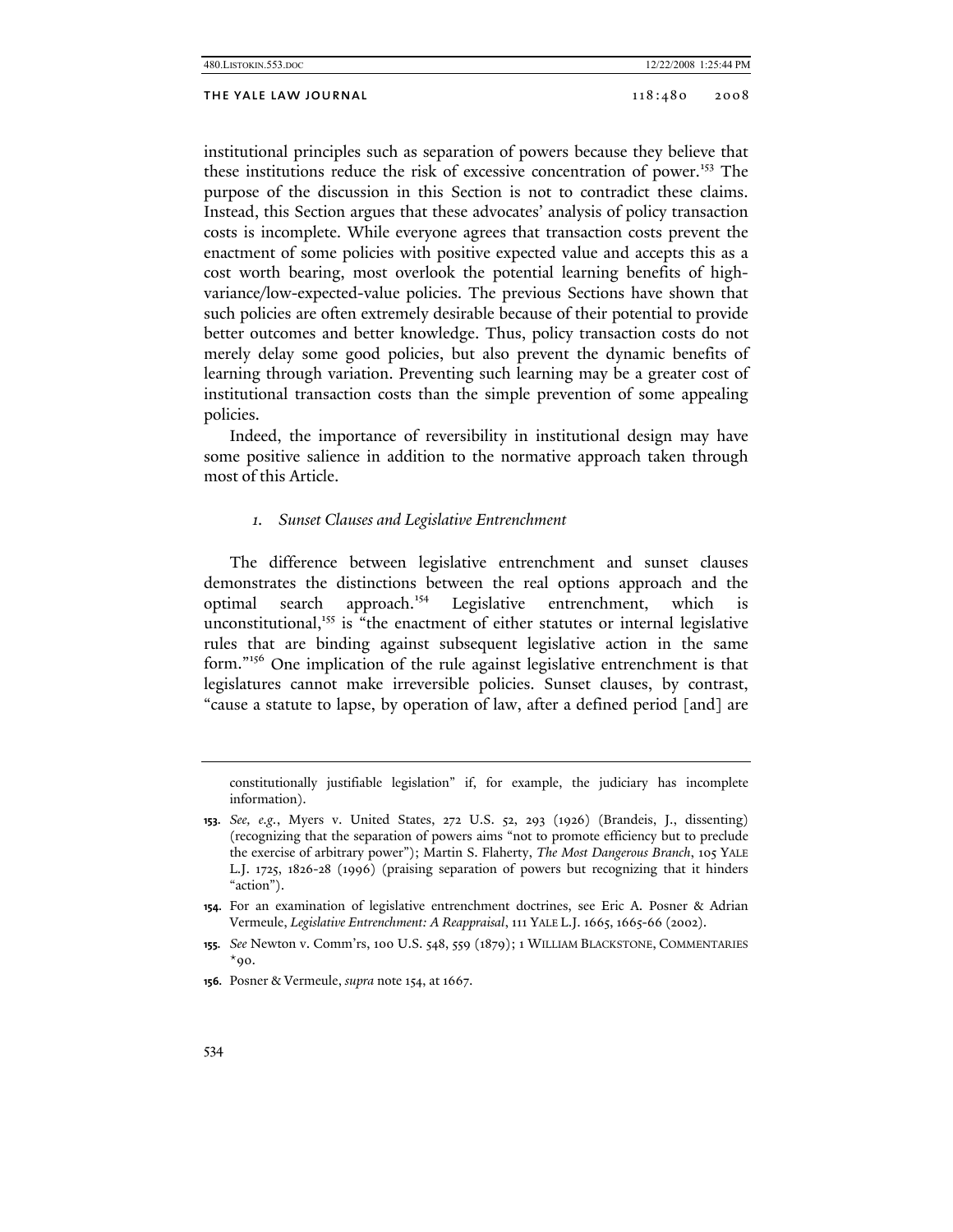the mirror image of entrenching clauses."157 In some sense, almost all policies have sunset clauses—policies automatically lapse when new policies on the same subject are instituted. Sunset clauses simply reduce the cost of changing policies in the future. Instead of requiring costly effort to change a policy, a sunset clause reverses the policy by default. Sunset clauses therefore enhance the reversibility of policies.

Posner and Vermeule call for the abolition of the restriction on "legislative entrenchment."<sup>158</sup> They argue that legislative entrenchment enables government to commit itself to a certain course of action, thereby increasing the ability of individuals and other government actors to take actions that rely on the government continuing with its course of action.<sup>159</sup> They also note that "[e]ntrenchment is no more objectionable in terms of constitutional, political, or economic theory than are sunset clauses."<sup>160</sup>

Contradicting Posner and Vermeule, the optimal search and real options perspectives developed here explain why entrenchment is barred while sunset clauses are legitimate from an economic perspective. The real options approach demonstrates why irreversible policies with positive expected value—exactly the type of laws that Posner and Vermeule suggest should be entrenched—are often suboptimal choices because of the degree to which they restrict future policymaking options. The real options approach demonstrates that flexibility, which is impeded by legislative entrenchment, often has greater value than a policy with a higher expected value in a dynamic setting. If legislators appropriately value future flexibility, then no restriction on legislative entrenchment is necessary—the legislators will appropriately weigh the commitment benefits of entrenchment against the loss of flexibility. Of course, if legislators are so forward-looking, then the benefits of entrenchment primarily, the promise that future legislators will not renege on a policymaking commitment—are negligible. Forward-looking policymakers will realize the loss of credibility incurred by reneging on a policy and will only renege on the policy if the benefits outweigh the costs, making entrenchment unnecessary. If legislators cannot value the future appropriately, then there is a good possibility that they will not place an appropriate value on future flexibility, which the real options approach demonstrates can be considerable. To protect the considerable benefits of future flexibility, entrenchment should be restricted.

**<sup>157.</sup>** *Id.* at 1676.

**<sup>158.</sup>** *Id.* at 1666.

**<sup>159.</sup>** *See id.* at 1670-73.

**<sup>160.</sup>** *Id.* at 1666.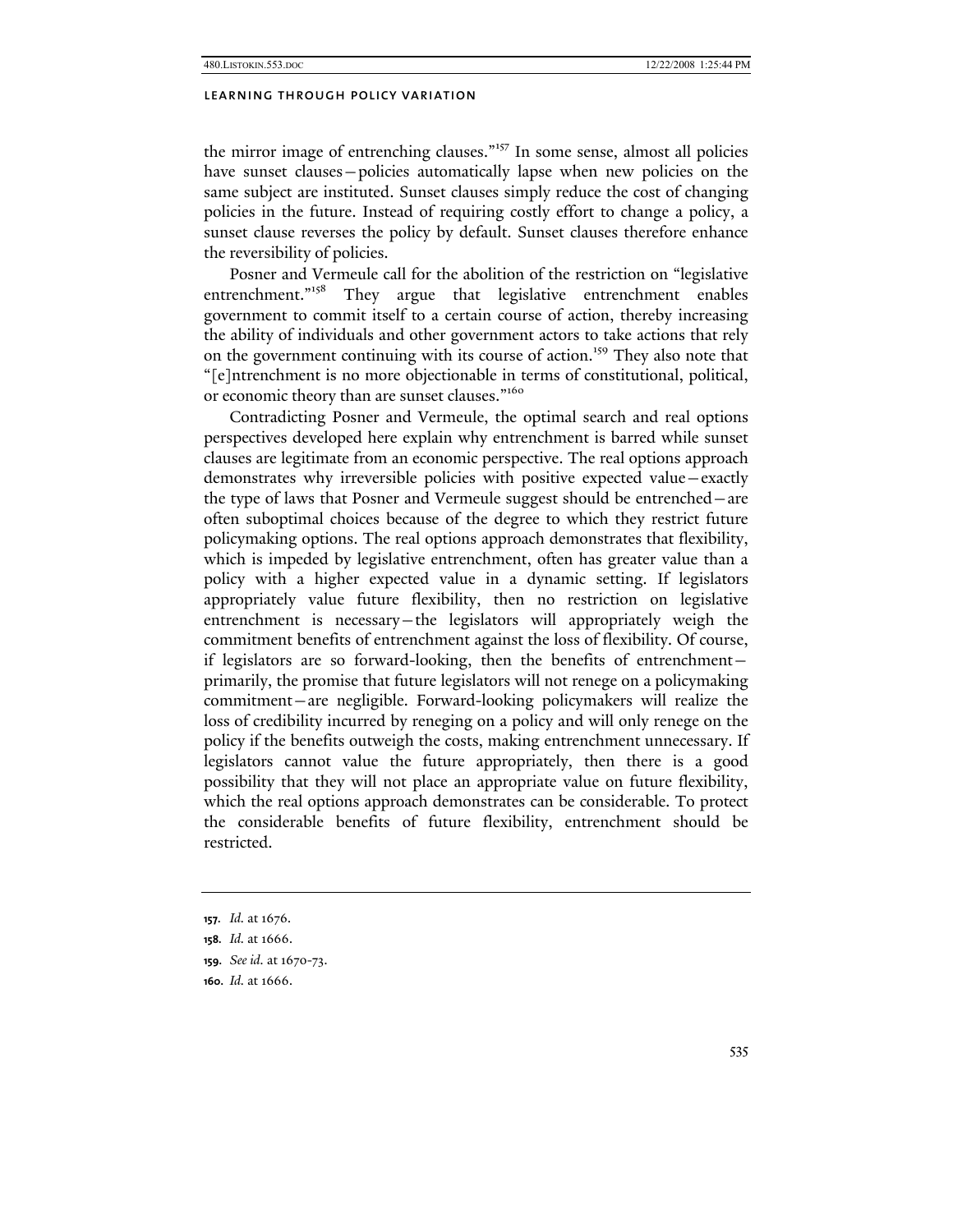#### THE YALE LAW JOURNAL 2008 2008 2008

Sunsetting, by contrast, presents the opposite implications. It makes policies more reversible. In the optimal search approach, this is unambiguously positive, as it enhances the search for excellent policies. Indeed, the optimal search approach suggests that policy sunsetting justifies the adoption of policies with negative expected value. Sunsetting therefore enhances efficient policymaking, while legislative entrenchment hinders efficiency.

As a result, enhanced use of sunset clauses should be encouraged to enable public policymakers to gain more of the learning benefits of the optimal search approach in the face of irreversible costs. Suppose that there are multiple policies that should be tried in a given order under the optimal search approach. Passing each of these policies in succession would be costly. It would require policymakers to learn and relearn the benefits of each policy alternative and also would require that each policy alternative make its way onto the legislative agenda. These costs may well prevent policymakers from choosing policies according to the optimal search approach's prescriptions.

The use of sunset clauses can reduce these costs. Policymakers can pass a law that specifies that each policy should be tried for a given amount of time, to be followed by the next policy. If any experimental policy were deemed particularly successful, then future policymakers would be free to enshrine that policy as the permanent law at any point. Inertia, however, would lead to policy change rather than policy stagnancy. The final sunset provision could revert back to the law that existed before the reforms, or it could use a "penalty sunset" analogous to the penalty default rules described above. A penalty sunset would introduce an unpleasant final law that would strongly encourage future legislators to overcome policymaking inertia. Once legislators overcome this inertia, it is likely (though far from guaranteed) that the lessons learned through this statutory optimal search would be heeded.

#### *2. Separation of Powers*

Policy reversibility is partially determined by the degree to which powers are separated. Separation of powers refers to a government division into separate branches, with each branch holding the ability to check other branches from making policy.161 Policy change when policymaking power is divided is much more difficult and expensive than policy change when policymaking power is concentrated. For example, statutory policymaking in the United States—an institutional design marked by separation of powers—requires the approval of two houses of a legislative body as well as the executive. Statutes

**<sup>161.</sup>** *See* THE FEDERALIST NOS. 48, 51 (James Madison).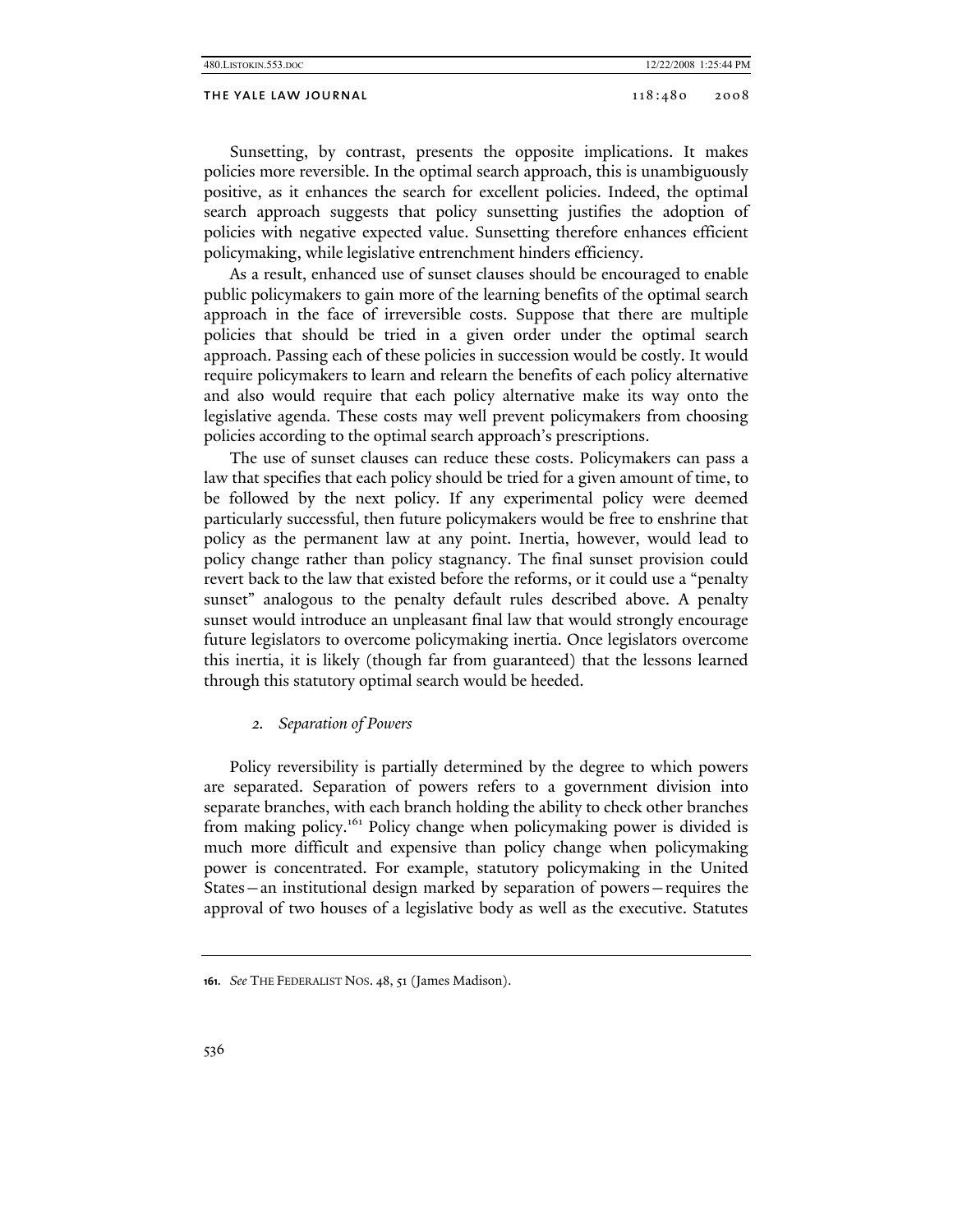are then subject to judicial review. Approval from these disparate bodies requires political movements to win several consecutive elections before obtaining unobstructed policymaking authority.<sup>162</sup> Unicameral parliamentary systems, by contrast, require only one such vote of approval. Once a political movement gains control of parliament in a single election, they may enact policy changes with relatively few institutional hurdles.

Separation of powers offers important costs and benefits. Because each branch of government checks the others, separation of powers prevents the accumulation of centralized power and limits the opportunity for abuse of power.163 Separation of powers also produces greater deliberation and specialization within government.<sup>164</sup> These benefits of separation of powers do not come without a cost, as even advocates of separation of powers acknowledge.<sup>165</sup> "The price of separation is that it makes it more difficult for the federal government to act—whether for good or bad purposes."166 In other words, separation of powers makes all policies less reversible by raising the transaction costs of making and changing policy.

This discussion does not intend to dispute any of the purported benefits of separation of powers, nor does it attempt to conclude that power in the U.S. government is currently overseparated or underseparated. Instead, the optimal search approach shows an underestimated cost of making it more difficult for the government to act. Not only does such a restriction slow down the passage of some good laws, as is well appreciated, but high policymaking costs also alter the optimal choice of policies. If it is easy for the government to act, the government can choose high-variance/low-expected-value policies and learn from these policies, changing them when they fail. When reversing policies becomes difficult, as is the case with separation of powers, the benefits of policy variance are reduced. Policies with low expected value become increasingly unattractive when they cannot be changed easily. As a result, separation of powers hinders learning through policy variation in addition to simply slowing down the process of government.

**<sup>162.</sup>** *See* Bruce Ackerman, *The New Separation of Powers*, 113 HARV. L. REV. 633, 650 (2000).

**<sup>163.</sup>** *See* THE FEDERALIST NO. 47 (James Madison).

**<sup>164.</sup>** *See* Douglas W. Kmiec, *Of Balkanized Empires and Cooperative Allies: A Bicentennial Essay on the Separation of Powers*, 37 CATH. U. L. REV. 73, 75-76 (1987).

**<sup>165.</sup>** *See, e.g.*, *supra* note 153 (quoting Justice Brandeis).

**<sup>166.</sup>** Rachel E. Barkow, *Separation of Powers and the Criminal Law*, 58 STAN. L. REV. 989, 991  $(2006).$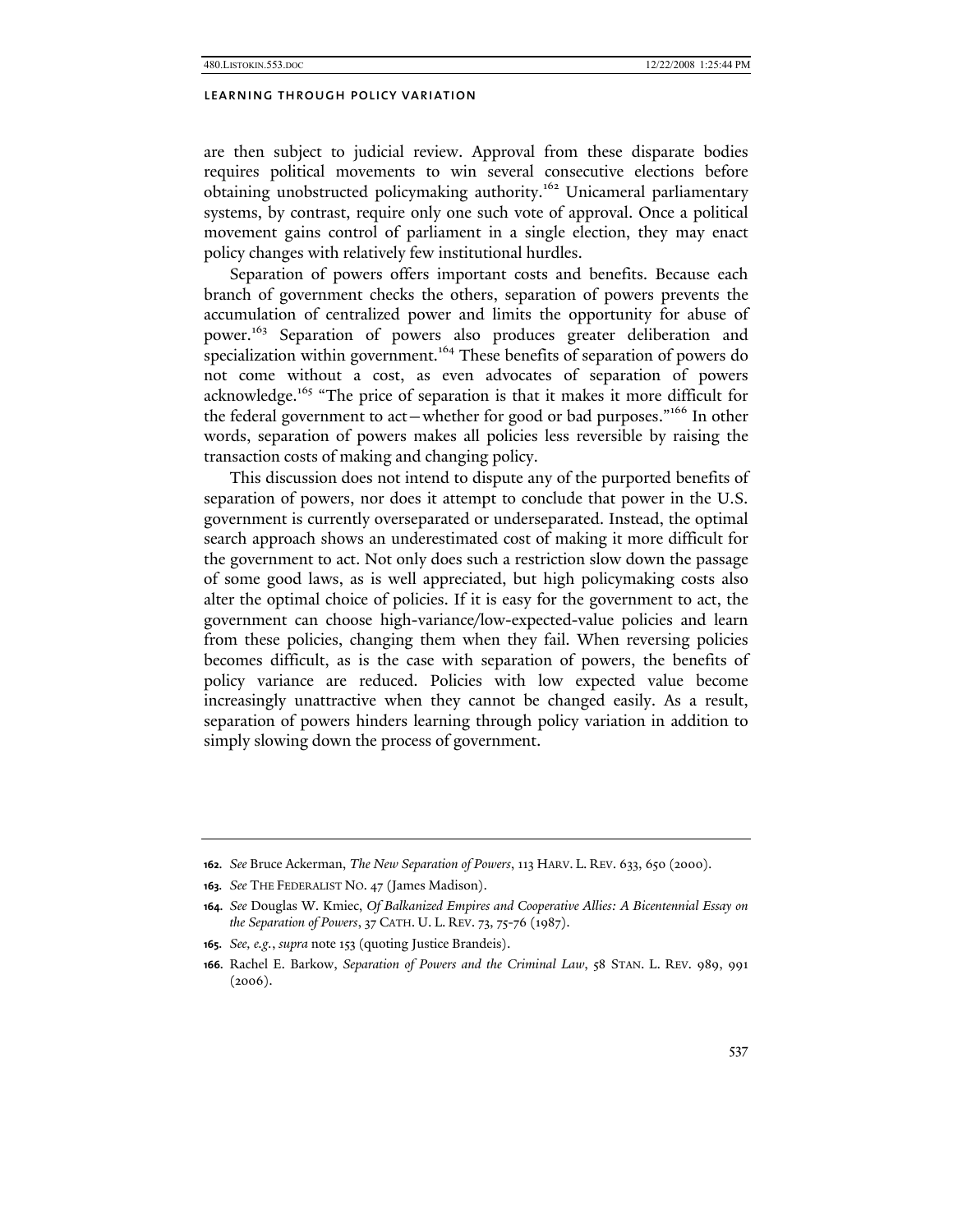THE YALE LAW JOURNAL 2008 2008 2008

#### *3. Stare Decisis*

The reversibility of judicial policies is partially determined by the degree to which judges adhere to stare decisis.<sup>167</sup> Absolute stare decisis, when a court never overrules its own previous decisions, implies irreversibility of judicial policy. Less stringent forms of stare decisis, in which a court avoids overruling precedent absent an unusually strong justification, limit but do not prevent policy reversals. Stare decisis raises the transaction costs of policy change. In addition to the ordinary costs of changing policy, such as informing the relevant parties regarding the change, stare decisis requires judges to violate a principle when changing policy. Other things equal, raising the costs of policy change will reduce the number of changes.

Stare decisis is the subject of a vast literature.<sup>168</sup> Some praise stare decisis, claiming that stability and moderation are particularly important for judges and that "restraint in decision-making and respect for decisions once made are the keys to preservation of an independent judiciary and public respect for the judiciary's role as a guardian of rights."<sup>169</sup> Stare decisis also has many critics. Justice Scalia, for example, has stated, "I would think it a violation of my oath to adhere to what I consider a plainly unjustified intrusion upon the democratic process in order that the Court might save face."<sup>170</sup>

As with the separation-of-powers discussion, I do not intend to weigh the many positives and negatives of stare decisis. I believe, however, that both the advocates and detractors of stare decisis have overlooked a cost that is illuminated by the optimal search perspective. The cost of stare decisis is not simply that it allows incorrect decisions to linger. In addition, stare decisis changes the initial optimal decision for judges. Instead of choosing highvariance/low-expected-value policies and gaining the learning benefits of the optimal search approach, stare decisis pushes judges away from high-variance policies.171 When judicial policies are difficult or impossible to reverse because

**<sup>167.</sup>** For an illuminating discussion of stare decisis, see RICHARD A. POSNER, THE FEDERAL COURTS: CHALLENGE AND REFORM 371-82 (1996).

**<sup>168.</sup>** For one recent discussion, see Daniel A. Farber, *The Rule of Law and the Law of Precedents*, 90 MINN. L. REV. 1173 (2006).

**<sup>169.</sup>** Lewis F. Powell, Jr., *Stare Decisis and Judicial Restraint*, 47 WASH. & LEE L. REV. 281, 289-90 (1990).

**<sup>170.</sup>** South Carolina v. Gathers, 490 U.S. 805, 825 (1989) (Scalia, J., dissenting).

**<sup>171.</sup>** Judges can choose policies explicitly under the common law. *See* Republican Party of Minn. v. White, 536 U.S. 765, 784 (2002) (noting the power of state judges to "make" common law). When they are interpreting statutes, judges enjoy less discretion, as they are constrained by principles of statutory interpretation. Nevertheless, judges can choose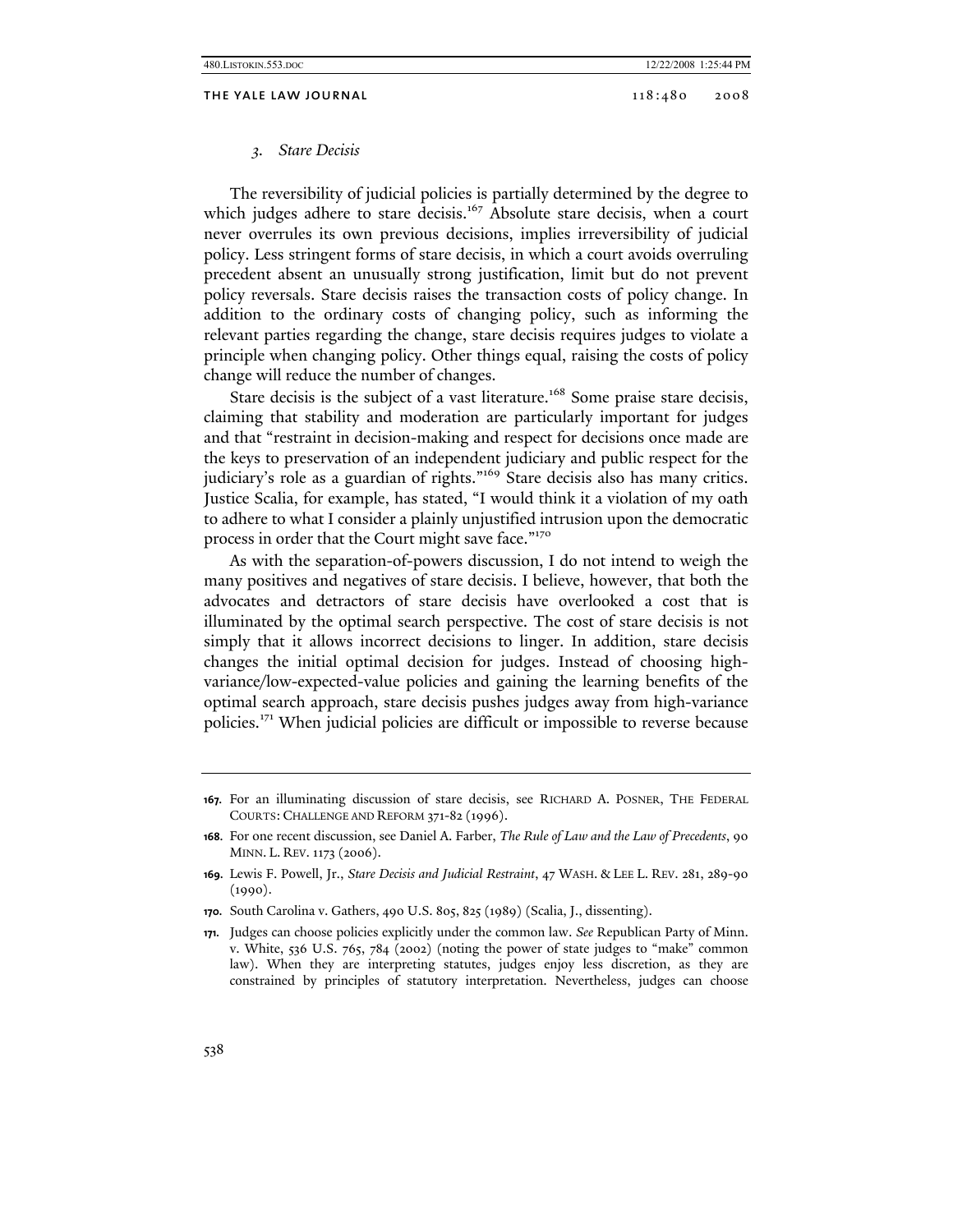of stare decisis, judges will choose policies with high expected value that are unlikely to need changes. Extreme stare decisis leads to judicial policymaking under the real options approach, in which a low-expected-value precedent is kept while policymakers learn more about a potentially better option. As demonstrated above, the optimal search approach leads to better long-term outcomes, all else equal. Therefore, the foregone optimal search benefits represent an important and overlooked cost of stare decisis.

This Section applied the optimal search perspective described above to questions of institutional design. It is generally assumed that current separation of powers and stare decisis outcomes are viewed as a reasonable balancing of the checking benefits of separation of powers and stare decisis against their efficiency costs. This balance, however, excludes the optimal search perspective. The addition of the optimal search perspective impels institutional design toward less separation of powers and reduced emphasis on stare decisis.

The analysis of separation of powers and stare decisis introduced a consideration deemphasized in the earlier parts of this Article—the possibility (or inevitability) that public policymakers will not always choose policies that maximize the common good. The next Part further examines the interplay of public choice analysis and the optimal search approach.

# **iv. public policymaking incentives and the optimal search approach**

This Article has explored the best policymaking choice for a public policymaker aiming to maximize long-run social welfare. The discussion has been normative, concerning how policymakers should choose policy to maximize long-term social welfare. When reversibility is low, high-variance policies are the best choice for this policymaker. But what if public policymakers have other goals, such as maintaining their positions or maximizing their own wealth? Under these conditions, will high-variance policies be chosen and will optimal search policies become a cover for policies that pursue other motives? In addition, are there any mechanisms for realizing the benefits of optimal search policies in the presence of self-interested public policymakers?

interpretive methods to implement a variety of different outcomes when interpreting statutes. *See, e.g.*, Alexander Volokh, *Choosing Interpretive Methods: A Positive Theory of Judges and Everyone Else*, 83 N.Y.U. L. REV. 769 (2008). Thus, even when engaged in statutory interpretation, judges effectively "choose" policies to a certain degree, though they are constrained by principles of statutory interpretation.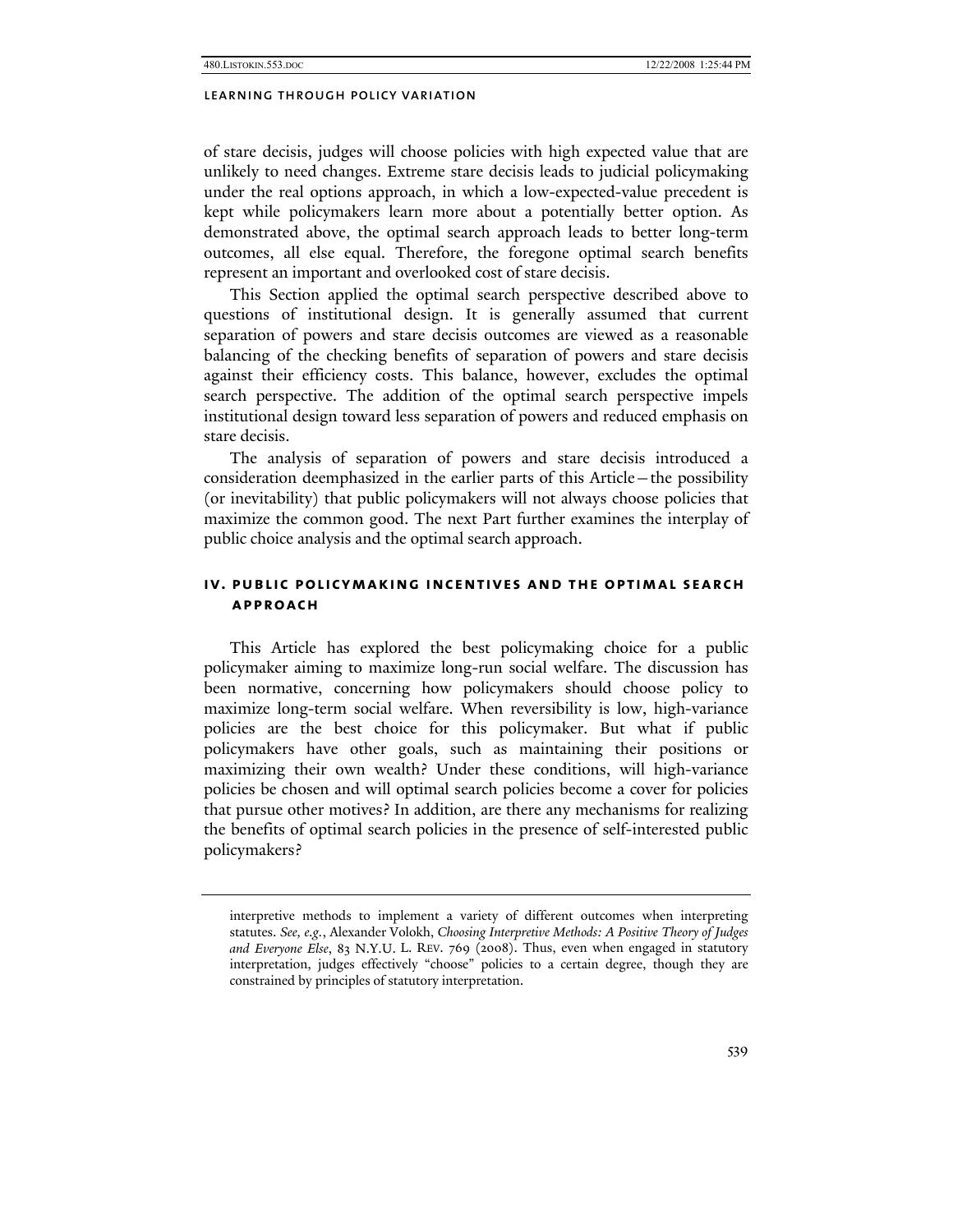| 480. LISTOKIN. 553. DOC |         | 12/22/2008 1:25:44 PM |
|-------------------------|---------|-----------------------|
| THE YALE LAW JOURNAL    | 118:480 | 2008                  |

This Part analyzes policymakers' incentives to enact high-variance policies. I will assume that policies are reversible without cost in order to focus on the role of incentives in optimal search. In addition, I assume that, instead of maximizing social welfare, public policymakers seek to jointly maximize some combination of social welfare and their own individual welfare.<sup>172</sup> The individual welfare of policymakers may be increased through money, lack of criticism, reelection, and professional advancement. Some of these considerations will impede the production of high-variance policies via the optimal search approach while others will enhance such production.

# *A. High-Variance Policies and Reelection/Reappointment Incentives*

First, consider a public policymaker seeking reelection to a position chosen by public vote. This policymaker chooses policies designed to convince the public to vote for her in upcoming elections. Both the public's risk preferences and the politician's status determine whether optimal search policies are pursued.

Assume that a successful policy increases reelection probabilities and that a failed policy decreases such probabilities. Under these conditions, highvariance/low-expected-value policies will not be chosen by policymakers. These policies are likely to fail and therefore hurt the policymaker's reelection chances, in spite of their long-run efficiency. The political process is unlikely to produce the optimal amount of policy variation for learning. The underproduction of policy variance will be exacerbated when voters are riskaverse, such that if given a choice between two portfolios of policies, they will choose the portfolio with a certain, albeit lower, expected value over a riskier portfolio with a higher expected value. Furthermore, if voters focus on the effects of new policies rather than old policies and most of the new policies are failures, then policymakers will avoid high-variance/low-expected-value innovation at all costs.

When donations from special interests raise reelection chances, then the optimal search approach may even provide "cover" for politicians seeking reelection by currying favor with the special interests. Suppose that policymakers seeking reelection must weigh the value of money provided by special interests against the electoral cost of instituting policies that favor the special interests but harm the average voter. In these conditions, policymakers may claim that a poor policy designed to favor a special interest is actually a high-variance optimal search policy. If the public cannot distinguish between

**<sup>172.</sup>** The discussion in this Part is influenced by Rose-Ackerman, *supra* note 108.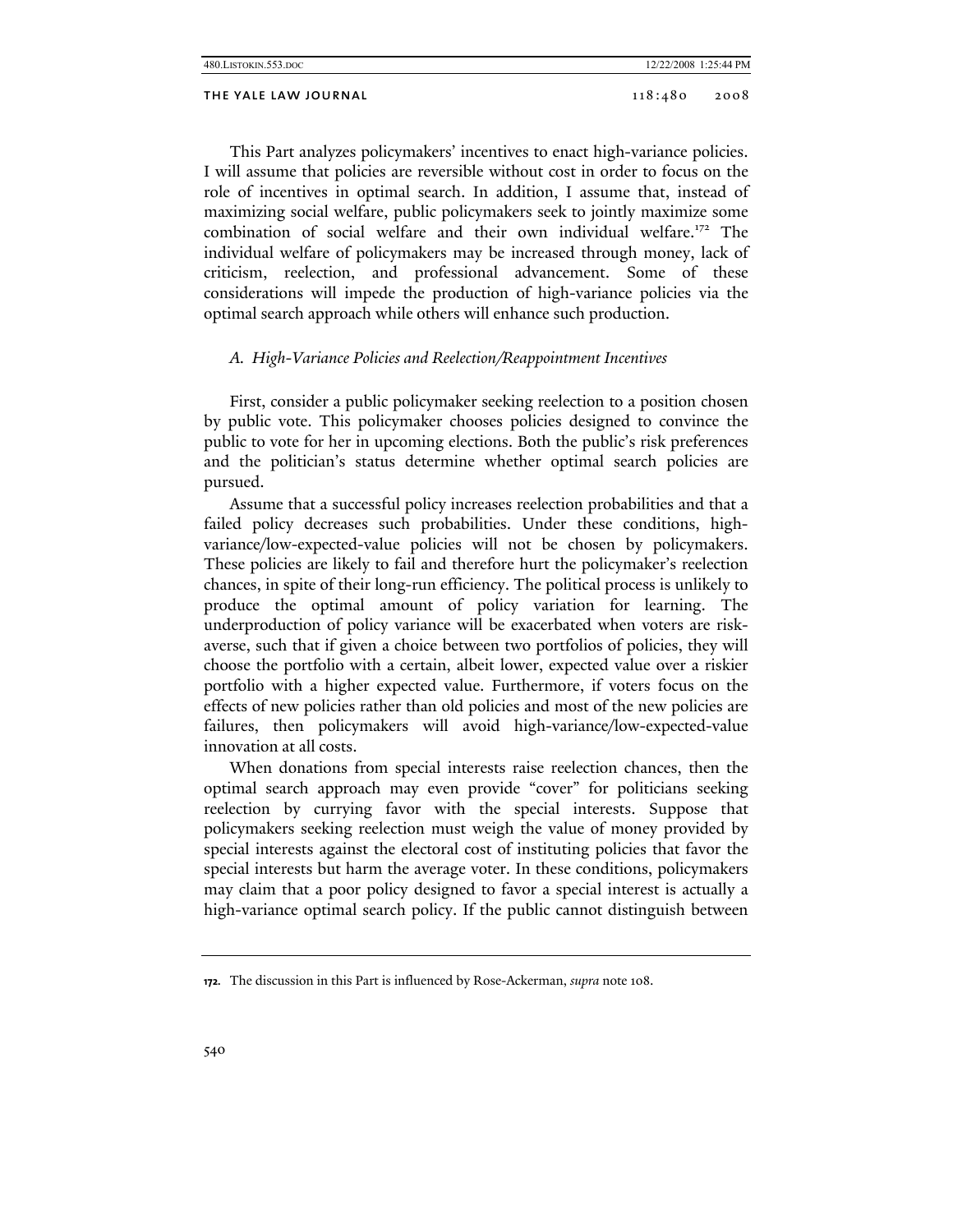special-interest pandering and policies with genuinely high upsides, then the policymaker can reduce the cost of special-interest pandering. This cover will raise the amount of special-interest pandering.

This analysis, however, assumes that voters judge each policy simply by success or failure and are unable to distinguish policies with high upsides from policies that pander to special interests. If voters value extremely successful policies more than ordinary successes, and policy failures can be changed, then a package of high-variance policies may increase reelection chances. Policymakers can keep the successes, drop the failures, and achieve a net benefit for the public, increasing reelection chances. Relatedly, policymakers can educate voters about the benefits of variance. If voters understand the long-run value of policy change and social welfare is distributed evenly, then voters will reward policymakers choosing high-variance policies because of their long-run value. Finally, the cost of special-interest pandering is reduced with highly reversible policies. A policy may benefit a special interest, but if it is a failure and reversibility is easy, then such a policy may not last long. If failed policies benefiting special interests are quickly reversed, then special interests may have less incentive to pursue policies with no upside that simply benefit the special interest. Thus, depending upon the preferences of voters and the ease of reversibility, reelection incentives can either facilitate or impede the high-variance policies favored under the optimal search approach.

Political risk-taking incentives will also be affected by perceived reelection probabilities. Politicians expecting to lose future elections may be encouraged to choose high-variance/low-expected-value policies, because a very successful policy may enable future election victories while failure just makes already low approval ratings even lower.<sup>173</sup> While this appears to be a negative consequence of the "knife-edge" significance of receiving a majority of the vote, $174$  the optimal search approach demonstrates that such policies may be socially desirable. Similarly, individuals with no chance of being reelected, such as politicians facing term limits, may be more likely to choose high-variance policies as they have "nothing to lose" by pursuing significant policy successes.

A similar analysis applies to appointed policymakers seeking reappointment. This category includes administrative policymakers whose job security depends upon the approval of elected officials or judges with fixed terms subject to reappointment.

**<sup>173.</sup>** *See* Susan Rose-Ackerman, *Risktaking and Electoral Competition*, 7 EUR. J. POL. ECON. 527, 527 (1991).

**<sup>174.</sup>** *Id.*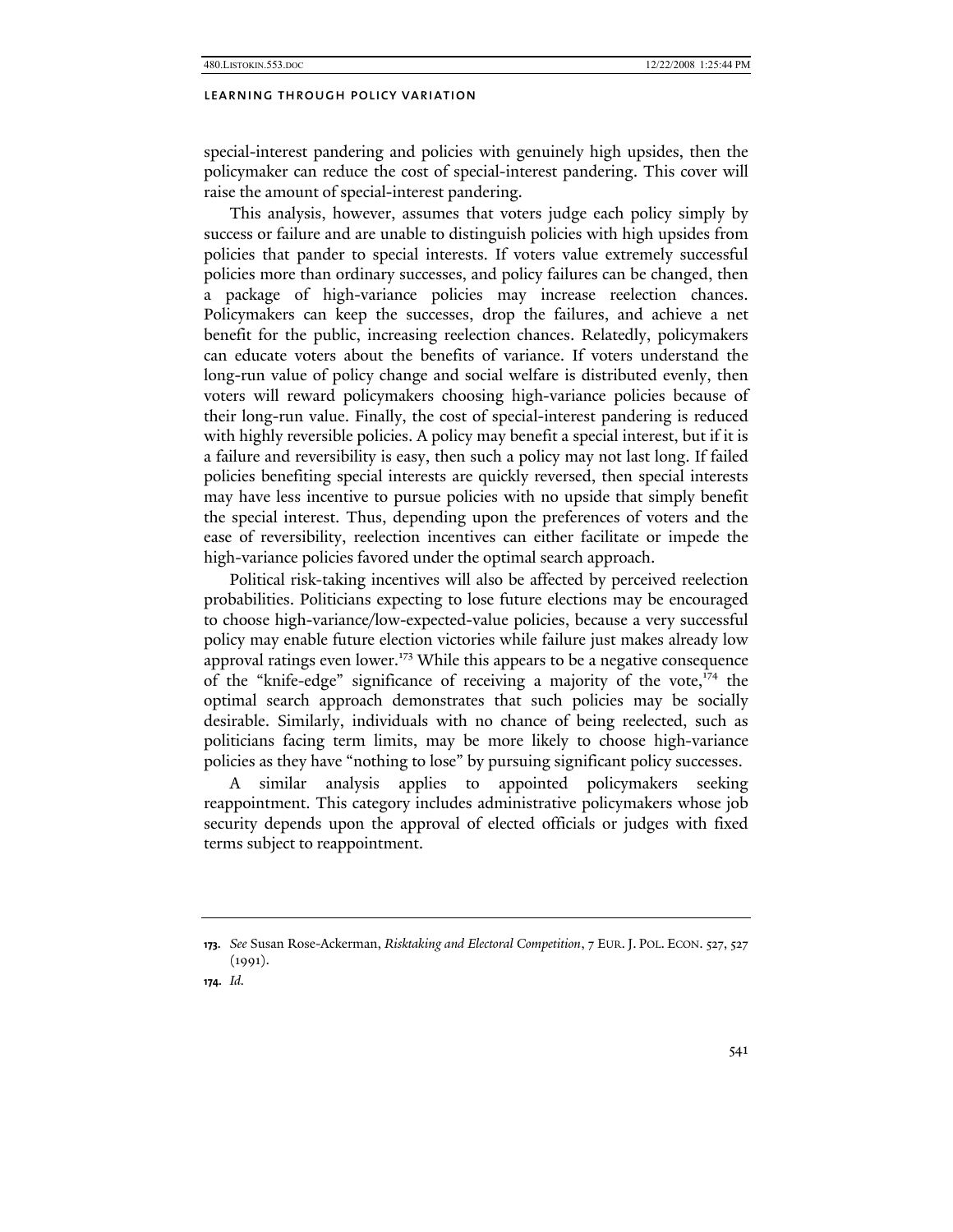# THE YALE LAW JOURNAL 2008 2008

If reappointment depends upon the preferences of elected policymakers, then appointed policymakers may internalize the policymaking preferences of their appointers. In that case, policymaking by appointed policymakers seeking reappointment will be identical to the policymaking of elected policymakers discussed above.

In other cases, however, reappointment may depend upon simply avoiding substantial failures or any negative attention. Most policymakers may get reappointed, with only conspicuously poor policymakers getting denied reappointment. Under these conditions, the high-variance policies favored by the optimal search approach will not be chosen. The policymaker seeks to minimize the downside risk associated with the policies she chooses rather than the social welfare of the policies or the learning benefits of variance. Highvariance policies have a higher probability of "failure" and therefore will not be chosen.

## *B. High-Variance Policies and Incentives for Political Advancement*

While reelection or reappointment incentives will often reduce policymakers' incentives to choose high-variance policies, the potential for policymaking advancement may raise the prevalence of high-variance policies. Because it is difficult to achieve higher office, candidates may be forced to take risks to attain such office. The risky choices policymakers take, however, will not always match the choices favored by the optimal search perspective.

Suppose, for simplicity, that all policymakers desire higher elected or appointed office. For example, there may be many congresspersons who strive to be elected to the Senate or to executive positions such as state governor or President. Similarly, there are many district court judges who have ambitions of a seat on an appeals court or the Supreme Court. Suppose further that the policymakers achieving higher office are the ones choosing the best policies. For example, one hundred senators are chosen from 435 representatives by choosing the one hundred representatives whose policies have produced the best outcomes.

Consider the incentives of a representative who is seeking advancement and must select from a set of policies. The representative aims to choose a policy that is among the one hundred best. To do this, the congressperson must take risks. If each representative chooses policies that maximize expected value, then a congressperson has less than a one-in-four chance of attaining the Senate. High-variance policies, by contrast, may provide a better chance of placing in the top hundred than expected-value maximization policies. These highvariance policies may have greater downsides than other policies, but congresspersons are less interested in the magnitude of the downsides. If a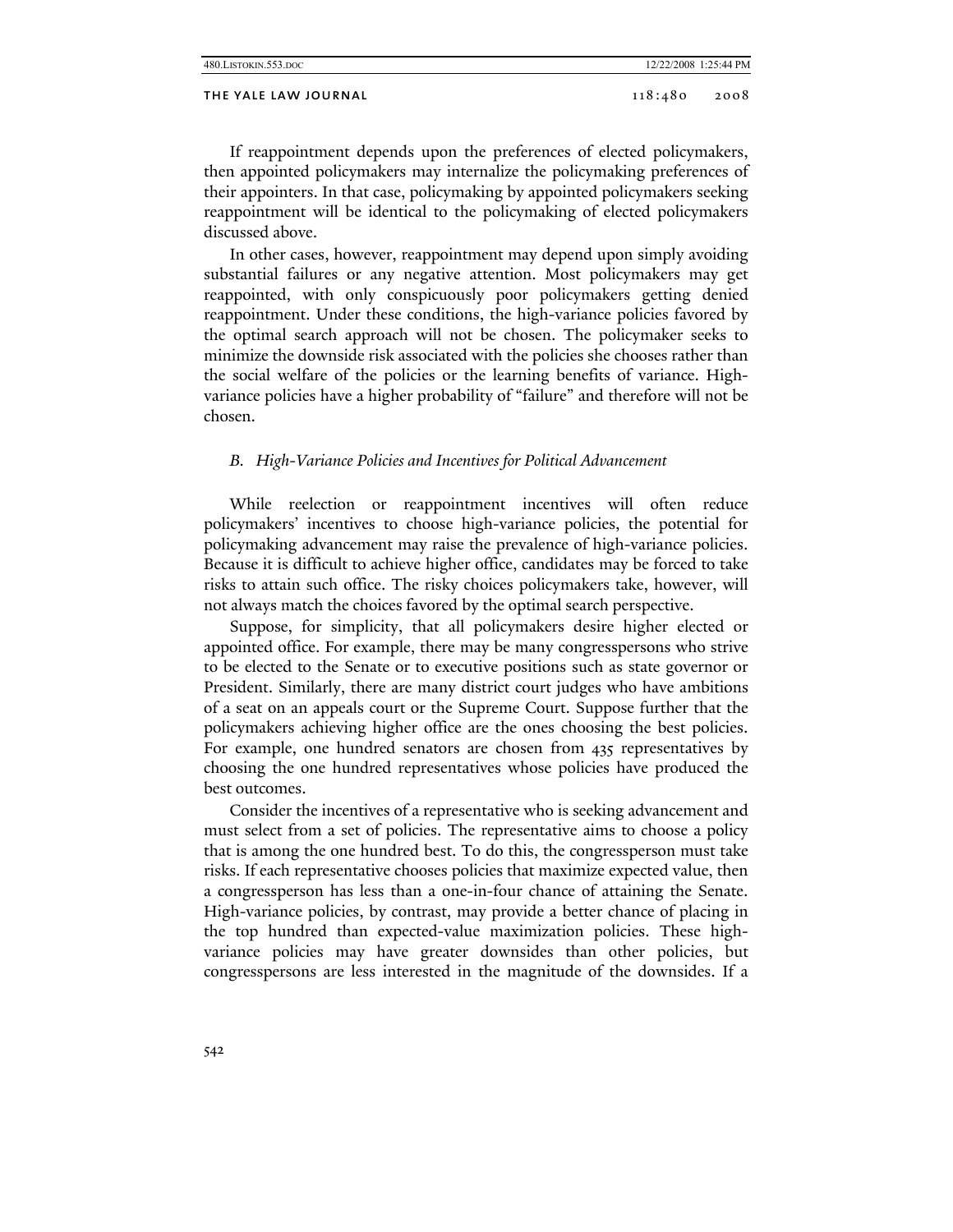policy falls below expectations, the representative is unlikely to advance, regardless of whether the failure is of small or great proportions. Thus, ambitions for higher positions may induce politicians to choose high-variance policies. Indeed, because the magnitude of downside risks plays almost no role in policy advancement, policymakers may give even less weight to poor outcomes than they would under the optimal search approach.

The scarcer the office, the greater the risks that will be taken to attain that office. No representative is likely to find the single most successful policy out of 435 without realizing the high upside of a high-variance policy. If there were 435 representatives for four hundred Senate seats, by contrast, congresspersons would be likely to become risk-averse, as they would be likely to attain the Senate so long as they were not associated with a failed policy with an undesirable downside.

For the most part, however, political hierarchies display a pyramidal shape. There are many policymakers on one rung competing for the rung above. High variance should therefore be induced by a government with multiple levels of hierarchy. Politicians may seek both reelection and advancement. They thus face conflicting incentives: advancement requires risk taking, while reelection may discourage risk. In total, the most political risks might be taken by a politician seeking advancement who has little fear of failing to gain reelection. The fewest risks will be taken by a politician in a competitive district who has no ambition for higher office. Because risky policies have high value under the optimal search perspective, "safe" districts may have greater political value than commonly believed.<sup>175</sup>

When advancement requires appointment by one party and approval by another, such as appointment to the Supreme Court, risk-taking incentives are altered. On the one hand, judges aspiring to the Supreme Court must take enough risks to differentiate themselves from the mass of judges of similar ideology. If they do not, they are unlikely to get noticed or appointed. On the other hand, judges must take care to avoid offending the Senate and inducing a filibuster on their nomination. Given these conflicting incentives, risk-taking incentives for judges pursuing advancement are uncertain.

**<sup>175.</sup>** *Cf.* Michael S. Kang, *Race and Democratic Contestation*, 117 YALE L.J. 734 (2008) (arguing that competitive electoral districts are less important than creating conditions of "democratic contestation"). *But see* Samuel Issacharoff & Richard H. Pildes, *Politics as Markets: Partisan Lockups of the Democratic Process*, 50 STAN. L. REV. 643, 646 (1998) ("Only through an appropriately competitive partisan environment can one of the central goals of democratic politics be realized: that the policy outcomes of the political process be responsive to the interests and views of citizens.").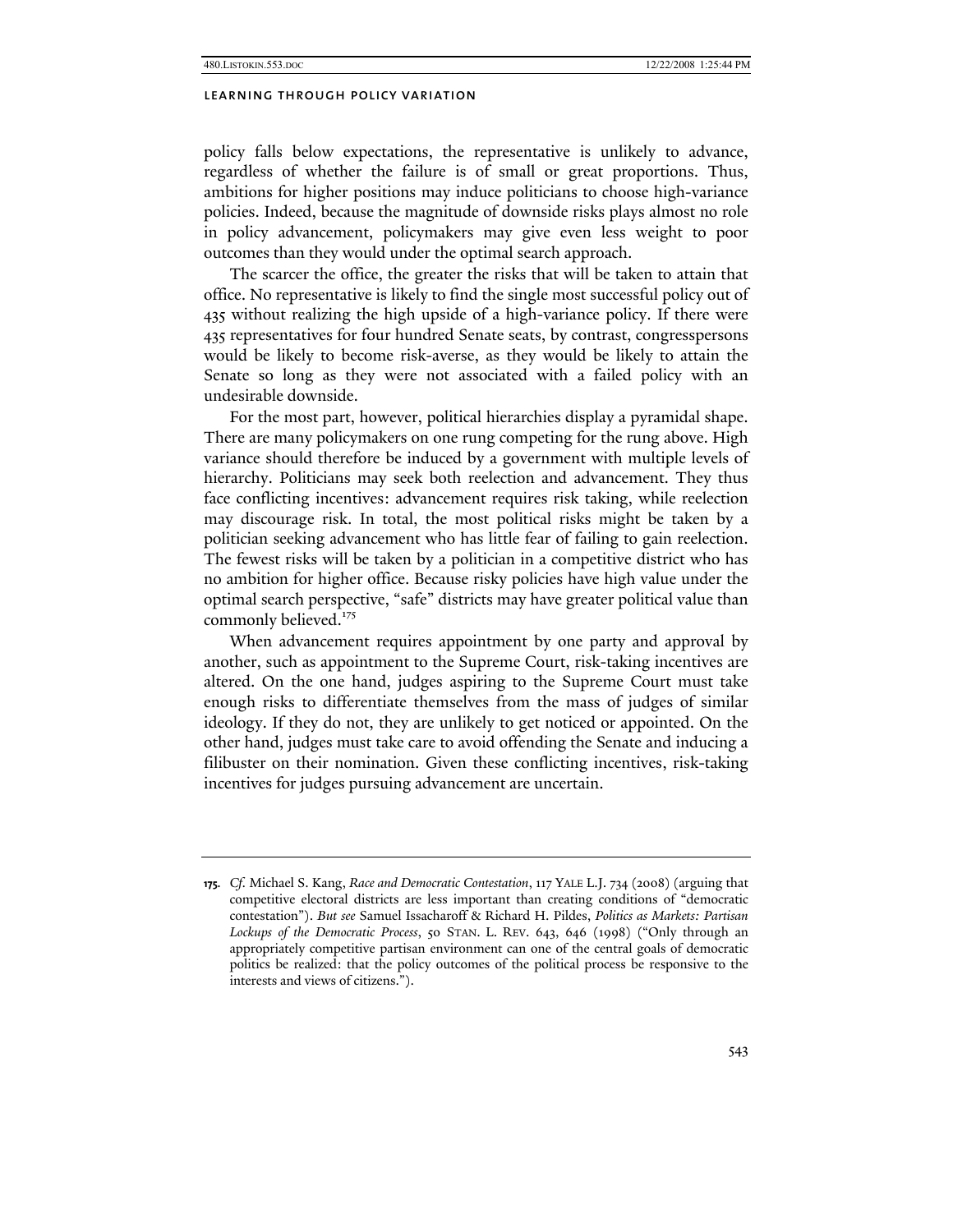## *C. Federalism and Incentives To Innovate*

Subsection II.C.4 demonstrated that the benefits of experimentation increase in a multi-jurisdictional context, as learning through policy variation occurs across space as well as across time. Unfortunately, incentives to innovate in a federal system may be no greater than incentives to innovate in a unijurisdictional system, in spite of the added benefits of such innovation. Several factors explain why federalism may not generate sufficient useful experimentation.<sup>176</sup>

First, federalism creates a free-rider problem for innovation. A policymaker in a state will strongly prefer to allow other states to attempt a highvariance/low-expected-value policy such as Policy *B*. The policymaker thereby gains the option value of Policy *B* without bearing its cost, free-riding on the efforts of the state that chooses Policy *B*. If every state hopes to free-ride, no state will innovate and the benefits of federalism as a laboratory will not be realized. Indeed, in some cases federalism leads to less innovation than does a uni-jurisdictional system.<sup>177</sup>

**177.** To see this point, consider two jurisdictions that face the choice between Policy *A* and Policy *B* of Example 2. Section II.A demonstrated that in a uni-jurisdictional world, the optimal search approach dictates that Policy *B* is the efficient choice. When there are two jurisdictions, the choice of innovation (Policy *B*) versus no innovation (Policy *A*) can be modeled as the following game:

|                       |          | <b>JURISDICTION 2</b> |              |
|-----------------------|----------|-----------------------|--------------|
|                       |          | POLICY A              | POLICY B     |
| <b>JURISDICTION 1</b> | POLICY A | \$500, \$500          | \$628, \$586 |
|                       | POLICY B | \$586, \$628          | \$586, \$586 |

The value of \$628 in the game modeled above comes from retaining Policy *A* in the first period and observing the outcome of Policy *B* in the other jurisdiction. If Policy *B* fails in the other jurisdiction, then continue with Policy *A* in the second period. If Policy *B* succeeds in the other jurisdiction (and is observed), then switch to Policy *B* in the next period and enjoy the high upside of Policy *B*. In other words, one jurisdiction can free-ride off the other jurisdiction's experimentation with Policy *B*.

 There is no pure strategy Nash Equilibrium to this game and therefore no unique solution. *See, e.g.*, ANDREU MAS-COLELL, MICHAEL D. WHINSTON & JERRY R. GREEN, MICROECONOMIC THEORY 248-50 (1995). Choosing either policy is a rationalizable strategy

**<sup>176.</sup>** For a thorough examination of the effects of federalism on innovation from a positive political theory perspective, see Rose-Ackerman, *supra* note 108.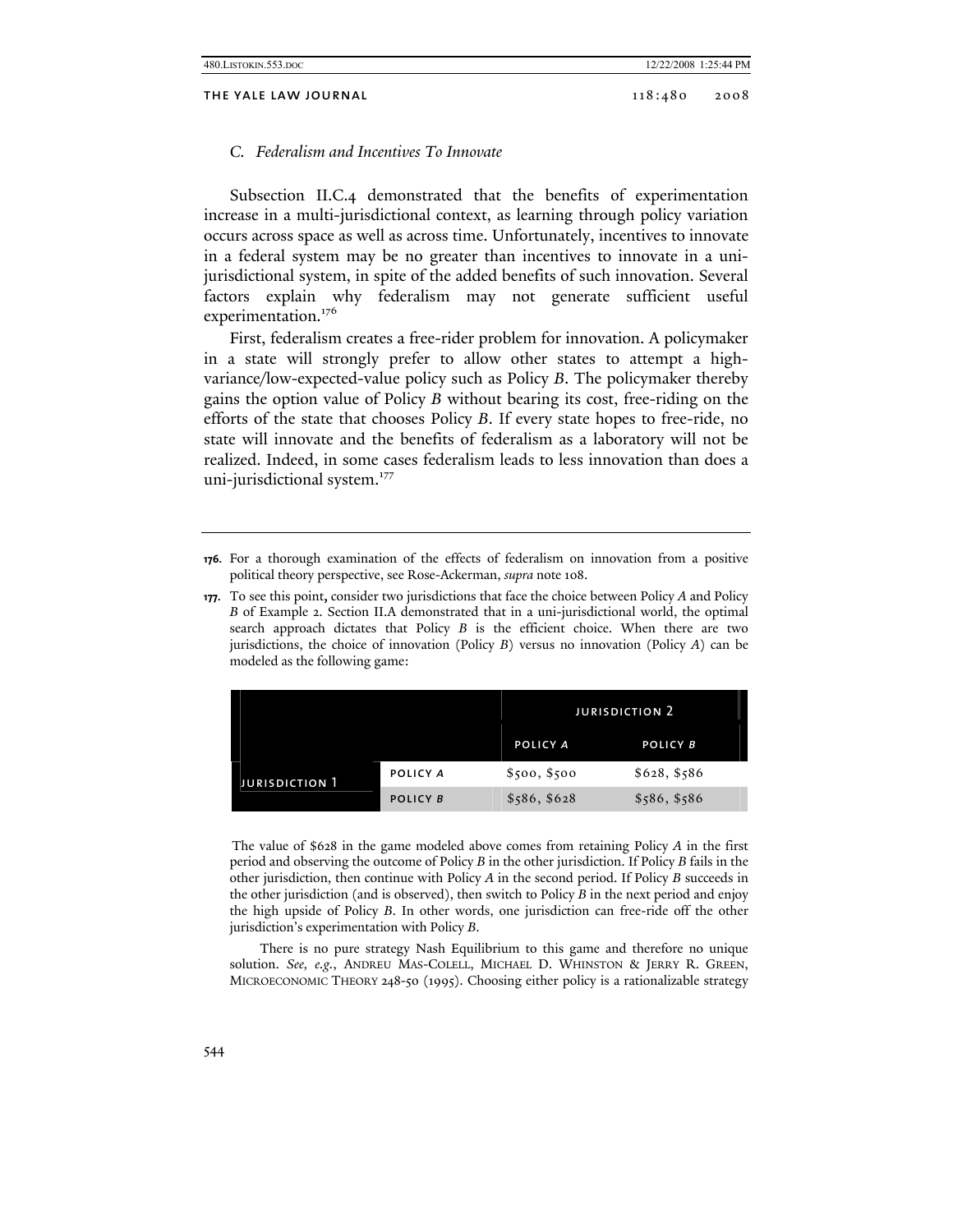Second, if voters choose their elected officials based on outcomes in that jurisdiction exclusively, then each elected official will maximize his or her own jurisdiction's welfare. In these circumstances, the total amount of policy variance will be inadequate—even if no jurisdiction seeks to free-ride on the experimentation of another. Consider Policies *A* and *B* in Example 3 and assume that no jurisdiction seeks to free-ride on the experimentation of another jurisdiction and that no jurisdiction accounts for benefits of policy variance that accrue to other jurisdictions. Thus, both jurisdictions will treat the policy choice between Policy *A* and Policy *B* as if they were in a unijurisdictional setting. As shown in Subsection II.C.4.b, both jurisdictions will therefore choose Policy *A*, in spite of the fact that Policy *B* adds to social welfare.

Third, many laws are subject to network externalities.<sup>178</sup> In a network, the overall benefits of a good are proportional to the total number of individuals (the "network") who use the good. A telephone, for example, is worthless if there is only one telephone, but it is an incredibly useful communication tool when there are many. Similarly, individuals benefit from familiar laws. Such laws save individuals the costs of having to learn about peculiarities in the law. This network effect further reduces the incentive to innovate. If someone invents a new communication system that is just as good (or even somewhat better) than the telephone but cannot be used in the current telephone system, the new system is unlikely to gain traction because the new system has no other users and no network. Similarly, an innovative law that is just as good as or slightly better than the existing law is unlikely to be tried because of the costs of building a new network around the innovative law. For example, a state may consider a new contract default better than the rule prescribed in the Uniform Commercial Code but decide that introducing a rule that is different from the rule of other states might raise costs for companies that do business in that state and others because they will have to deal with two sets of laws.

Fourth, when externalities or other market failures are a problem, federalism may not generate appropriate incentives. For example, if pollution in one state harms individuals in another state, then politicians in the first state will not have the appropriate incentives to regulate pollution. The individuals

for both jurisdictions, however. Therefore, we can make no definitive predictions about whether there will be innovation in this simple multi-jurisdictional world. The unijurisdictional world, by contrast, provides innovation using the optimal search approach. In this example, federalism can decrease innovation, but cannot increase it. When innovation is less attractive in the uni-jurisdictional world, however, there can be cases where federalism produces more innovation than does the optimal search approach.

**<sup>178.</sup>** *See* Michael Klausner, *Corporations, Corporate Law, and Networks of Contracts*, 81 VA. L. REV. 757, 764 (1995).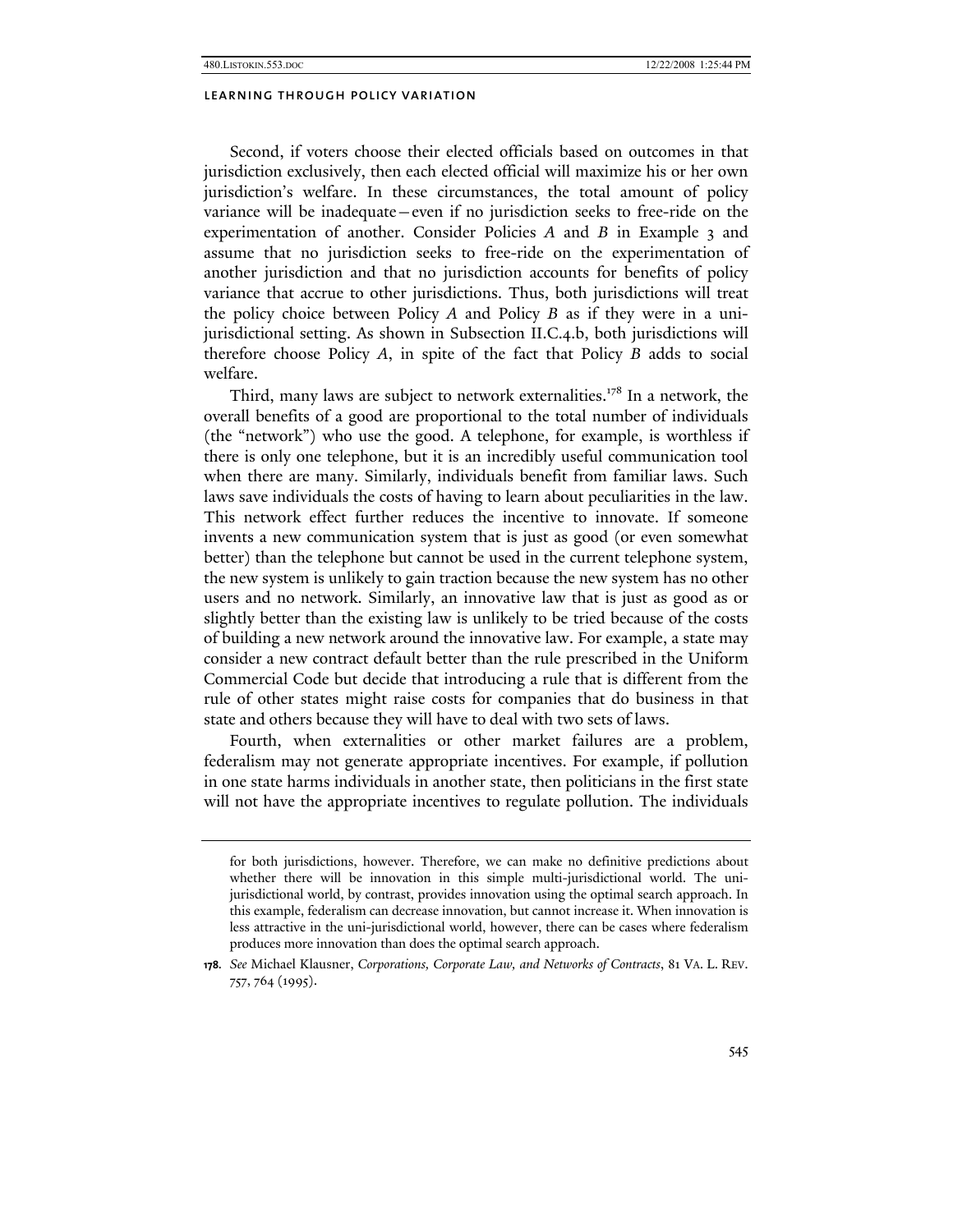in the second state who are harmed by the pollution do not factor into the reelection prospects of a politician in the first state. Indeed, the presence of externalities may lead to a "race to the bottom."179 If pollution's effects are largely out of state, then a state that has lax pollution restrictions will attract more businesses than a state with strict restrictions because the state with lax restrictions is a cheaper place to do business. To avoid the loss of businesses, the state with strict restrictions may loosen its pollution restrictions until all states have the level of pollution restrictions desired by the states with the most lax attitudes toward pollution.

In total, free-rider problems, failure to internalize benefits to other jurisdictions from innovation, network externalities, and spillovers may reduce policy variation in multi-jurisdictional systems to a level far below optimality.

# **v. irreversibility and political incentives: applications and recommendations**

The previous three Parts dealt with several objections to the choice of highvariance policies. When policies are irreversible, high-variance/low-expectedvalue policies become undesirable. In addition, public choice incentives may blunt the formulation of high-variance/low-expected-value policies even when they are desirable. This Part therefore revisits the applications of the optimal search approach presented above in light of these complications.

# *A. Reversible Regulations*

By assuming reversibility, Example 2 assumed the result. Highvariance/low-expected-value policies are optimal searches when policies are reversible. Real-life regulations assume a sliding scale of reversibility. Regulations concerning pollutants with very short atmospheric lives, for example, will be more reversible than regulations concerning pollutants that linger. The desirability of high-variance/low-expected-value regulations depends critically upon where along this reversibility spectrum the regulation falls. Consequently, the informational value of a policy that would be analyzed under the OMB's *Circular No. A-4* should include an examination of the potential persistence of a regulation's effects.

**<sup>179.</sup>** Corporate law has a longstanding debate about whether state competition for corporate charters entails a race to the bottom or a race to the top. For important contributions to this literature, see *supra* note 73.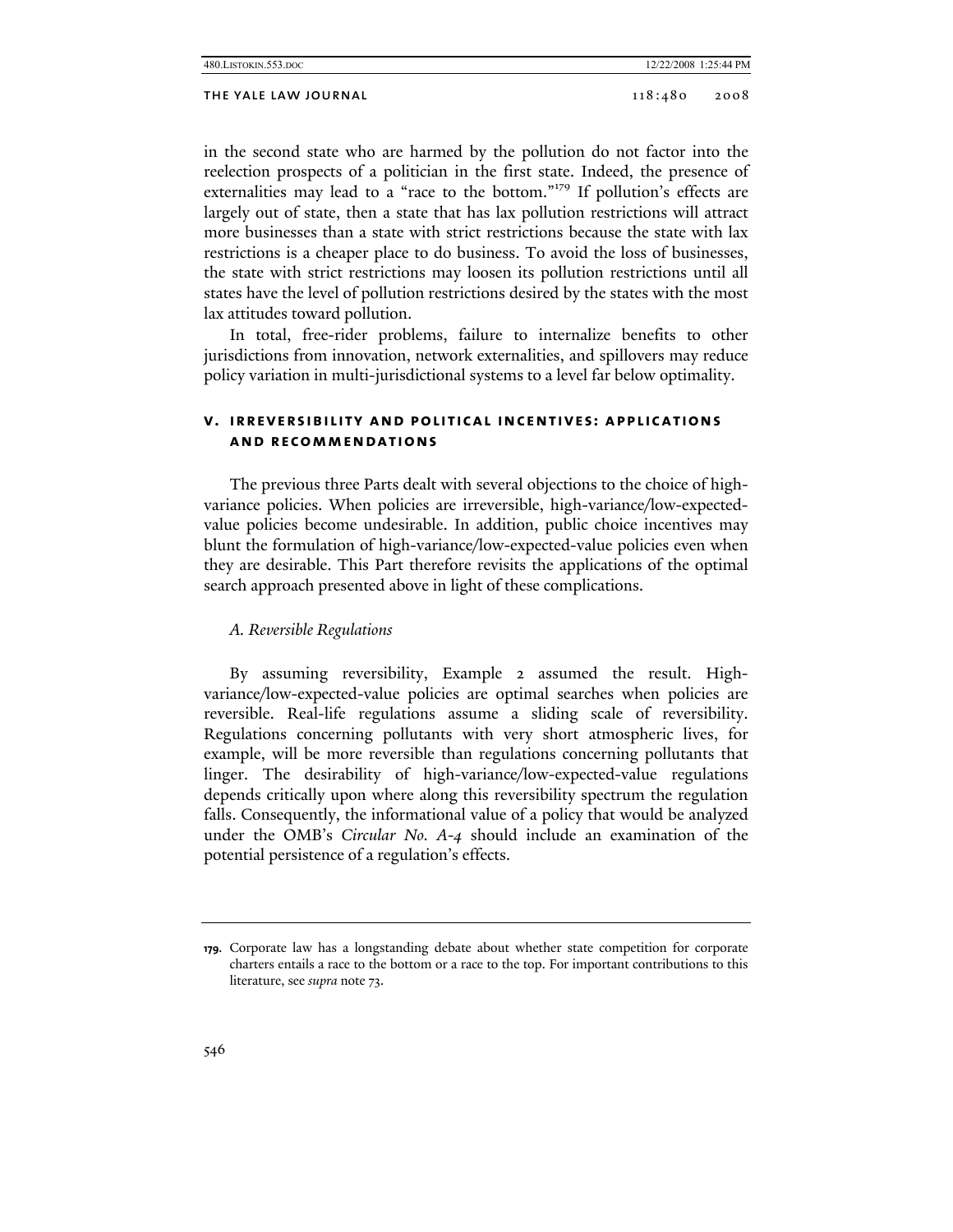Regulations may also be subject to inertia caused by several factors. Parties that benefit from a failed regulation may fight harder to keep the regulation than they would to pass it in the first place due to status quo bias and loss aversion.<sup>180</sup> In addition, regulators seeking reappointment may avoid any policy change since such a change may reduce the chances of reappointment by "rocking the boat."

It should be noted, however, that inertia in regulatory activities should be lower than in other contexts. Regulators face lower institutional barriers to changing policy than do other policymaking officials. For example, a new administration can change regulatory policy far more rapidly than it can change a statutory policy. In addition, inertia can be limited by enacting a sunset provision limiting the term of a high-variance/low-expected-value policy. This enables regulators to maximize the expected gains of learning through policy variation.

But what of regulators' incentive to innovate? If each regulator controls one policy, and his or her chances of reappointment depend upon the success of that policy, he or she will have little incentive to choose high-variance/lowexpected-value policies. This obstacle may prove to be a formidable barrier to innovation in many contexts.<sup>181</sup> To increase the incentive to innovate, individual decisionmakers should have control over several policies. This will enable them to reap some notable successes from experimentation in addition to failures. Alternatively, regulatory policymakers might be granted extended terms to strengthen their incentive to maximize long-term social welfare rather than career chances.

# *B. Contract Default Rules and Increased Judicial Policymaking*

The levels of irreversibility associated with contract default rule innovations are primarily associated with information costs. To properly assess the effects of a rule, contracting parties must know of the rule. Changing a rule therefore requires informing parties about the change. If the change proves to be a failure, then the new default rule should be reversed, incurring yet another

**<sup>180.</sup>** *See* Kahneman et al., *supra* note 132.

**<sup>181.</sup>** Note, however, that there have been several examples of regulatory bodies running innovative policy experiments, such as the Moving to Opportunity experiment, *see* Jeffrey R. Kling, Jens Ludwig & Lawrence F. Katz, *Neighborhood Effects on Crime for Female and Male Youth: Evidence from a Randomized Housing Voucher Experiment*, 120 Q.J. ECON. 87 (2005), and the SEC's pilot order restricting short sales of certain securities, *see* Order Extending Term of Short Sale Pilot, Exchange Act Release No. 53,684, 71 Fed. Reg. 24,765 (Apr. 20, 2006).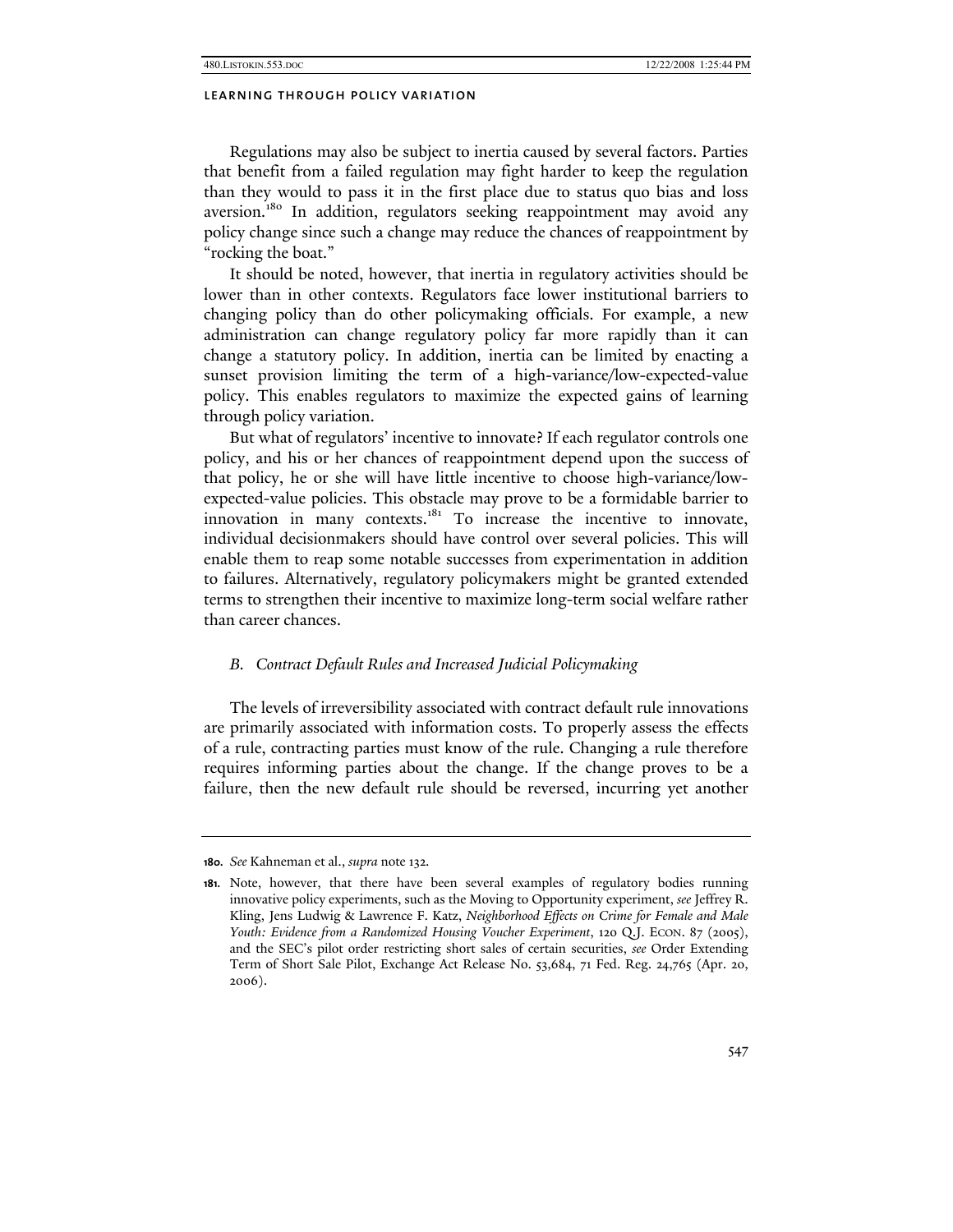round of switching costs. The greater these switching costs relative to the longrun value of a policy, the more reluctant judges should be to choose highvariance optimal search policies. For example, mergers and acquisitions lawyers for publicly traded companies should be easier to educate about changes in contract law than the entire population of lawyers, who in turn are cheaper to inform than the public at large. As a result, enacting high-variance default rules on issues covered exclusively by public company transactional lawyers entails lower irreversible costs than do other contract default rule changes. All else equal, judges should develop innovative contract default rules in low cost contexts such as mergers and acquisitions of public companies.

Stare decisis poses another obstacle to the promulgation of new highvariance default rules. New default rules have higher variance in outcomes than existing rules, and stare decisis encourages judges to maintain the status quo. Stare decisis also poses an obstacle to reversing a failed high-variance default rule. Once the new rule is enacted, it gains precedential effect and is difficult to reverse. The irreversibility imposed by stare decisis should deter judges from instituting high-variance/low-expected-value rules, even if judges are willing to ignore stare decisis on their own account. If future judges adhere to stare decisis, then a high-variance/low-expected-value policy becomes relatively irreversible, negating the informational value of such a policy.

Even if stare decisis and learning costs are minor obstacles, judges may have inadequate incentives to choose high-variance innovative default rules for a number of reasons. Judges enacting new rules may be less likely to gain reelection because many of these rules will, on average, lead to bad outcomes, thereby encouraging voters to unseat the incumbent. Finally, in a multijurisdictional world, a jurisdiction with an innovative and idiosyncratic default rule loses out on network effects, raising costs for lawyers. Together, these factors may cause innovation in judicial policymaking to be far below its optimal level.

Other characteristics of judicial policymaking may counteract the aforementioned factors that diminish judicial risk taking. Many judges are appointed for life terms. As a result, they are free to prioritize social welfare over some other factor, such as reappointment or reelection probabilities. Because high-variance/low-expected-value policies have such high informational value, judges may be the best situated candidates to choose such optimal search policies. In addition, judges may choose high-variance/lowexpected-value policies for selfish reasons, such as notoriety. A decision that adheres to precedent is unlikely to garner many citations and attention. Decisions overturning precedent, by contrast, will be instantly controversial. If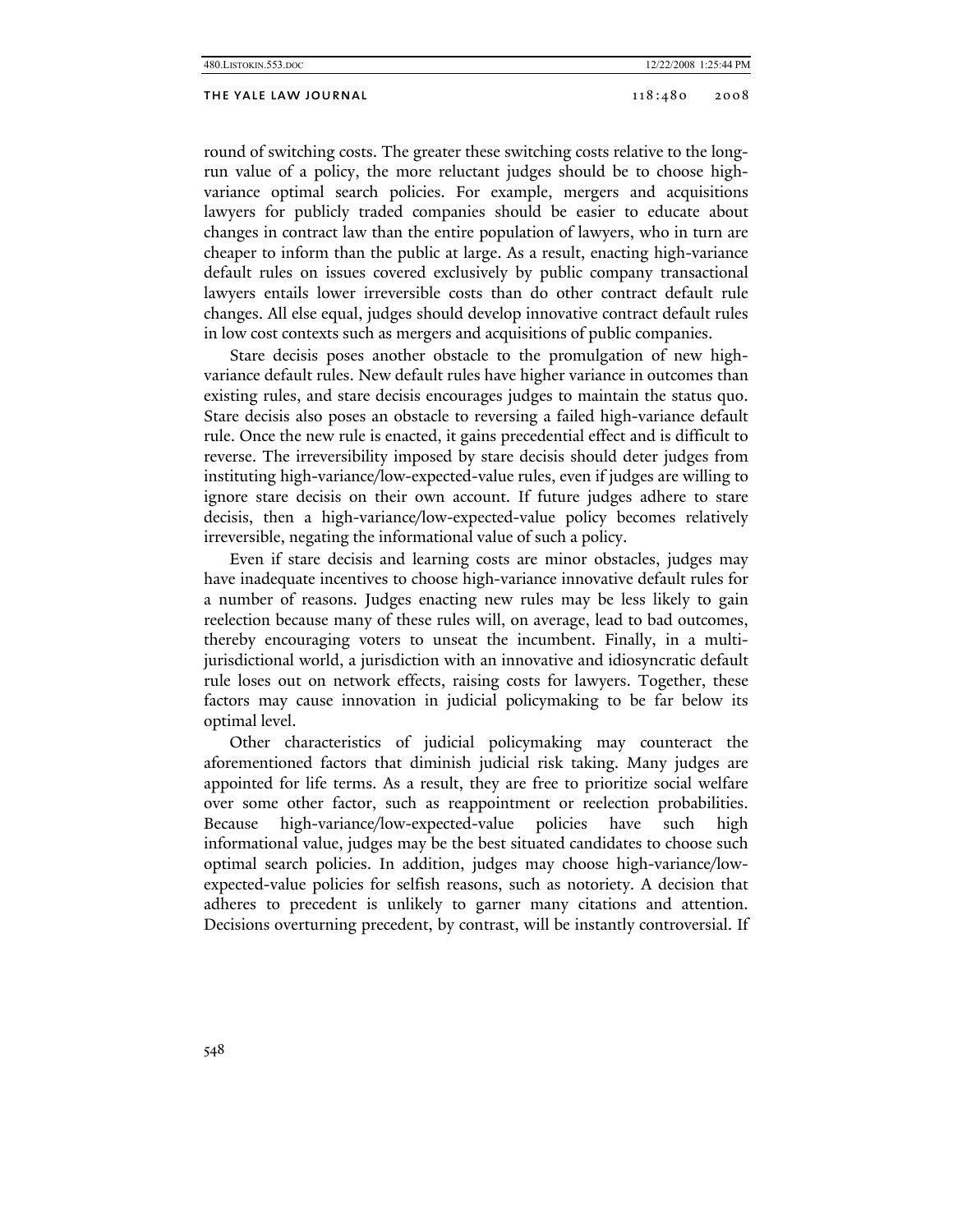the new policy articulated in a decision proves to be a success, then the judge has likely established his or her reputation.<sup>182</sup>

Sunset clauses for high-variance judicial policies may also have value. Such sunset clauses—such as the "twenty-five-year window" for affirmative action articulated by Justice O'Connor in *Grutter*<sup>183</sup>-allow high-risk policies to be attempted while reducing the risk of irreversibility.

# *C. Shareholder Power*

Shareholder voting policies currently exhibit significant inertia. Even seemingly minor changes that have been embraced without obvious effect in nations like Great Britain<sup>184</sup> – such as allowing a nonbinding shareholder vote on executive compensation $185$  – raise significant outcries in the United States. Whatever the explanation, proponents of the status quo have successfully derailed significant changes to corporate voting rules, such as shareholder access to the corporate ballot. Shareholder power has witnessed very little learning through policy variation.

There are several explanations for the inertia in corporate voting policies in the face of serious disagreement about effective policy. The holdup is not structural in nature—the SEC could change shareholder access to the corporate

- **183.** *See* Grutter v. Bollinger, 539 U.S. 306 (2003). In *Grutter*, the Court noted that it "expect[s] that 25 years from now, the use of racial preferences will no longer be necessary to further the interest approved today." *Id.* at 343.
- **184.** Note how international differences can also serve to produce useful variation in laws. One concern, of course, is that differences between nations are so great that one cannot infer the effects of a variation in Country *X* will be similar to the effects of the same variation in Country *Y*.
- **185.** *See* Sourafel Girma, Steve Thompson & Peter W. Wright, *Corporate Governance Reforms and Executive Compensation Determination: Evidence from the UK*, 75 MANCHESTER SCH. 65, 66-67 n.5 (2007).

**<sup>182.</sup>** For example, Judge Baron Alderson gained considerable notoriety for instituting an information-forcing default rule in *Hadley v. Baxendale*. An interesting avenue for future research would be to compare life-appointed judges with elected judges to determine whether electoral incentives promote innovation through variation in private law rulemaking. One might hypothesize that life-appointed judges, removed from electoral pressures to avoid negative-expected-value common law rules, are more willing to enact new legal doctrines with high variance. *See* David E. Pozen, *The Irony of Judicial Elections*, 108 COLUM. L. REV. 265, 324-28 (2008) (describing scholarly support for elected judges' more innovative or activist approaches and noting that state courts' "common-law lawmaking powers are broadly respected and [their] decisions are relatively easily reversed through constitutional amendment or legislative action"). I thank William J. Rinner for raising this point.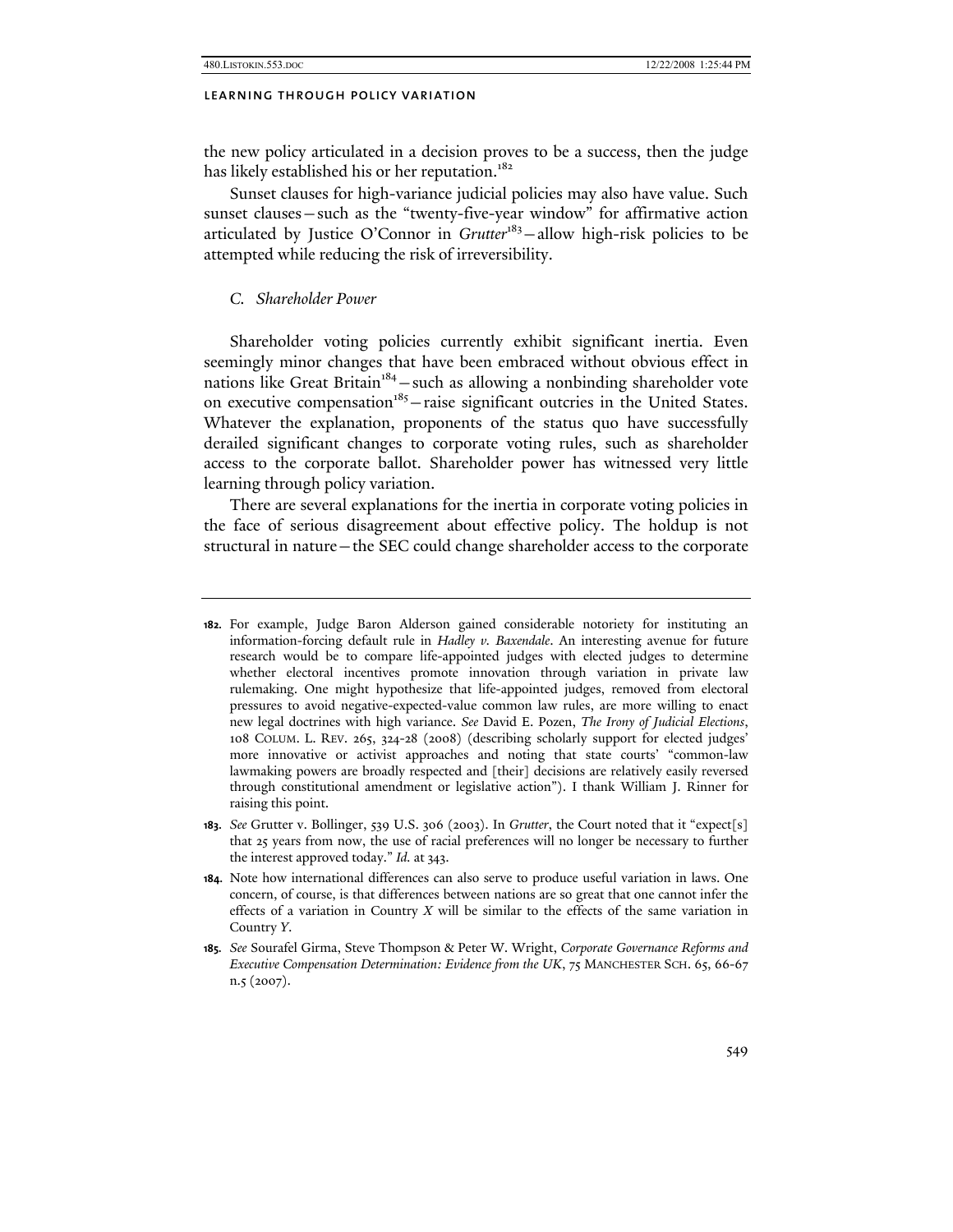## THE YALE LAW JOURNAL 2008 2008

ballot simply by issuing such a rule.<sup>186</sup> Instead, the SEC may prefer to avoid making any decision on a contentious issue such as shareholder access that has attracted so much attention.<sup>187</sup> Upsetting the status quo may lead to more trouble than would any other policy. This may explain the SEC's initial formulation and subsequent retraction of the shareholder access rule. Another cause of inertia may be that the lobbying power of those supporting the shareholder power status quo exceeds the lobbying power of those in favor of increasing shareholder power. Yet another explanation may simply be that the SEC views the status quo as having higher expected value than the proposed changes. Finally, the SEC may prefer to avoid the costs associated with the switchover to a new voting regime.

None of these explanations is perfectly satisfactory from a normative or even positive perspective. The SEC's attempt to pass a rule providing shareholder access to the corporate ballot stirred a maelstrom of controversy,<sup>188</sup> meaning that preserving the status quo failed to insure a quiet life for regulators. Moreover, avoidance of controversy deserves little to no normative weight. The asymmetric lobbying power explanation may have significant positive salience under a Republican administration, but lobbying power should be accorded little normative weight. The higher expected value for the status quo claim also fails from a normative perspective. If increasing shareholder power is easily reversible, then the optimal search approach demonstrates that the informational value of an innovative increased shareholder power policy probably trumps the high expected value but lower variance associated with the status quo. Finally, increasing (or subsequently decreasing) shareholder power is unlikely to entail prohibitive expenses.

**<sup>186.</sup>** *See* Roel C. Campos, Comm'r, SEC, Speech by SEC Commissioner: The SEC's Shareholder Access Proposal (Jan. 10, 2005) (transcript available at http://www.sec.gov/news/speech/spch011005rcc.htm) ("Based on these considerations, I believe that the [shareholder access] rule is fully within our authority. I am not alone in my view. Several academics have expressed support for the SEC's authority to adopt the proxy access rule."). *But see* Bus. Roundtable v. SEC, 905 F.2d 406 (D.C. Cir. 1990) (suggesting limitations on the SEC's power to regulate substantive aspects of corporate voting).

**<sup>187.</sup>** The SEC received over thirty-four thousand comments on the issue. *See* Nazareth Speech, *supra* note 100.

**<sup>188.</sup>** *See, e.g.*, Broc Romanek, *SEC Quickly Adopts Non-Shareholder Access Rule - Then Fireworks Ensue*, TheCorporateCounsel.net Blog, Nov. 29, 2007, http://www.thecorporatecounsel.net/blog/archive/001638.html ("The real fireworks began right after the meeting, when all sorts of investor groups, members of Congress, etc. issued statements disapproving the SEC's rulemaking (eg. CalPERS; CII; RiskMetrics; AFL-CIO; Rep. Frank; Sen. Dodd) - and some approved (eg. Marty Lipton). It's notable that the opposition is fairly organized on this issue; I can't imagine something like this happening even five years ago.").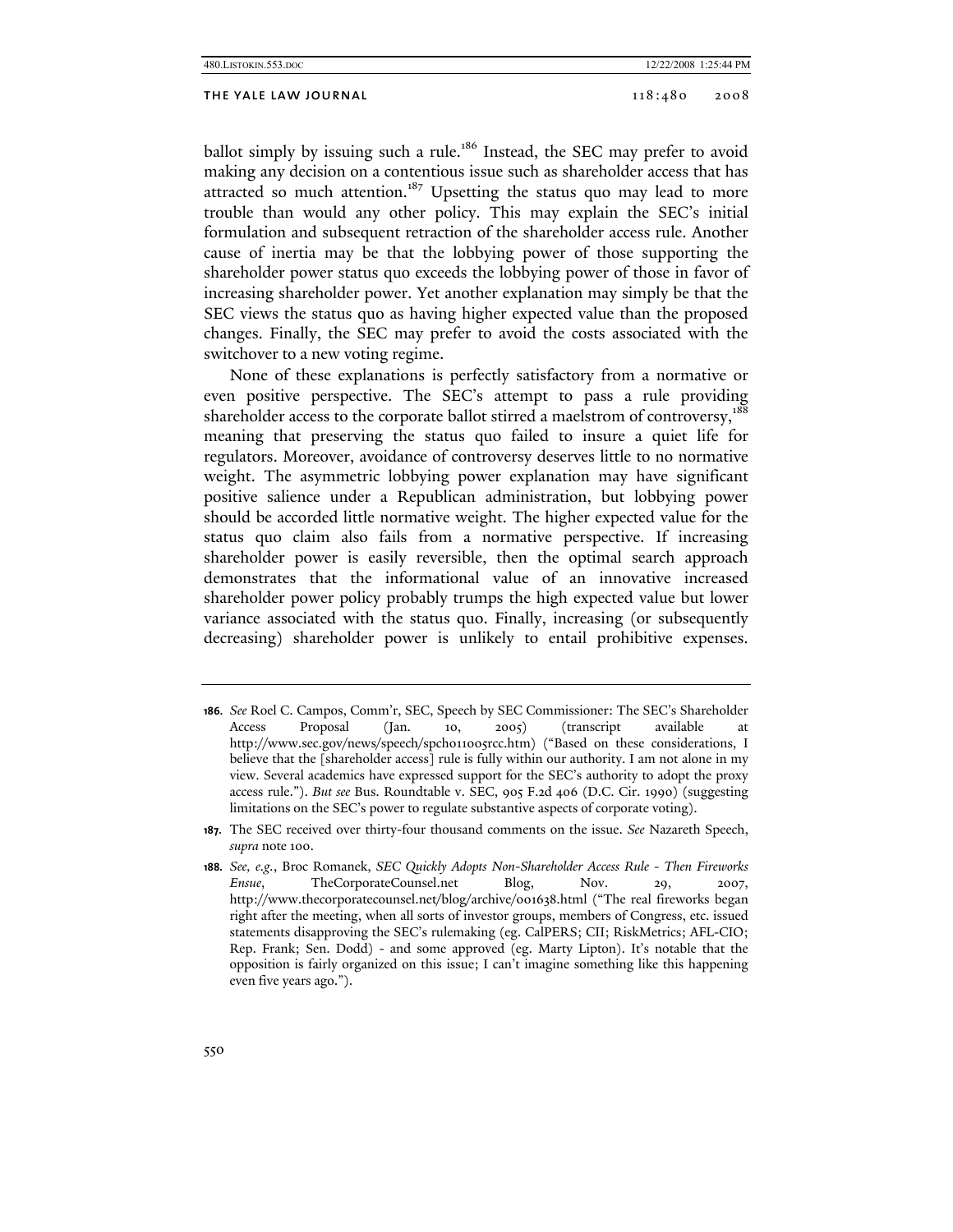Corporate voting primarily concerns two concentrated and experienced bodies—institutional shareholders and corporate management—who can cheaply be informed of any rule change. Compared to the purported benefits of "corporate democracy," the switching costs appear quite low.

Indeed, learning through policy variation by instituting shareholder access to the corporate ballot offers the possibility of resolving this longstanding debate. Yet again, a "sunset provision" may offer a compromise that will satisfy both parties. While management advocates may refuse to accept a rule that guarantees shareholders access to the corporate ballot for an indefinite period, they may be willing to allow such access for a short period subject to a sunset provision. The sunset provision prevents inertia from allowing an inefficient shareholder access provision to linger. In addition, if shareholder access produces the parade of horribles that its opponents describe, then a brief period of shareholder access to the ballot will resolve the debate in favor of the status quo, conserving on lobbying energy. Conversely, advocates of shareholder access to the power would almost certainly prefer a limited trial of their desired policy than continued adherence to the status quo. If shareholder access proves to be the success its proponents foresee, then they will have a much stronger argument for reenacting the policy once it expires.

## *D. Federalism and Preemption*

As discussed in Section IV.C, there exists a mismatch between the value of policy variance in a federalist context and the production of such variance. Free-riding and nonvaluation of informational benefits to other jurisdictions reduce policymakers' incentives to enact high-variance policies relative to the socially optimal level. In addition, network externalities and other spillovers reduce the per-period value of policy differentiation between jurisdictions. In total, it is no surprise that federalism produces relatively few experiments.<sup>189</sup>

Preemption doctrines exacerbate the problem. There is no question that by creating a legal network effect and eliminating spillovers from one jurisdiction's policy to the next, preemption can improve outcomes in the current period. As discussed in Subsection II.C.4.c, however, this increase in per-period value comes at a significant cost—the elimination of informationproducing policy variance that improves long-run policy outcomes. Because courts evaluating preemption have typically overlooked this dimension learning through policy variation goes unmentioned in the Supreme Court's preemption test—I advocate looser enforcement of preemption doctrine.

**<sup>189.</sup>** *See* Rose-Ackerman, *supra* note 108, at 594.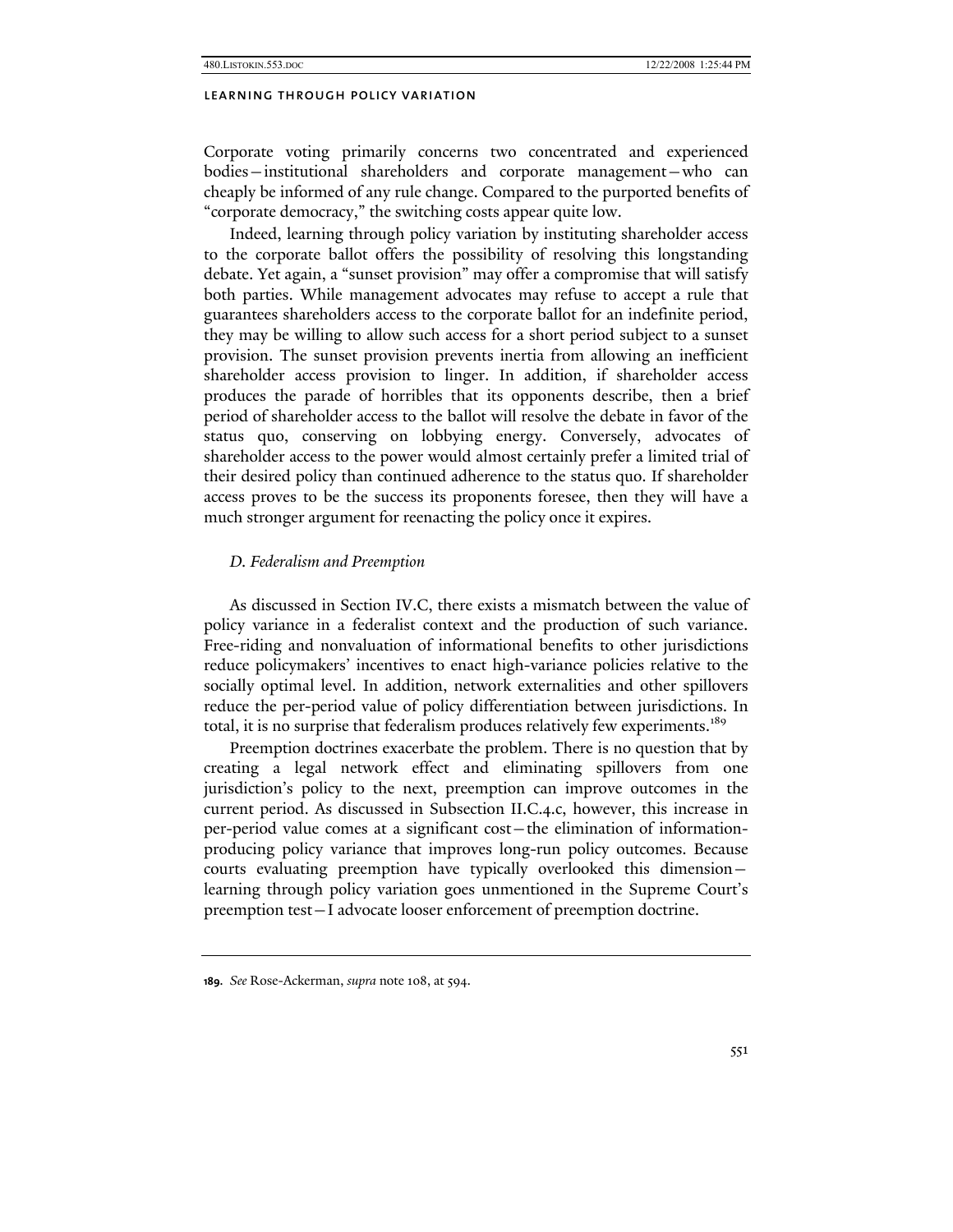| 480. LISTOKIN. 553. DOC |         | 12/22/2008 1:25:44 PM |
|-------------------------|---------|-----------------------|
| THE YALE LAW JOURNAL    | 118:480 | 2008                  |

Looser enforcement of preemption doctrine, however, does little or nothing to enhance policymakers' incentives to innovate. Innovative policies produce informational externalities—all jurisdictions learn from a single jurisdiction's experience. To encourage jurisdictions to internalize these externalities, Congress should adopt a system of grants to jurisdictions that enact innovative policies.190 Grants will increase the incentives for innovation. Policymakers will weigh the expected benefits of the innovative policy and the value of the grant associated with the policy against the expected costs of policy innovation.

Grants are no panacea, however.<sup>191</sup> Jurisdictions will have an incentive to claim that they are innovating to seek grants. Once they receive the grant, however, they will prefer to avoid making the potentially costly innovation. Without clear parameters regarding what does and does not constitute a policy innovation, grantmaking offers only a partial solution to the underproduction of policy variation.

## *E. Other Sources of Variation: Direct Experimentation*

A federal system offers the possibility of learning through the experience of one jurisdiction without having to impose a high-variance policy on all jurisdictions. This is not the only way of achieving this goal, however. Policy variation can be produced at many different levels, such as the local, firm, or individual level. Drug trials, for example, induce variation in medication at the individual level; some participants in a drug trial receive one medication and some receive another. By experimenting on a small group of people and creating variance among them, drug experiments avoid the cost of experimenting on all individuals for some period.

Although they seldom do so today, policymakers can produce similar variation in public policies and learn from such variation. For example, instead of passing a rule granting shareholder access to the corporate ballot for a certain period to learn about the effects of such access, the SEC could randomly assign some companies to a shareholder access regime while allowing other companies to continue to prevent shareholder access.<sup>192</sup> After observing the

**<sup>190.</sup>** *See id.* at 615-16.

**<sup>191.</sup>** *See id.* at 616.

**<sup>192.</sup>** While random assignment may appear draconian, note that the SEC has randomly assigned corporations to different short-sale restriction regimes. *See* Order Extending Term of Short Sale Pilot, Exchange Act Release No. 53,684, 71 Fed. Reg. 24,765 (Apr. 20, 2006); SEC OFFICE OF ECON. ANALYSIS, ECONOMIC ANALYSIS OF THE SHORT SALE PRICE RESTRICTIONS UNDER THE REGULATION SHO PILOT (2007), http://www.sec.gov/news/studies/2007/ regshopilot020607.pdf.